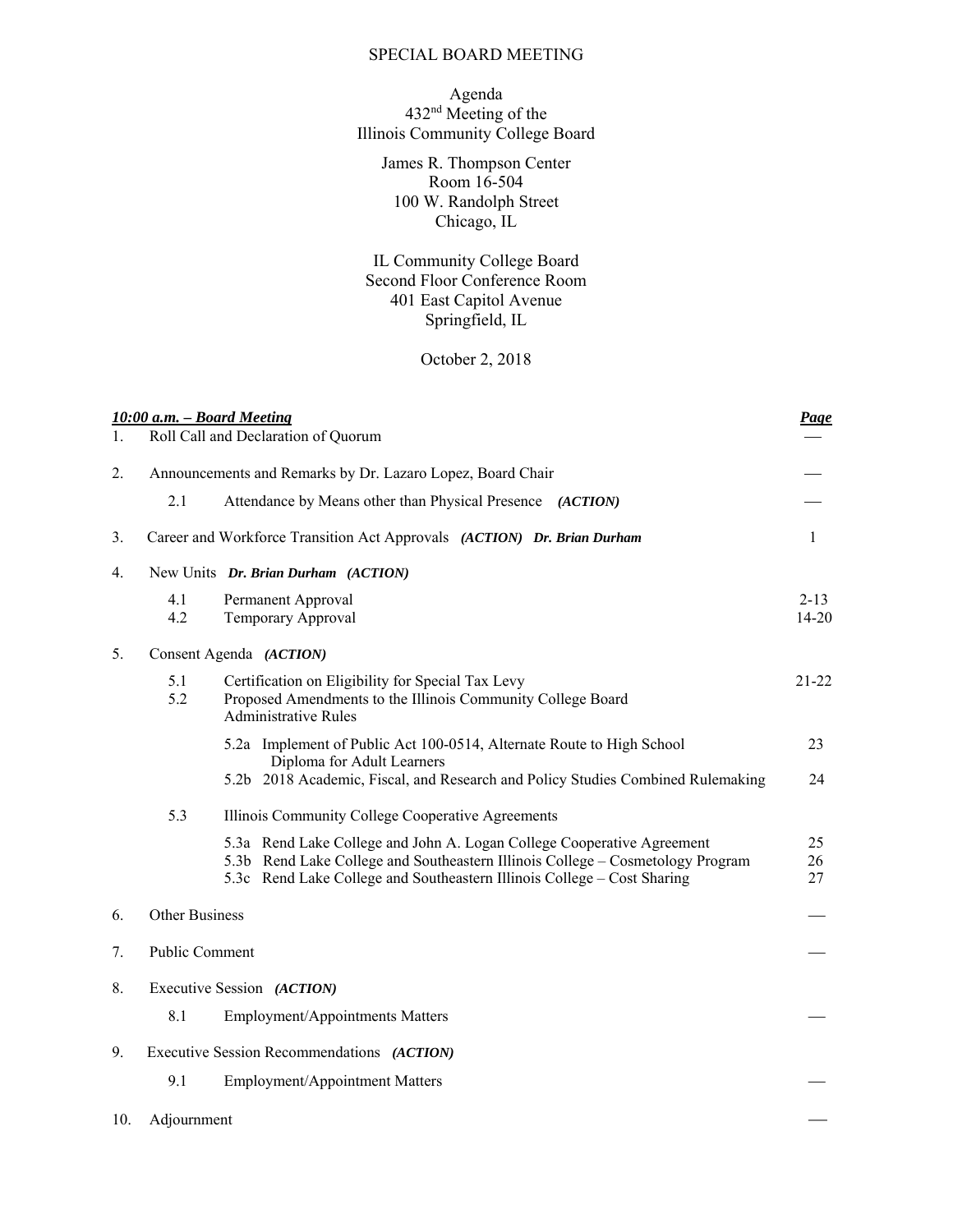### Illinois Community College Board

## **CAREER AND WORKFORCE TRANSITION ACT APPROVALS**

 from which credits in specified program areas may be accepted for transfer by Illinois Community Colleges, in accordance with the law. Institutions must submit applications for review/approval to ICCB Staff by With the implementation of the Career and Workforce Transition Act, the Illinois Community College Board (ICCB) is mandated to review and approve Private Business and Vocational Schools as institutions July  $1<sup>st</sup>$  of each year and the ICCB must render its approval decision, assuming all the required information has been submitted accurately, by the September Board meeting of that same year.

#### **RECOMMENDED ACTION:**

It is recommended that the following motion be adopted:

 The Illinois Community College Board hereby approves the following Private Business program areas to an Illinois Community College in accordance with the *Career and*  and Vocational School as an institution from which credits may be transferred in the stated *Workforce Transition Act* Section 10 and Section 20:

## **Midwest Technical Institute (East Peoria, Moline, and Springfield, IL campuses)**

- $\triangleright$  Dental Assisting Certificate (26.5 credit hours)
- Heating, Ventilation, Air Conditioning, Refrigeration and Major Appliance Repair Certificate (28 credit hours)
- Journeyman Welder Certificate (27 credit hours)
- $\triangleright$  Journeyman Welder II Certificate (36 credit hours)
- $\triangleright$  Medical Assisting Certificate (26.5 credit hours)
- $\triangleright$  Medical Coding Certificate (28 credit hours)
- $\triangleright$  Pharmacy Technician Certificate (26.5 credit hours)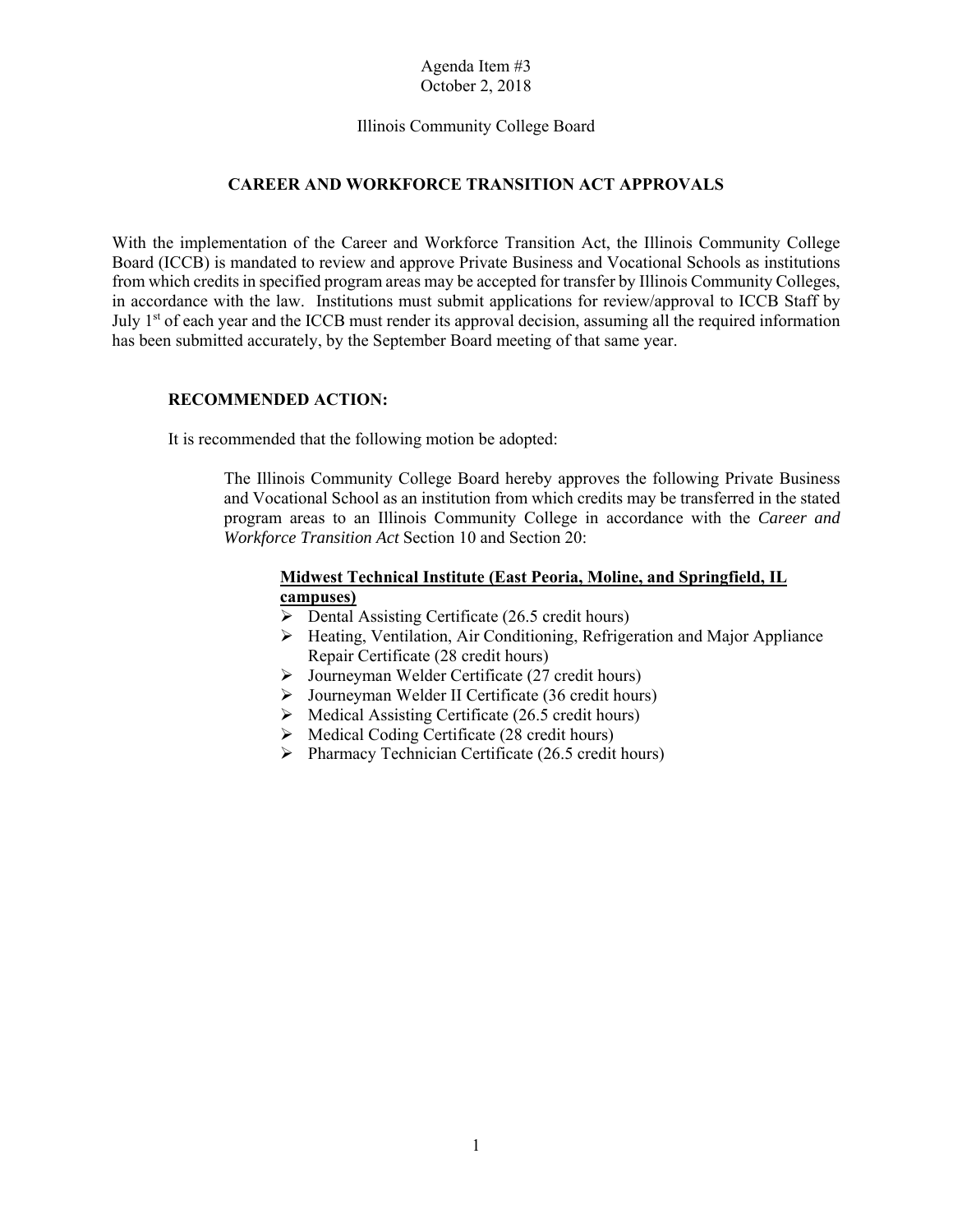Illinois Community College Board

## **NEW UNITS OF INSTRUCTION**

#### *Permanent Program Approval*

The Illinois Community College Board is requested to approve new units of instruction for the following community colleges:

### **RECOMMENDED ACTION:**

It is recommended that the following motion be adopted:

 The Illinois Community College Board hereby approves the following new units of instruction for the community colleges listed below:

#### **PERMANENT PROGRAM APPROVAL**

Kaskaskia College

IDOC Corrections Officer: Youth Supervisor Option A.A.S. degree (66 credit hours)

Prairie State College

 $\triangleright$  Physical Therapy Assistant A.A.S. degree (74 credit hours)

Shawnee Community College

Construction Laborer A.A.S. degree (60 credit hours)

#### Southeastern Illinois College

- Outfitter Wildlife Management A.A.S. degree (62 credit hours)
- $\triangleright$  Outfitter Wildlife Management Certificate (31 credit hours)

#### Wilbur Wright College

- Associate in Fine Arts: Studio Arts (61credit hours)
- $\triangleright$  Computer Numerical Control Machining Certificate (37 credit hours)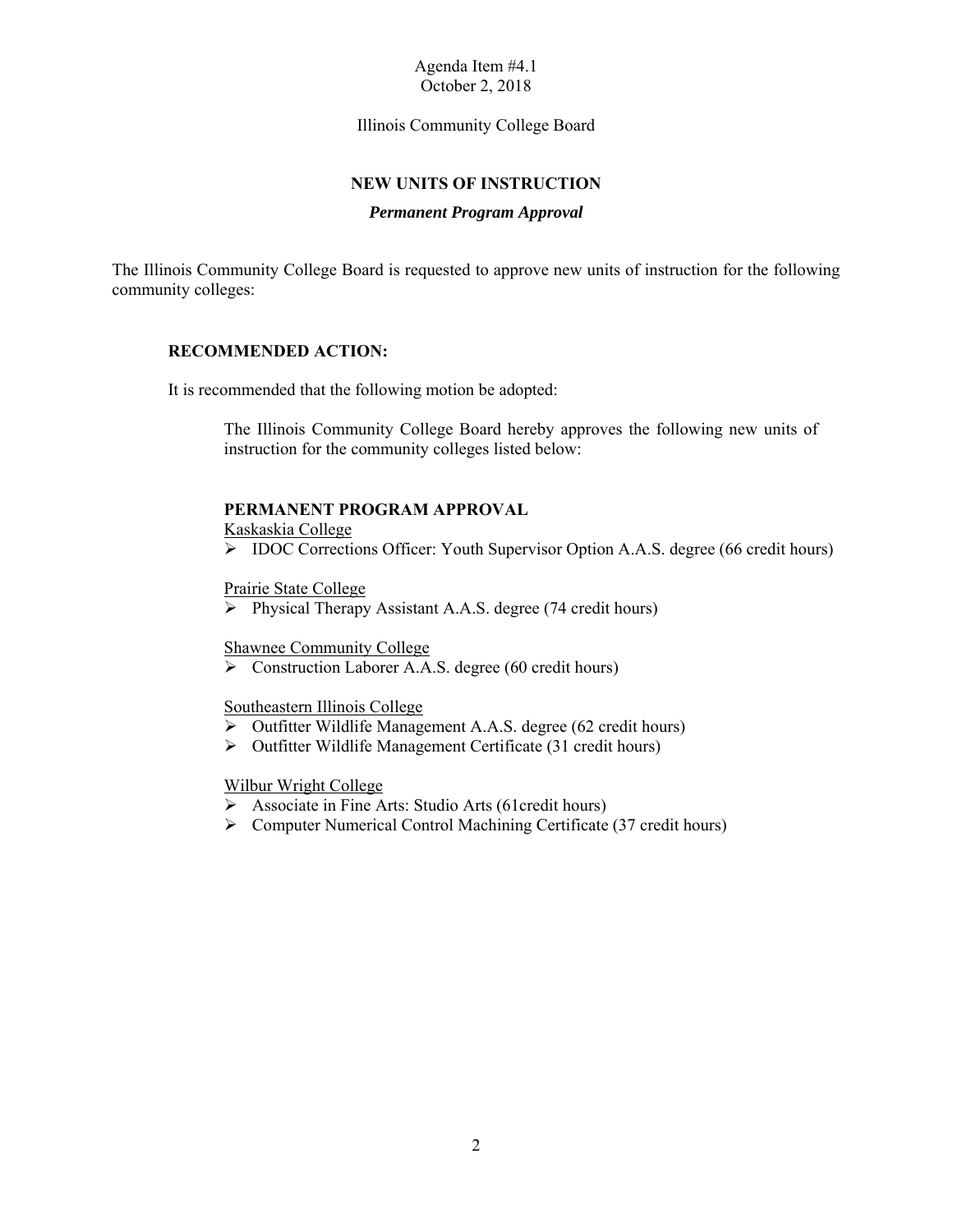## **BACKGROUND**

## **Kaskaskia College**

## **IDOC Corrections Officer: Youth Supervisor Option A.A.S. degree (66 credit hours)**

 advancement opportunities into leadership and management roles. **Program Purpose:** This program prepares employees of the Illinois Depart of Corrections (IDOC) for

 **Catalog Description:** This program is designed to prepare Correctional Officers in continuing their who seek advancement to supervisory positions. Students who have completed IDOC basic training are education. This degree was developed by the Illinois Community College Board (ICCB) in conjunction with the Illinois Department of Corrections (IDOC) to meet the needs of their employees, especially those eligible to seek entry to this degree program and receive proficiency credit. Academy courses will be applied after 15 credit hours of program specific courses are completed at Kaskaskia College.

 **Curricular Information:** The curriculum consists of 18 credit hours of required general education coursework, and 42 credit hours of required career and technical education coursework. Students may receive between 18-21 credit hours of proficiency credit for coursework completed at the IDOC Training Academy. Career and technical education coursework includes instruction in orientation to corrections, security procedures, crisis management, human relations, weapon proficiency, youth supervision, introduction to criminal justice, criminal justice ethics, criminal law, introduction to investigations, air & blood borne pathogens, criminology, justice administration, court procedures and evidence, report writing for criminal justice, and community based corrections.

#### **Accrediting Information:** NA.

**Justification for Credit hours required:** Due to the requirements outlined by IDOC for all Corrections Officer employees pursuing advancement through the Upward Mobility path, the curriculum requires general education content beyond the minimum of 15 credit hours for an A.A.S. degree. The curriculum, including the general education component, was developed and agreed upon statewide by IDOC and ICCB and includes transferrable coursework in English composition, psychology, sociology, mathematics, speech communications, life science and human health & wellness.

 **Supporting Labor Market Data (including employer partners):** Labor market information provided by the college supports the interest in and the need for this program. With a State Budget in place the college has experienced a resurgence of interest in IDOC employees seeking to continue their education. IDOC staff continue to report a need to fill leadership and management positions within their facilities. The proposed degree is meets the criteria for continuing education necessary for IDOC employees participating in the Upward Mobility program. According to the Illinois Department of Employment Security (IDES), growth in th e employment of "corrections officers" is expected to be around 6.4% statewide through the year 2024.

| t avie 1: Employer Pariners                |                |  |
|--------------------------------------------|----------------|--|
| <b>Employer</b>                            | Location       |  |
| Bond County Sheriff's Department           | Greenville, IL |  |
| Fayette County Sheriff's Department        | Vandalia, IL   |  |
| Marion County Sheriff's Department         | Salem, IL      |  |
| Clinton County Sheriff's Department        | Carlyle, IL    |  |
| Washington County Sheriff's Department     | Nashville, IL  |  |
| <b>IDOC</b> – Vandalia Correctional Center | Vandalia, IL   |  |
| IDOC – Centralia Correctional Center       | Centralia, IL  |  |

## *Table 1: Employer Partners*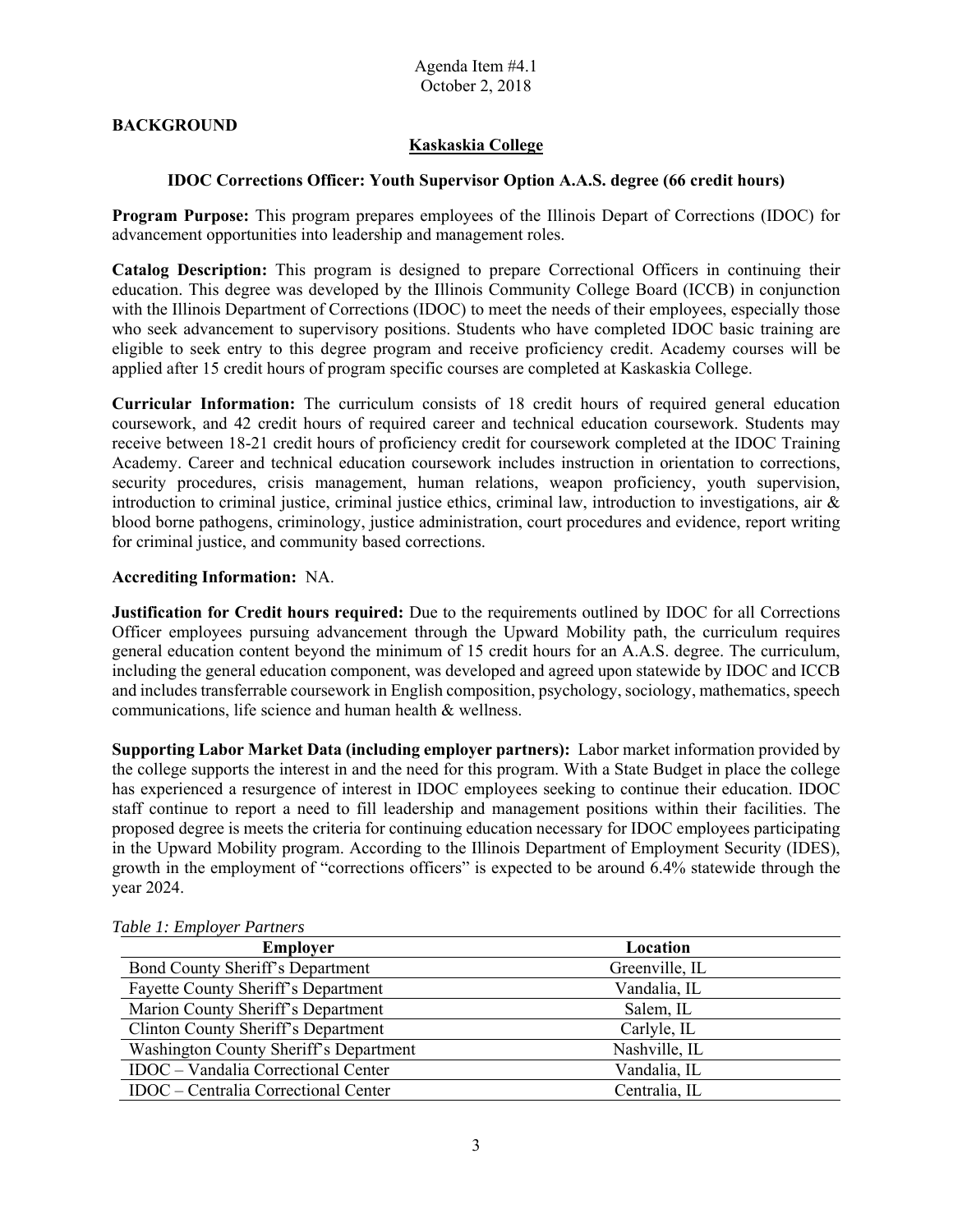Agenda Item #4.1 October 2, 2018

| Greenville Federal Prison             |                   | Greenville, IL     |            |
|---------------------------------------|-------------------|--------------------|------------|
| <b>Table 2: Projected Enrollments</b> |                   |                    |            |
| <b>IDOC Corrections Officer AAS</b>   | <b>First Year</b> | <b>Second Year</b> | Third Year |
| Full-Time Enrollments:                | -                 | -                  |            |
| Part-Time Enrollments:                |                   |                    |            |
| Completions:                          |                   |                    |            |

 existing part-time faculty the first year. Qualified faculty hold at least a Master's degree in Education or **Financial / Budgetary Information:** The program will require one (1) existing full-time and one (1) related Workforce area, at least 18 credit hours of Criminal Justice specialization, over 20 years of related work experience in law enforcement/corrections, and over six  $(6)$  years teaching experience. As the program has been in operation under temporary status for the last several years, no new costs will be incurred to operate the program. All facilities are adequately in place to support the program. The program will be supported fiscally through student tuition and fees.

#### *Table 3: Financial Information*

|                            | <b>First Year</b> | <b>Second Year</b> | <b>Third Year</b> |
|----------------------------|-------------------|--------------------|-------------------|
| <b>Faculty Costs</b>       | \$0               | \$0                | \$0               |
| <b>Administrator Costs</b> | $\overline{0}$    | $\theta$           | 0                 |
| Other Personnel costs      | 0                 | 0                  | $\theta$          |
| <b>Equipment Costs</b>     | 0                 | $\theta$           | $\theta$          |
| Library/LRC Costs          | 0                 | $\boldsymbol{0}$   | 0                 |
| Facility Costs*            | 0                 | $\theta$           | $\theta$          |
| Other (specify)            | 0                 | 0                  | $\theta$          |
| <b>TOTAL NEW COSTS</b>     | \$0               | \$0                | \$0               |

#### *Table 4: Faculty Requirements*

|                         | <b>First Year</b> |           |                  | <b>Second Year</b> |                  | <b>Third Year</b> |  |
|-------------------------|-------------------|-----------|------------------|--------------------|------------------|-------------------|--|
|                         | <b>Full-time</b>  | Part-time | <b>Full-Time</b> | <b>Part-time</b>   | <b>Full-Time</b> | Part-time         |  |
| New Faculty             |                   |           |                  |                    |                  |                   |  |
| <b>Existing Faculty</b> |                   |           |                  |                    |                  |                   |  |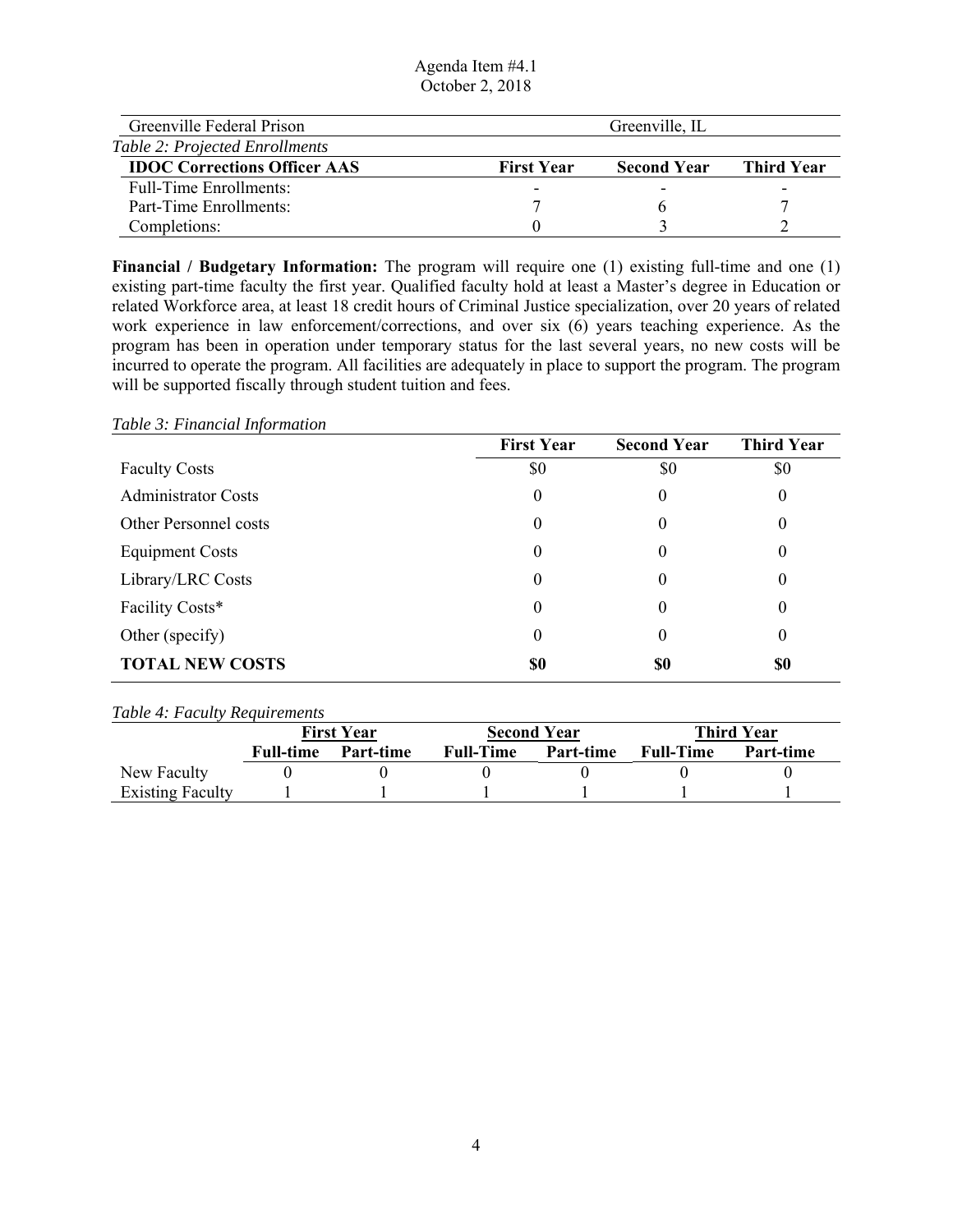## **Prairie State College**

## **Physical Therapy Assistant A.A.S. degree (74 credit hours)**

**Program Purpose:** The program will prepare graduates for entry-level employment, National credentialing and State licensure as a Physical Therapy Assistant.

 **Catalog Description:** This program prepares students for a career in the physical therapy field as a physical of the Associate of Applied Science degree program may apply to take the National Physical Therapy exam therapist assistant. The program combines courses in general education and physical therapist assistant technical courses with off campus clinical education learning experiences. Students will master selected skills in data collection and interventions commonly used in different physical therapy settings. Graduates (NPTE) for licensure as a physical therapy assistant.

 skills, introductory therapeutic exercise, kinesiology for the PTA, conditions/diseases/disorders, **Curricular Information:** The degree program requires 16 credit hours of general education coursework and 58 credit hours of required career and technical education coursework, which includes work-based learning. Career and technical coursework includes instruction in introductory physical therapy theory and introductory through advanced levels of therapeutic interventions and data collection, physical agents, contemporary topics in physical therapy, clinical experience seminar for the PTA student, clinical practical experience for the PTA student, and career preparation for the PTA student.

The curriculum was developed according to standards that will prepare students for National certification and State licensure. The Commission on Accreditation for Physical Therapy Education (CAPTE) sets forth curricular standards for PTA programs. Students who complete the program will be prepared for the National Physical Therapy exam (NPTE) through the Federation of State Boards of Physical Therapy. Assessment of student learning will be achieved through evaluation of the student's performance during their work-based clinical practical experience and achievement on a NPTE practice exam.

**Justification for Credit hours required for the degree:** Content and subsequent credit hours required in the proposed curriculum meet requirements for program accreditation and student certification/licensure. The curriculum was developed in compliance with the Illinois Physical Therapy Act to include a minimum of 29 credit hours in specific life sciences and 680 contact hours of clinical education. The proposed program falls within the range of credit hours for like programs being offering at other Illinois Community Colleges.

 is approved by all State Boards, a full-time program director is hired, and CAPTE begins its review process. **Accrediting Information:** Program accreditation is required for graduates of educational programs to be eligible for National certification and State licensure. The Commission on Accreditation for Physical Therapy Education (CAPTE) accredits PTA programs. The college plans to seek accreditation once the program has been approved by both ICCB and IBHE. No students can be enrolled until after the program

 According to the Illinois Department of Employment Security (IDES), overall growth in employment of "physical therapy assistants" is expected to increase by 22.3% statewide and by 20.9% locally through **Supporting Labor Market Data (including employer partners):** Labor market information provided by the college supports the interest in and the need for a two-year degree program in this field of study. 2024.

|  |  |  |  | Table 1: Employer Partners |
|--|--|--|--|----------------------------|
|--|--|--|--|----------------------------|

| Employers                                 | Location      |
|-------------------------------------------|---------------|
| <b>Advanced Physical Medicine Centers</b> | Chicago, IL   |
| Westside Children's Therapy               | Frankfort. IL |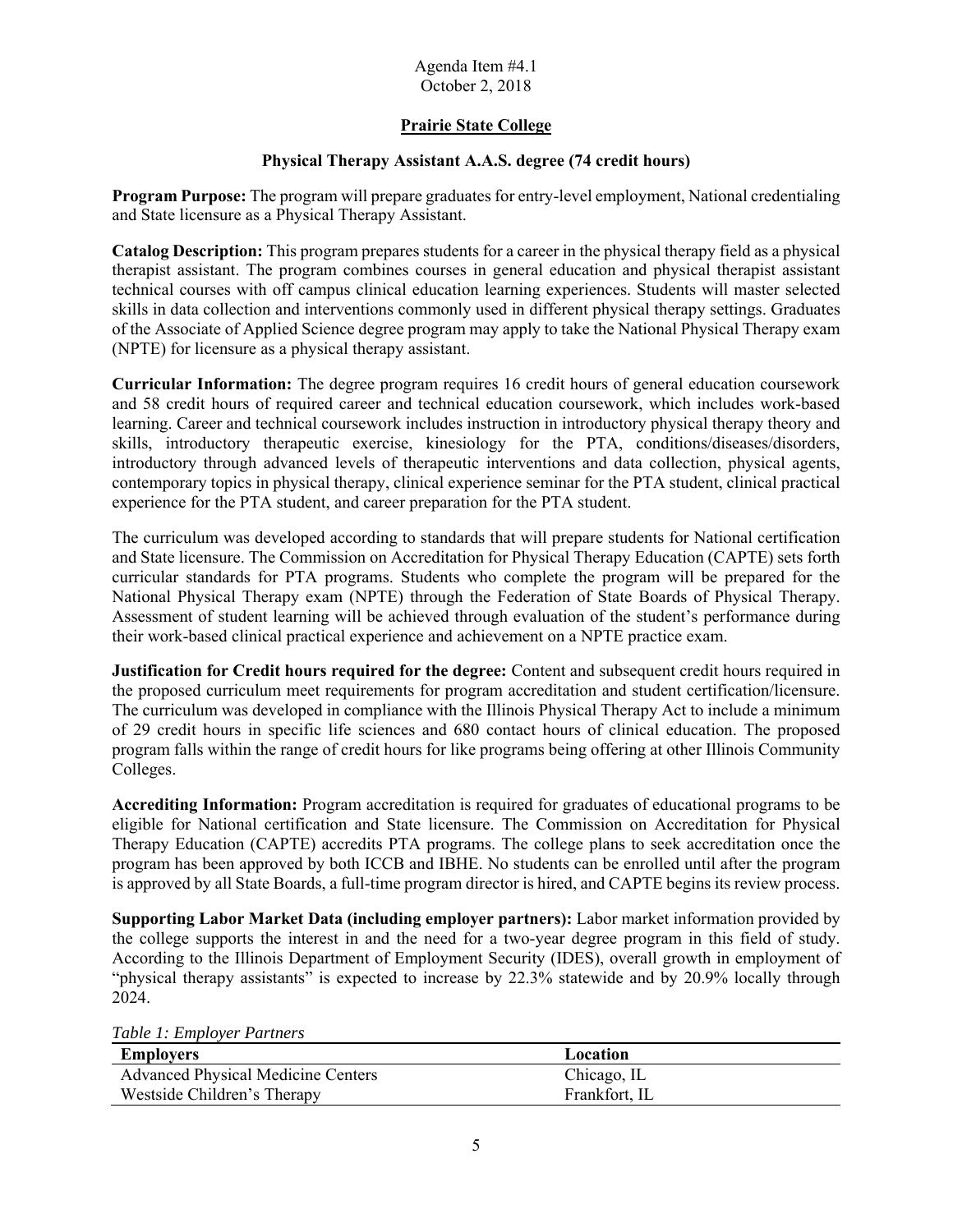| METT Therapy at Franciscan Health | Olympia Fields, IL                 |
|-----------------------------------|------------------------------------|
| ATI                               | Multiple District locations        |
| ManorCare                         | Palos Heights locations            |
| Marcotte Medical Group            | Dyer, IL                           |
| Athletico                         | <b>Multiple District locations</b> |
| Advanced Orthopedic & Spine Care  | Oak Lawn & Tinley Park, IL         |
| South Suburban Nursing & Rehab    | Homewood, IL                       |
| Maximum Rehab Services            | Evergreen Park, IL                 |
| Rehab Connections                 | Homer Glen, IL                     |
| Goodlife Physical Therapy         | Orland Park, IL                    |
| NovaCare Rehabilitation           | Tinley Park, IL                    |
| Palos Health                      | Palos Heights, IL                  |
| <b>PTSIR</b>                      | Hazel Crest & Tinley Park, IL      |
| Great Lakes Physical Therapy      | St. John, IL                       |
| Ingalls Memorial Hospital         | Harvey, IL                         |

| <b>Physical Therapy Assistant</b> |                   |                    |            |  |  |  |
|-----------------------------------|-------------------|--------------------|------------|--|--|--|
| <b>AAS</b>                        | <b>First Year</b> | <b>Second Year</b> | Third Year |  |  |  |
| <b>Full-Time Enrollments:</b>     | 24                | 24                 | 24         |  |  |  |
| Part-Time Enrollments:            |                   |                    |            |  |  |  |
| Completions:                      |                   |                    | 20         |  |  |  |

 year teaching including clinical teaching experience. Part-time faculty qualifications are at least an **Financial / Budgetary Information:** Two (2) new full-time and two (2) new part-time faculty will be necessary to implement the program. Full-time faculty qualifications are a Master's degree in Physical Therapy, licensure as a Physical Therapist or PTA, five years (5) of related work experience, and one (1) Associate's degree in Physical Therapy Assisting, PTA licensure, three years related work experience, and one (1) year teaching including clinical teaching experience. All facilities are adequately in place to support the program. The program will otherwise be fiscally supported through student tuition and fees.

#### *Table 3: Financial Information*

|                              | <b>First Year</b> | <b>Second Year</b> | <b>Third Year</b> |
|------------------------------|-------------------|--------------------|-------------------|
| <b>Faculty Costs</b>         | \$147,713         | \$201,728          | \$207,780         |
| <b>Administrator Costs</b>   |                   |                    |                   |
| <b>Other Personnel Costs</b> |                   |                    |                   |
| <b>Equipment Costs</b>       | \$60,000          |                    |                   |
| Library/LRC Costs            |                   | U                  |                   |
| Facility Costs*              |                   |                    |                   |
| Other (Accreditation &       | \$27,000          | \$6,500            | \$6,500           |
| Consumable supplies)         |                   |                    |                   |
| <b>TOTAL NEW COSTS</b>       | \$234,713         | \$208,228          | \$214,280         |

#### *Table 4: Faculty Requirements*

|                         | <b>First Year</b> |           | <b>Second Year</b> |           | <b>Third Year</b> |           |
|-------------------------|-------------------|-----------|--------------------|-----------|-------------------|-----------|
|                         | Full-<br>Time     | Part-time | <b>Full-Time</b>   | Part-time | <b>Full-Time</b>  | Part-time |
| New Faculty             |                   |           |                    |           |                   |           |
| <b>Existing Faculty</b> |                   |           |                    |           |                   |           |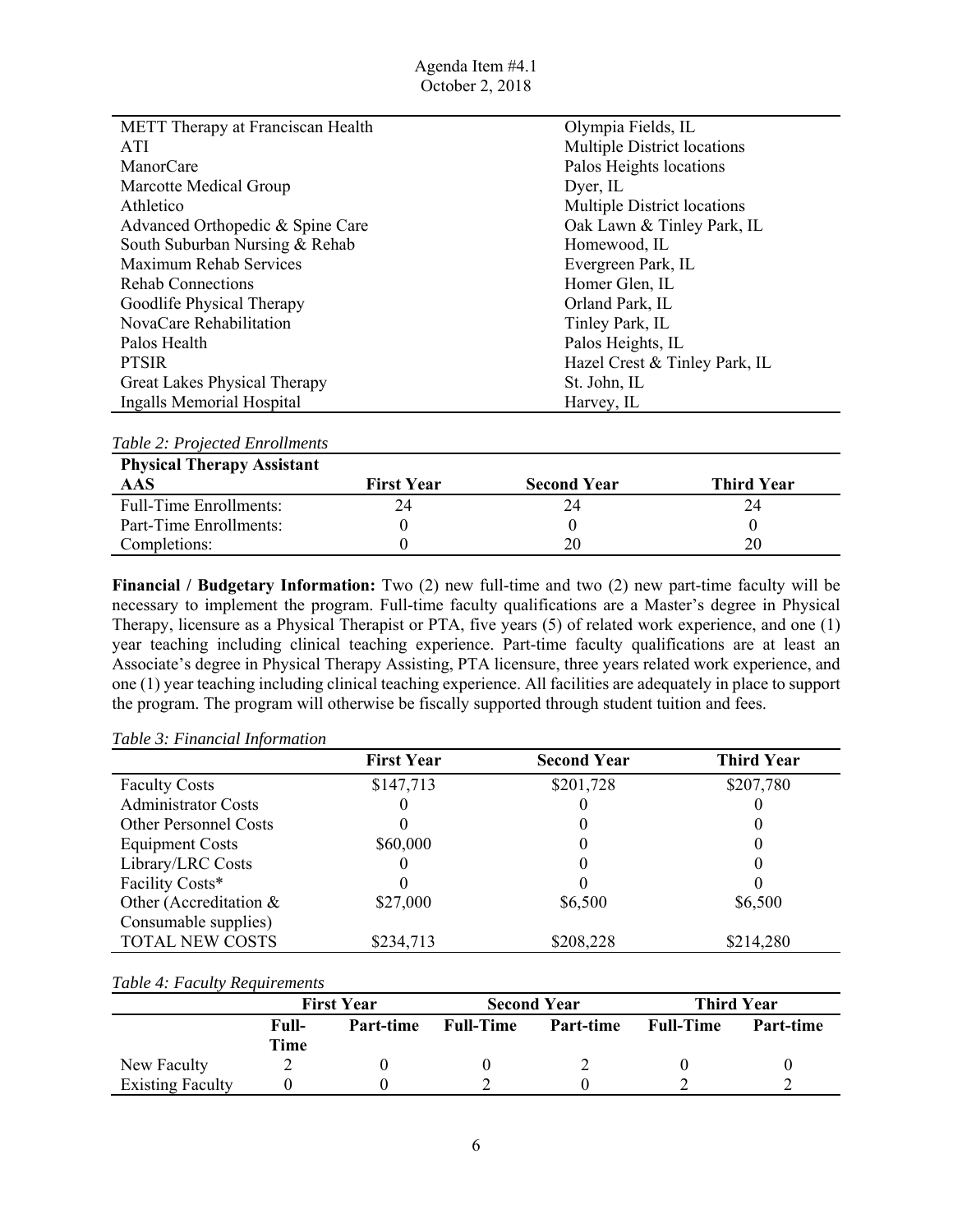## **Shawnee Community College**

## **Construction Management A.A.S. degree (62 credit hours)**

 Construction Trades industry. **Program Purpose:** The program will prepare graduates for supervisory and management roles in the

 prepares construction apprentices to work in a supervisory or managerial role within the construction trades. **Catalog Description:** The Construction Management Associate of Applied Science degree program Students will engage in both classroom learning and hands-on site experiences to foster applicable knowledge and skill sets. Students will sharpen their trade skills and acquire the knowledge to effectively manage, supervise and assume a leadership position in a team environment.

 construction, blueprint reading, concrete specialist I and II, OSHA Introduction to Workplace Safety and program faculty and/or worksite supervisor. The career and technical education component of this **Curricular Information:** The degree program requires 16 credit hours of general education coursework and 46 credit hours of required career and technical education coursework. Career and technical coursework includes instruction in construction craft laborer orientation, mason tending, asphalt technology  $\&$ OSHA 30-hour General Industry certification, asbestos & lead awareness, pipe laying, bridge construction/renovation/demolition, hazardous waste operations, leadership principles, principles of management, introductory management, supervision, and a mid-management work-based learning experience. Assessment of student learning will be achieved through evaluation of the student's performance during the apprenticeship training and work-based learning component of the curriculum by curriculum was developed according to the U.S. Department of Labor – Bureau of Apprenticeship  $\&$ Training curriculum for the trade Construction Craft Laborer. The program is being delivered in conjunction with Illinois Laborers' & Contractors Union.

 the Construction Trades, felt strongly this course would be helpful for apprenticeship students, particularly **Justification for Credit hours required for the degree:** The program includes a course in Business and Computer Systems that equates to four (4) credit hours. Faculty, in collaboration with local employers in those looking to advance into leadership positions.

### **Accrediting Information:** N/A.

 the college supports the interest in a two-year degree program in this field of study. According to the Illinois **Supporting Labor Market Data (including employer partners):** Labor market information provided by Department of Employment Security (IDES), overall growth in employment of occupations in construction supervision and management is expected to increase between 2.3-8.6% statewide through 2024.

| Table 1. Employer I armers             |                   |                                    |                   |  |  |
|----------------------------------------|-------------------|------------------------------------|-------------------|--|--|
| <b>Employers</b>                       |                   | Location                           |                   |  |  |
| Illinois Laborers' & Contractors Union |                   | Mt. Sterling, IL / Multiple Locals |                   |  |  |
| Table 2: Projected Enrollments         |                   |                                    |                   |  |  |
| <b>Construction Management</b>         |                   |                                    |                   |  |  |
| AAS degree                             | <b>First Year</b> | <b>Second Year</b>                 | <b>Third Year</b> |  |  |
| <b>Full-Time Enrollments:</b>          | 30                | 30                                 | 30                |  |  |
| Part-Time Enrollments:                 | -                 | $\overline{\phantom{0}}$           | -                 |  |  |

### *Table 1: Employer Partners*

**Financial / Budgetary Information:** Eight (8) existing full-time and three (3) existing part-time faculty will be necessary to implement the program. Faculty qualifications for construction trades coursework are

Completions: 10 15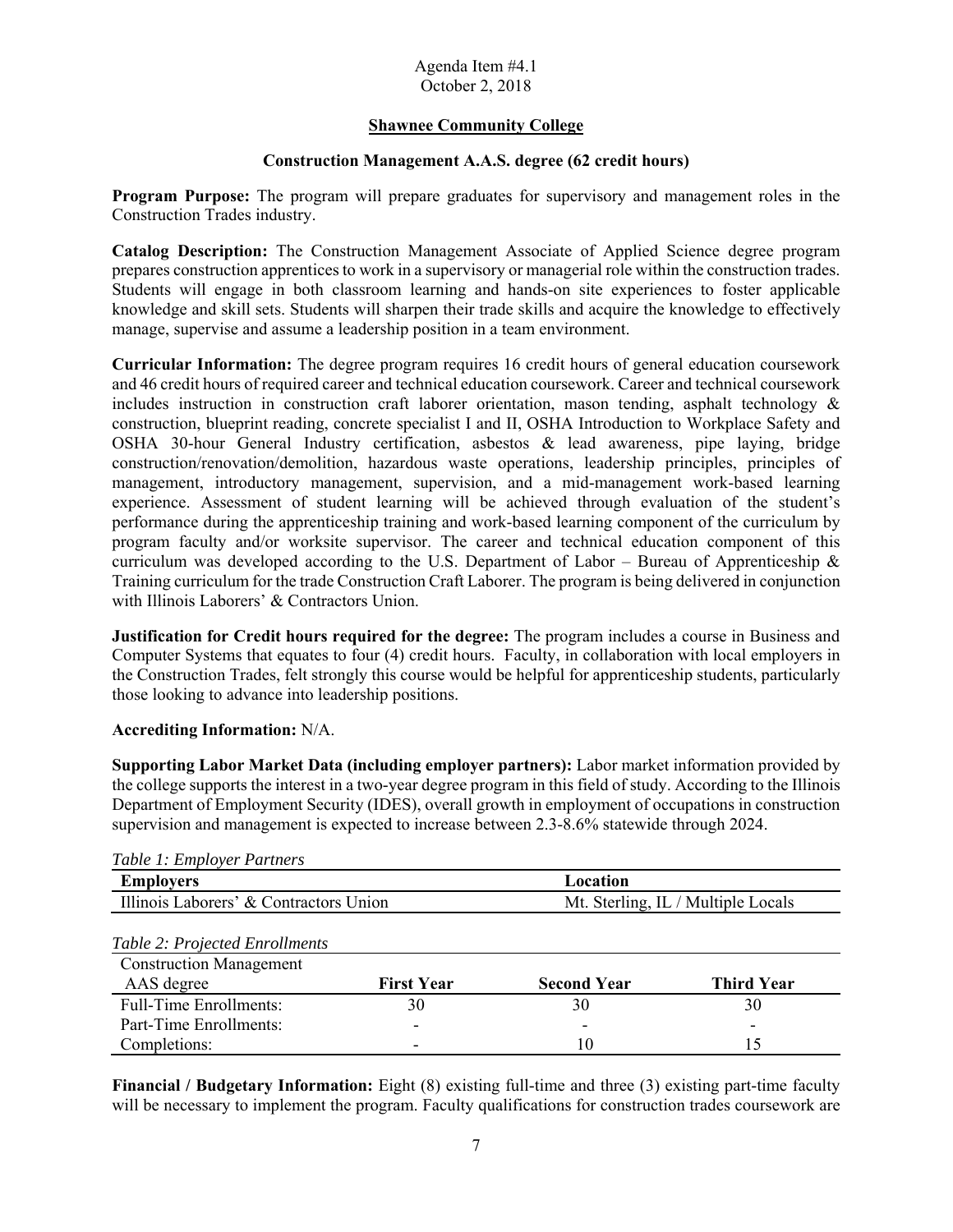completion of the Construction Laborer's & Contractors Apprenticeship training program, Journey-person level mastery; for construction management coursework at least an Associate's degree in a construction management-related field, and for teaching either content area five years of related work experience, and 1 year teaching experience preferred. All facilities are adequately in place to support the program. The program will otherwise be fiscally supported through student tuition and fees.

#### *Table 3: Financial Information*

|                              | <b>First Year</b> | <b>Second Year</b> | <b>Third Year</b> |
|------------------------------|-------------------|--------------------|-------------------|
| <b>Faculty Costs</b>         | \$29,383          | \$29,383           | \$29,383          |
| <b>Administrator Costs</b>   |                   |                    |                   |
| <b>Other Personnel Costs</b> |                   |                    |                   |
| <b>Equipment Costs</b>       | \$387             | \$387              | \$387             |
| Library/LRC Costs            |                   |                    |                   |
| Facility Costs*              |                   |                    |                   |
| Other                        |                   |                    |                   |
| TOTAL NEW COSTS              | \$29,770          | \$29,770           | \$29,770          |

## *Table 4: Faculty Requirements*

|                         |                  | <b>First Year</b> |                  | <b>Second Year</b> |                  | <b>Third Year</b> |
|-------------------------|------------------|-------------------|------------------|--------------------|------------------|-------------------|
|                         | <b>Full-Time</b> | Part-time         | <b>Full-Time</b> | Part-time          | <b>Full-Time</b> | Part-time         |
| New Faculty             |                  |                   |                  |                    |                  |                   |
| <b>Existing Faculty</b> |                  |                   |                  |                    |                  |                   |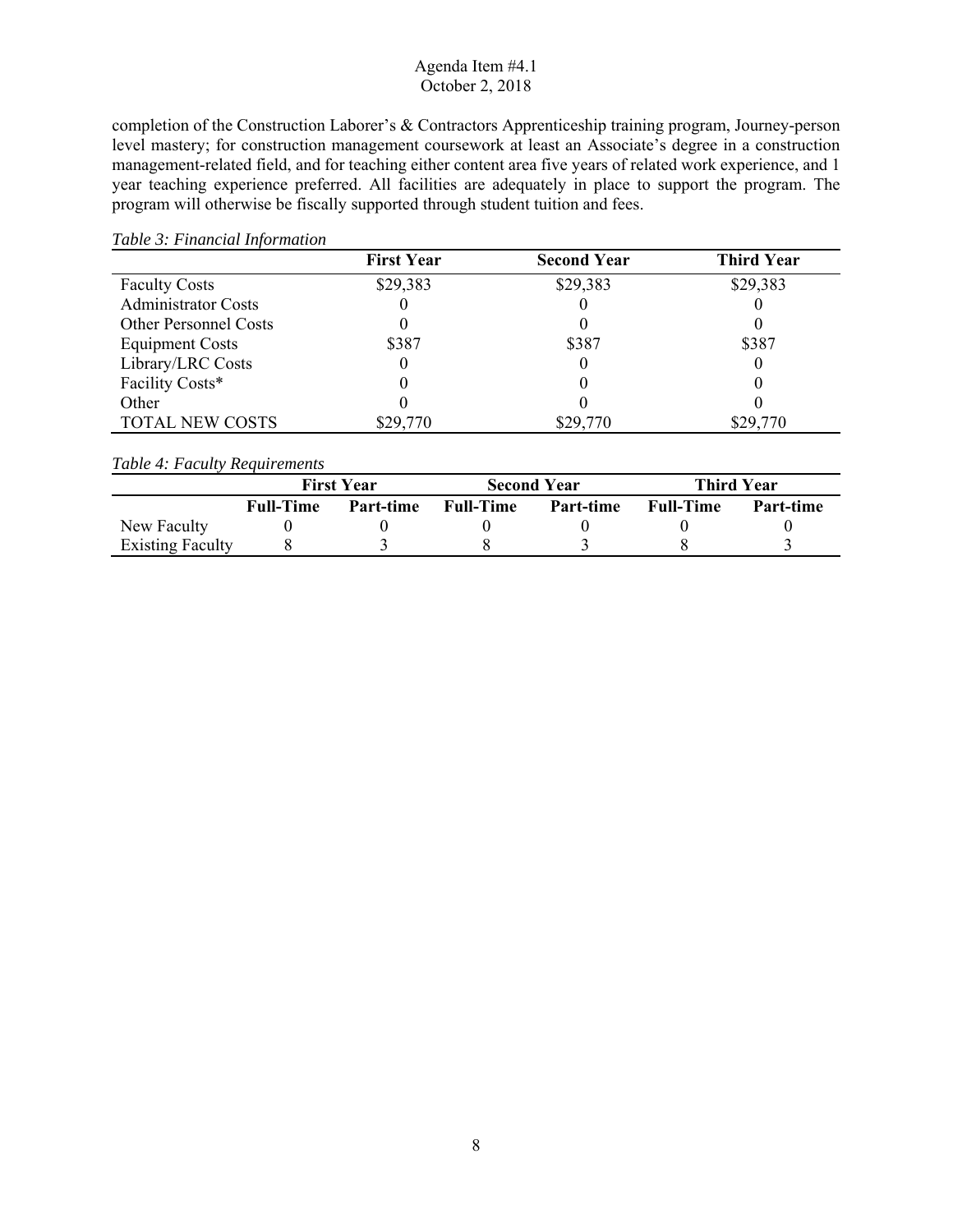## **Southeastern Illinois College**

## **Outfitter Wildlife Management A.A.S. degree (62 credit hours)**

## **Outfitter Wildlife Management Certificate (31 credit hours)**

**Program Purpose:** The A.A.S. degree will prepare individuals for entry-level employment and advancement opportunities in the wildlife hunting and guiding industry, focusing on management and leadership.

 hunting, guiding and outfitter industry. The Advanced Certificate program will prepare individuals for entry-level employment in the wildlife

**Catalog Description:** The Outfitter Wildlife Management degree is a 2-year, 62-hour degree program that prepares students for both worker and management positions in the outdoor wildlife industry. The Certificate is a two-semester, 31-hour program that prepares students for entry-level positions in the wildlife and outdoor recreation industry.

**Curricular Information:** The A.A.S. degree curriculum consists of 16 credit hours of general education coursework, and 36 credit hours of required career and technical education coursework. The career and technical component includes instruction in hunting education, wildlife business basics, guiding in outdoors, firearms safety, bow hunting safety, freshwater fishing, big game management, waterfowl management, upland game bird management, habitat and food plot installation, range management, a required work-based learning experience with a wildlife outfitter or outdoor recreation employer, and related technical electives.

The Certificate program includes a subset of the A.A.S. degree content and will apply towards the completion of the degree curriculum. Assessment of student learning in both programs will be achieved through a combination of performance testing and evaluation of the student's performance during the workbased learning experience by the employer.

### **Accrediting Information:** N/A.

**Justification for Credit hours required:** Both programs require general education content that exceed three (3) credit hours for a single course, Mathematics and Environmental Science. These courses were identified as critical for students in this program of study by local employers.

 **Supporting Labor Market Data (including employer partners):** Labor market information provided by the college supports the interest in and the need for programs in this field of study. According to the Illinois workers is expected to increase between 2 - 9% statewide through the year 2024. Local employers indicate Department of Employment Security (IDES), growth in the employment of outdoor recreation and related strong support for this type of educational program.

| cavie 1: Employer Pariners   |                 |
|------------------------------|-----------------|
| <b>Employer</b>              | Location        |
| All Around Outfitters, LLC   | Golconda, IL    |
| The Boneyard Outfitters      | Whittington, IL |
| Burns' Hunting Club          | Carbondale, IL  |
| Campbell Illinois Whitetails | Carmi, IL       |
| Cedar Ridge Whitetails, LLC  | Karnak, IL      |
| Green Acres Sportsman's Club | Roberts, IL     |
| Harpole's Heartland Lodge    | Nebo, IL        |

*Table 1: Employer Partners*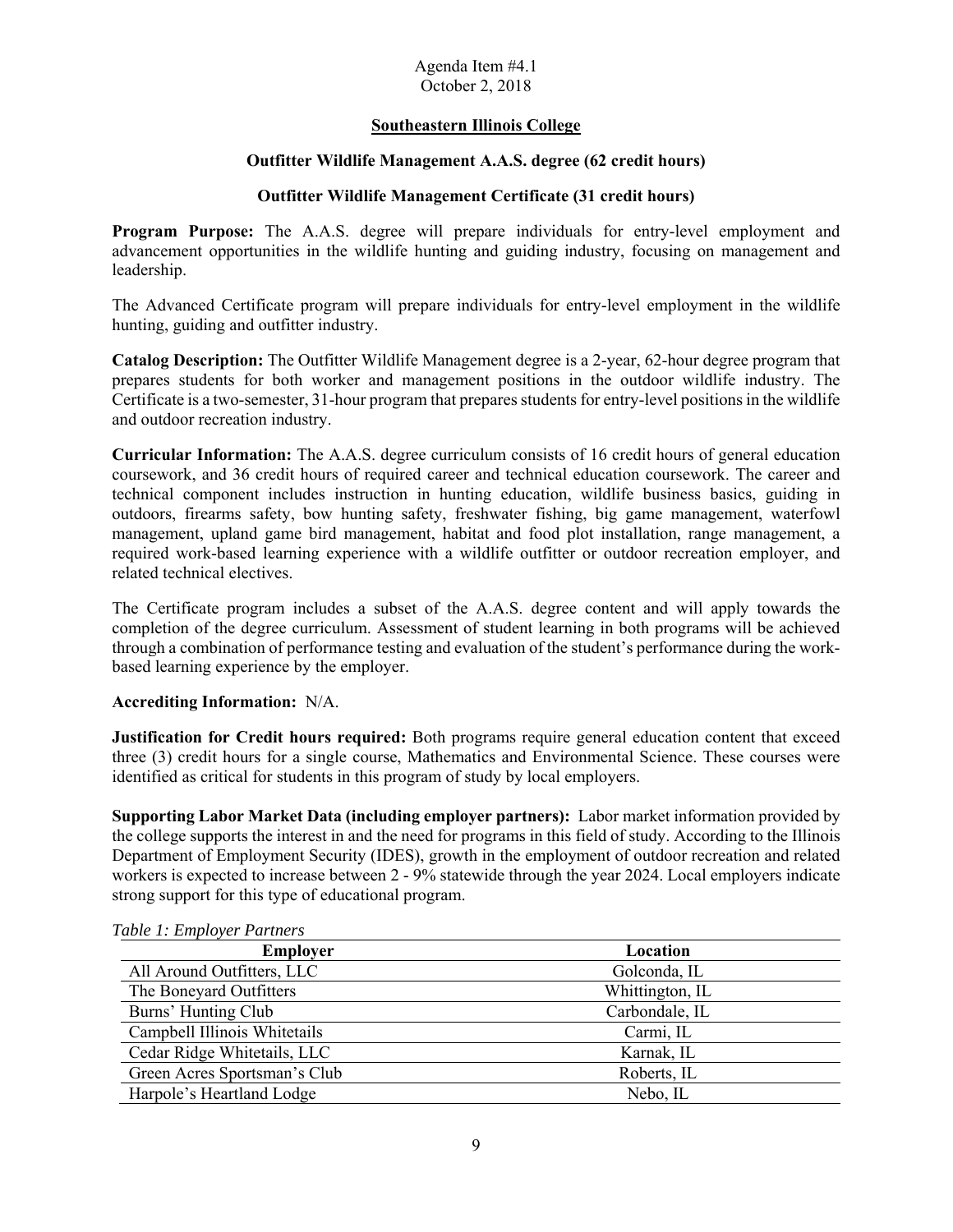| The Hunt Club                          | Percy, IL         |
|----------------------------------------|-------------------|
| Illinois' Ohio River Outfitters        | Elizabethtown, IL |
| Illinois Ohio Valley Trophy Hunts, LLC | Eddyville, IL     |
| Keck's Marsh                           | Vandalia, IL      |
| <b>Lamont Outdoors</b>                 | Crossville, IL    |
| Mazonia Hunt Club                      | Gardner, IL       |
| Nilo Farms                             | Brighton, IL      |
| Northbrook Sports Club                 | Hainesville, IL   |
| Prairie Lake Hunt Club                 | Marseilles, IL    |
| Rack & Wing                            | Lanark, IL        |

### *Table 2: Projected Enrollments*

| <b>Outfitter Wildlife Mgt AAS</b>         | <b>First Year</b> | <b>Second Year</b> | <b>Third Year</b> |
|-------------------------------------------|-------------------|--------------------|-------------------|
| <b>Full-Time Enrollments:</b>             |                   |                    |                   |
| Part-Time Enrollments:                    |                   |                    |                   |
| Completions:                              |                   |                    |                   |
|                                           |                   |                    |                   |
| <b>Outfitter Wildlife Mgt Certificate</b> | <b>First Year</b> | <b>Second Year</b> | <b>Third Year</b> |
| <b>Full-Time Enrollments:</b>             |                   |                    |                   |
| Part-Time Enrollments:                    |                   |                    |                   |
| Completions:                              |                   |                    |                   |

 part-time faculty the first year. Qualified faculty will hold at least an Associate's degree in Wildlife **Financial / Budgetary Information:** The programs will require one (1) new full-time and one (1) existing Management, Outdoor Recreation or a closely related field, at least five (5) years of related occupational experience, and one year teaching experience. All facilities are adequately in place to support the program. Some new equipment will be purchased during the first year of program implementation. The programs will otherwise be supported fiscally through student tuition and fees.

|                            | <b>First Year</b>            | <b>Second Year</b> | <b>Third Year</b> |
|----------------------------|------------------------------|--------------------|-------------------|
| <b>Faculty Costs</b>       | \$50,320                     | \$51,530           | \$52,300          |
| <b>Administrator Costs</b> | $\boldsymbol{0}$<br>$\theta$ |                    | $\boldsymbol{0}$  |
| Other Personnel costs      | $\theta$                     | 0                  | $\boldsymbol{0}$  |
| <b>Equipment Costs</b>     | \$70,075                     | 0                  | $\boldsymbol{0}$  |
| Library/LRC Costs          | $\theta$                     | $\theta$           | 0                 |
| Facility Costs*            | $\theta$                     | $\theta$           | 0                 |
| Other (specify)            | $\theta$                     | $\theta$           | 0                 |
| <b>TOTAL NEW COSTS</b>     | \$120,395                    | \$51,530           | \$52,300          |

## *Table 3: Financial Information*

#### *Table 4: Faculty Requirements*

|                         |       | <b>First Year</b> |                  | <b>Second Year</b> |                  | <b>Third Year</b> |
|-------------------------|-------|-------------------|------------------|--------------------|------------------|-------------------|
|                         | Full- | Part-time         | <b>Full-Time</b> | Part-time          | <b>Full-Time</b> | Part-time         |
|                         | Time  |                   |                  |                    |                  |                   |
| New Faculty             |       |                   |                  |                    |                  |                   |
| <b>Existing Faculty</b> |       |                   |                  |                    |                  |                   |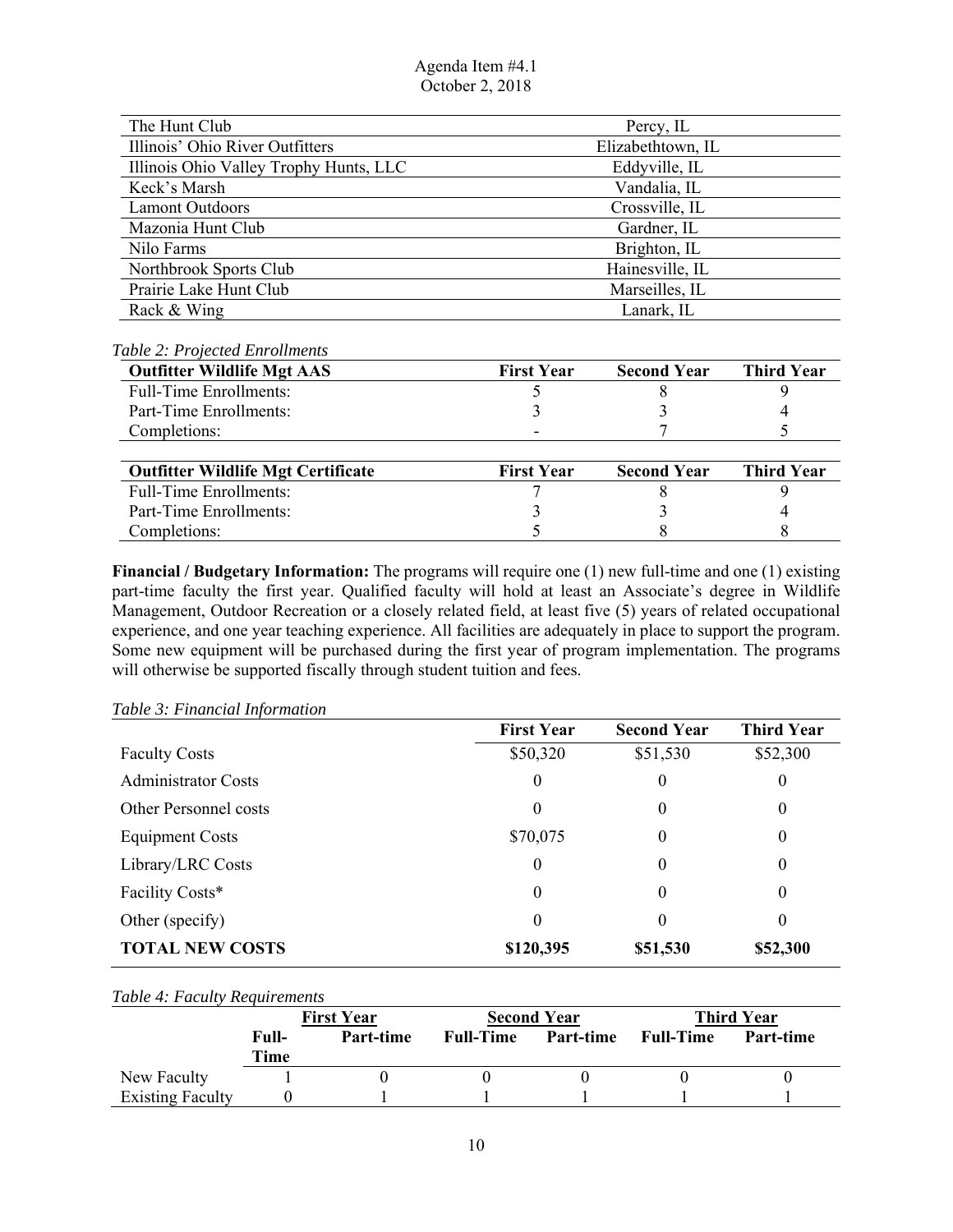### **Wilbur Wright College**

#### **Associate in Fine Arts in Art (61 credit hours)**

 implementation, the college indicates plans to expand existing studio and gallery facilities that will support **Wilbur Wright College** is seeking approval to offer an Associate in Fine Arts (AFA)-Studio Arts Degree with an option for students to transfer into a baccalaureate program. In comparison to the Associate in Art Degree, this curriculum features less general education and more art instruction to better accommodate the unique sequencing of coursework that occurs during the first two years of a Bachelor in Fine Arts degree. The proposed requirements for the AFA fall within acceptable limits as defined by ICCB Rules and are consistent with the Illinois Articulation Initiative Art Major Articulation Panel. The proposed degree mirrors current existing AFA in Art Degrees offered at two other City Colleges of Chicago: Harold Washington and Harry S. Truman Colleges. Students must complete the general education requirements of the college or university to which the student transfers. The college is fully equipped to offer art instruction. All facilities and equipment are currently in place to support the program including studios for drawing, watercolor, printmaking, architecture, photography, painting, design, and sculpture. While not required for the program. All faculty meet the requirements for teaching baccalaureate/transfer courses.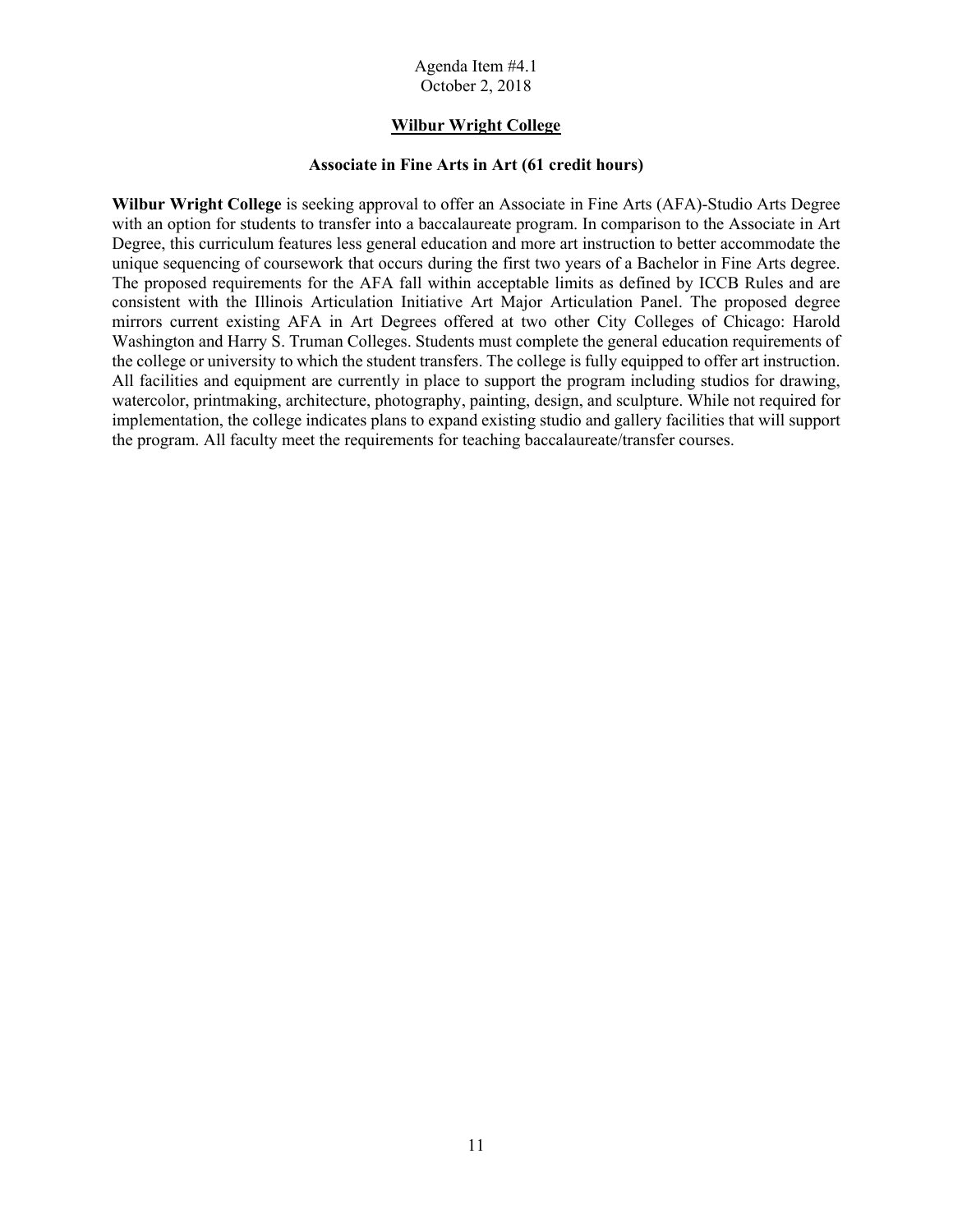## **Wilbur Wright College**

## **Computer Numerical Control (CNC) Machining Certificate (37 credit hours)**

**Program Purpose:** This program will prepare individuals for entry-level employment or advancement as a CAD/CAM technician or CNC programmer.

**Catalog Description:** Computerized machining (CNC) is a challenging and rewarding career that combines mechanical and digital skills to sculpture metal with incredible precision. The advanced certificate builds on knowledge and skills developed through the basic certificate to include skills in Computer Aided Design (CAD) and Computer Aided Manufacturing (CAM) skills. Certificate completers will be able to gain entrylevel jobs as a CNC machine operator, technician or machinist trainee; or advancement into CAD/CAM technician or CNC programmer positions.

 introduction to Solid Works, quality assurance-print requirements, multi-axis machining, introduction to MasterCam, and advanced metrology. The program was developed according to National Institute of review of students educational and skills mastery throughout the program. The college currently offers two proposed advanced certificate ladders into the existing degree. **Curricular Information:** The curriculum includes seven (7) credit hours of required general education coursework and 33 credit hours of required career and technical education coursework. Career and technical education coursework includes instruction in introductory and advanced machining processes, CNC fundamentals, CNC milling operations and programming, CNC turning operations and programming, Metalworking Skills (NIMS) standards. Graduates of the certificate will be prepared for NIMS industry credentialing in CNC Programming: Set-up and Operations Mill Level I and Lathe Level I, and CNC Screw Machining Level II Single Spindle. Assessment of student learning will be achieved through a portfolio related Basic level certificates in CNC Operations and CNC Machining, as well as a Manufacturing Technology A.A.S. degree. The existing certificates ladder into the proposed advanced certificate, and, the

 **Accrediting Information:** The college is accredited through the National Institute for Metalworking Skills (NIMS) to offer curricula that leads to NIMS credentials in three certification specialties. All existing related programs were developed according to NIMS standards.

**Justification for Credit hours required:** The proposed certificate must meet requirements for program accreditation and industry credentialing through course content that exceeds 30 credit hours, including a required general education course in communications for three (3) credit hours and statistics course for four (4) credit hours.

 **Supporting Labor Market Data (including employer partners):** Labor market information provided by Machine Tool Operators and CNC Programmers" is expected to increase by 18.9% and 18.6% respectively, the college supports the interest in and the need for an advanced program in this specialty field of study. According to the Illinois Department of Employment Security (IDES), growth in the employment of "CNC statewide through the year 2024.

| <b>Employer</b>                         | Location          |
|-----------------------------------------|-------------------|
| Dearborn Tool & Manufacturing           | Burr Ridge, IL    |
| <b>Woodward Industries</b>              | Niles, IL         |
| WaterSaver                              | Chicago, IL       |
| Integer                                 | Wheeling, IL      |
| <b>Schultes Precision Manufacturing</b> | Buffalo Grove, IL |
| Howe Corporation                        | Chicago, IL       |

 *Table 1: Employer Partners*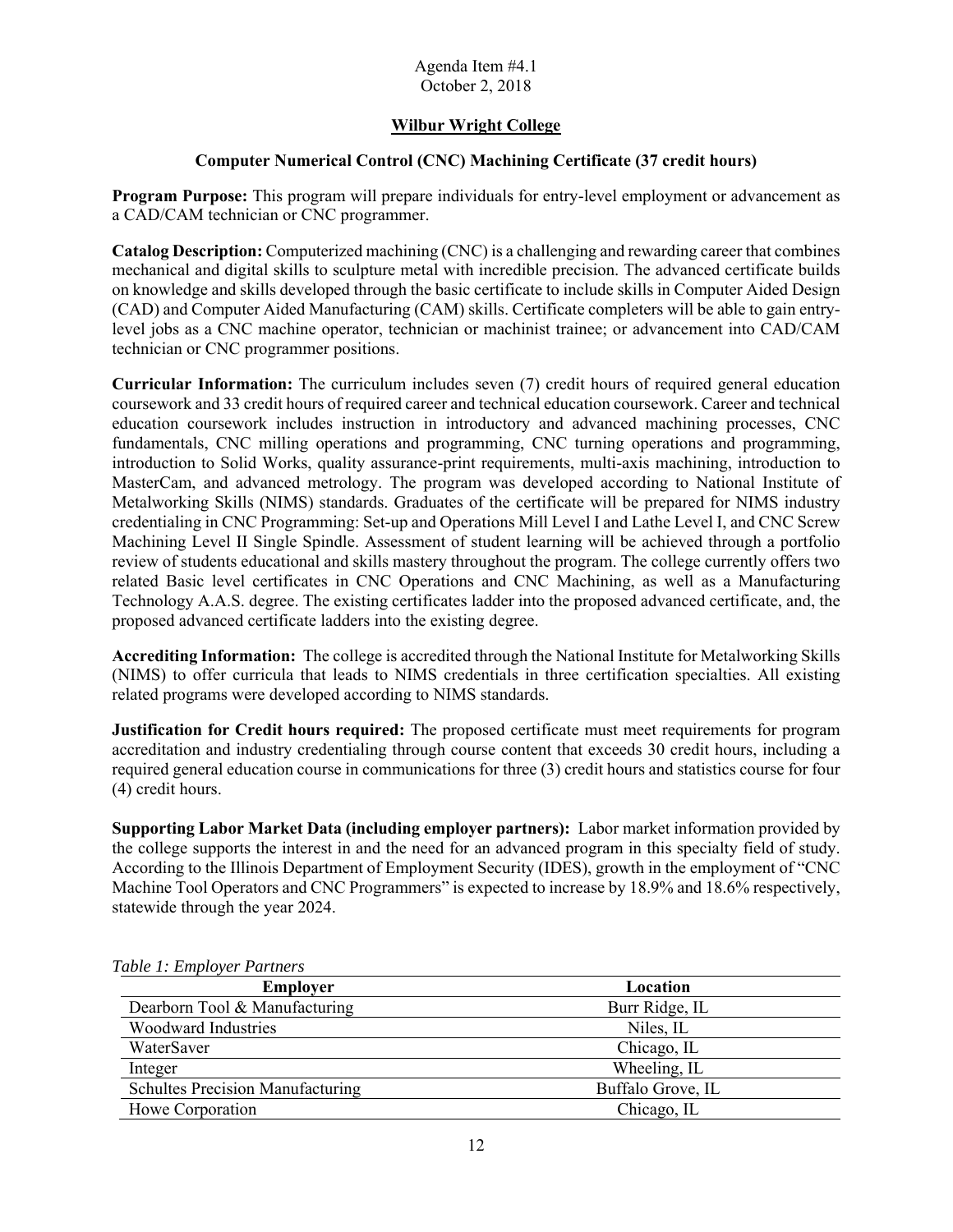| Table 2: Projected Enrollments   |                   |                    |                   |
|----------------------------------|-------------------|--------------------|-------------------|
| <b>CNC Machining Certificate</b> | <b>First Year</b> | <b>Second Year</b> | <b>Third Year</b> |
| <b>Full-Time Enrollments:</b>    |                   |                    |                   |
| Part-Time Enrollments:           |                   |                    |                   |
| Completions:                     |                   |                    | l 6               |

 full-time faculty the first year. Qualified faculty will hold a Bachelor's degree in Manufacturing Technology **Financial / Budgetary Information:** The program will require four (4) new part-time and one (1) existing or a closely related field, hold a current NIMS credential, at least two (2) years of related occupational experience and one (1) year teaching experience. All facilities are adequately in place to support the program. Funds for new equipment in the Skills Lab are budgeted for the first year of implementation. The program will otherwise be supported fiscally through student tuition and fees.

*Table 3: Financial Information* 

|                            | <b>First Year</b> | <b>Second Year</b> | <b>Third Year</b> |
|----------------------------|-------------------|--------------------|-------------------|
| <b>Faculty Costs</b>       | \$21,470          | \$21,470           | \$21,470          |
| <b>Administrator Costs</b> | $\boldsymbol{0}$  | $\boldsymbol{0}$   | $\boldsymbol{0}$  |
| Other Personnel costs      | $\boldsymbol{0}$  | $\boldsymbol{0}$   | $\overline{0}$    |
| <b>Equipment Costs</b>     | \$5,000           | 0                  | $\theta$          |
| Library/LRC Costs          | 0<br>0            |                    | $\overline{0}$    |
| Facility Costs*            | $\theta$          | $\theta$           | $\theta$          |
| Other (specify)            | $\theta$          |                    |                   |
| <b>TOTAL NEW COSTS</b>     | \$26,470          | \$21,470           | \$21,470          |

#### *Table 4: Faculty Requirements*

|                         | <b>First Year</b> |           |                  | <b>Second Year</b> | <b>Third Year</b> |           |  |
|-------------------------|-------------------|-----------|------------------|--------------------|-------------------|-----------|--|
|                         | <b>Full-time</b>  | Part-time | <b>Full-Time</b> | Part-time          | <b>Full-Time</b>  | Part-time |  |
| New Faculty             |                   |           |                  |                    |                   |           |  |
| <b>Existing Faculty</b> |                   |           |                  |                    |                   |           |  |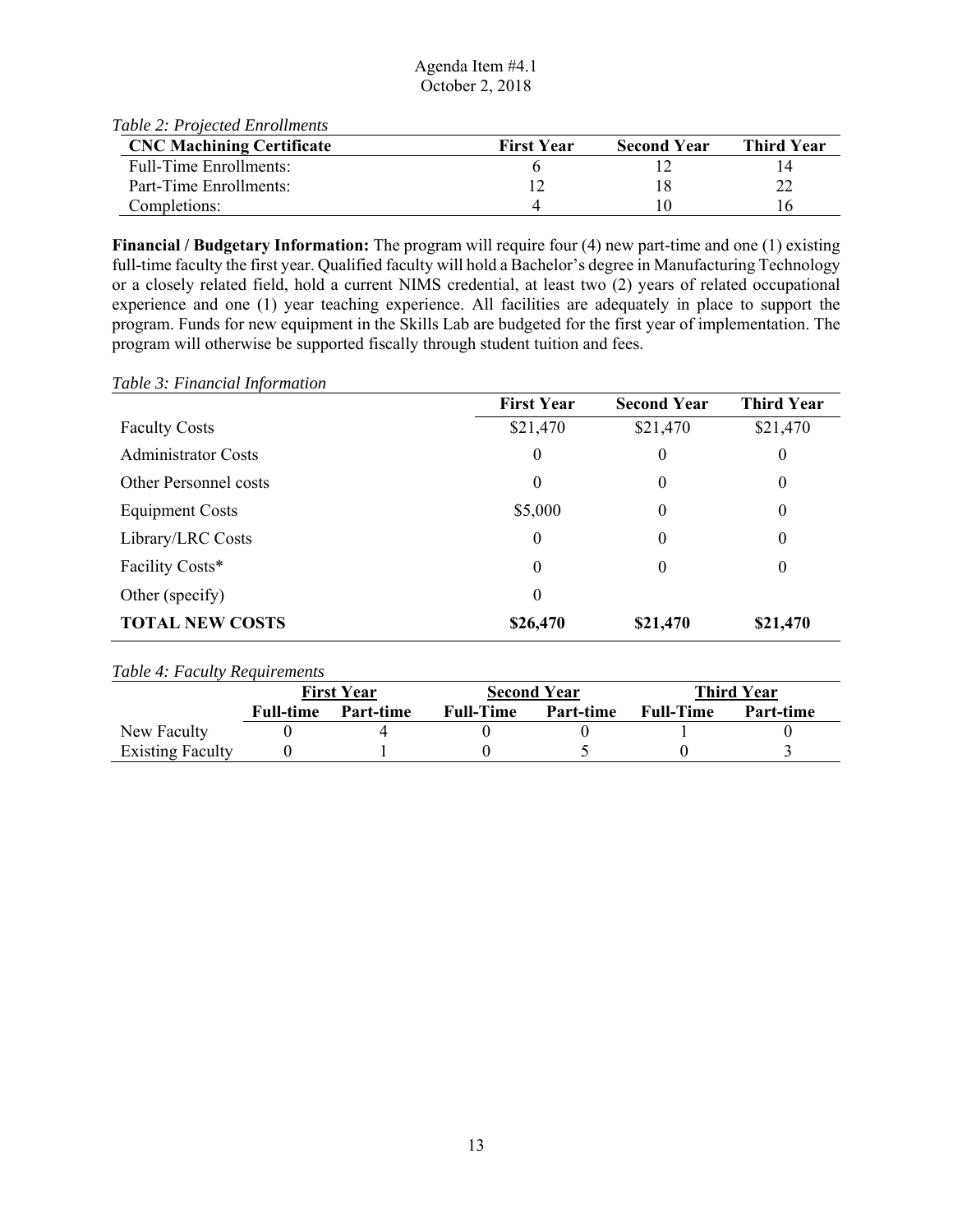Illinois Community College Board

### **NEW UNITS OF INSTRUCTION**

## *Temporary Program Approval*

The Illinois Community College Board is requested to approve new units of instruction for the following community colleges:

#### **RECOMMENDED ACTION:**

It is recommended that the following motion be adopted:

 The Illinois Community College Board hereby approves the following new units of instruction for the community colleges listed below:

#### **TEMPORARY PROGRAM APPROVAL**

Carl Sandburg College

- $\triangleright$  Medical Assistant A.A.S. degree (60 credit hours)
- $\triangleright$  Patient Care Technician Certificate (34 credit hours)

Joliet Junior College

Geographic Information Systems A.A.S. degree (60 credit hours)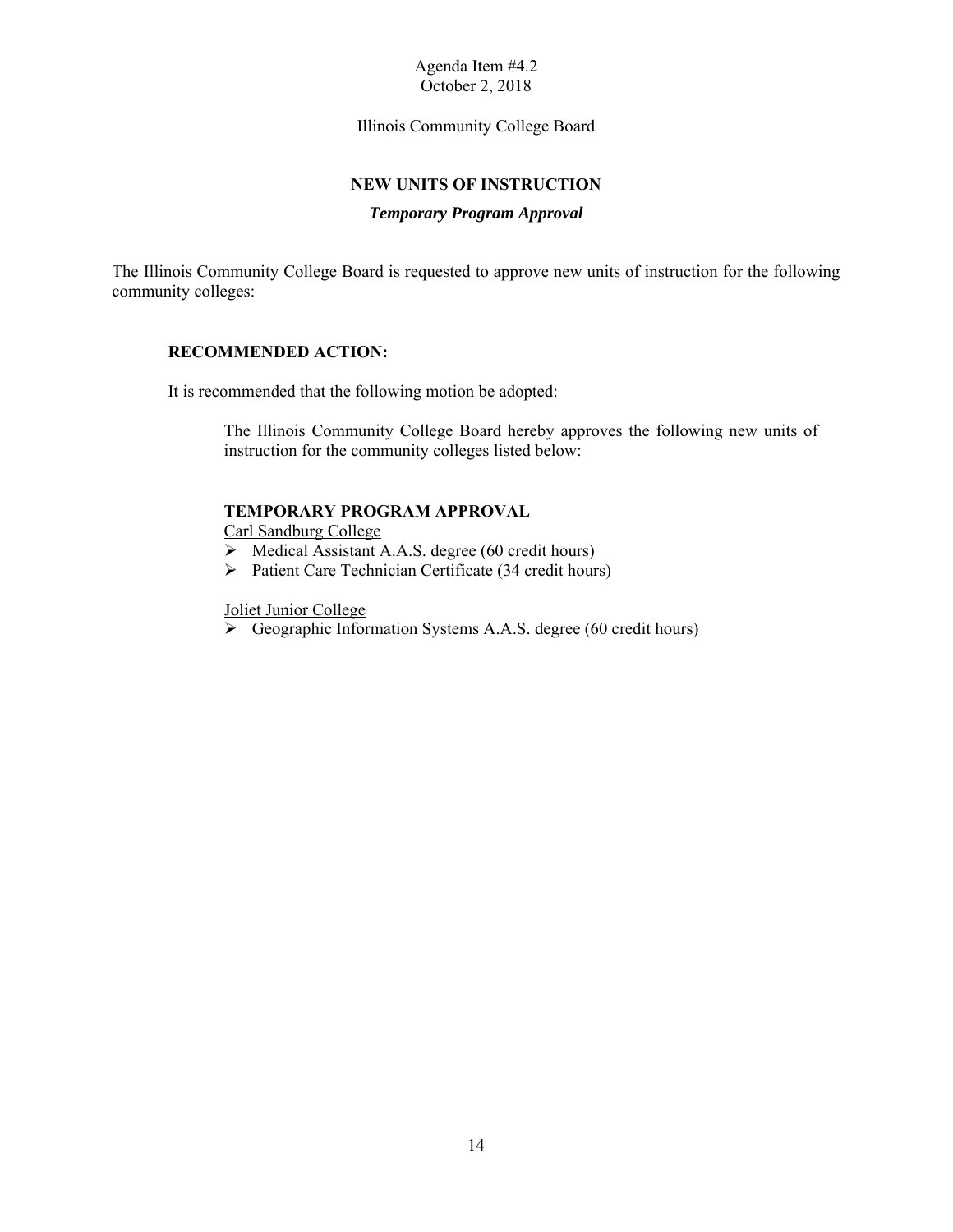### **BACKGROUND**

## **Carl Sandburg College**

#### **Medical Assistant A.A.S. degree (60 credit hours)**

**Program Purpose:** This program will prepare individuals for entry-level employment as medical assistants in a variety of allied healthcare settings.

 perform administrative, clinical, and laboratory duties in a variety of healthcare settings. As one of the **Catalog Description:** CSC offers an associate degree in medical assisting which prepares students to fastest growing healthcare occupations, medical assistants are most commonly employed in medical offices and clinics. Their administrative responsibilities may include front office reception, billing, bookkeeping, basic correspondence, and scheduling of appointments. Clinical duties include taking medical histories, recording vital signs, collecting laboratory specimens, performing basic laboratory tests, taking electrocardiograms, and assisting the physician during the examination and treatment of patients.

 in healthcare, human body heath & illness, pharmacology & medication administration, electrocardiography procedures, phlebotomy procedures, introductory & advanced levels of administrative procedures for medical assistants, introductory & advanced levels of clinical procedures for medical component by program faculty and work place supervisor. Students will also be given practice credentialing exams for assessment purposes. Graduates of the program will be prepared for optional, but preferred, **Curricular Information:** The curriculum includes 19 credit hours of required general education, and 41 credit hour of required career and technical education coursework. The career and technical component includes instruction in biomedical ethics, anatomy and physiology, medical terminology, professionalism assistants, clinical laboratory procedures, healthcare professionals success strategies, and a required work based learning experience as a medical assistant with a local healthcare provider. Assessment of student learning will be achieved through evaluation of the student's performance during the work-based learning industry credentialing as a Certified Medical Assistant (CMA) through the American Association of Medical Assistants (AAMA).

 **Accrediting Information:** The program was developed according to standards of the Commission on credentialing exam offered through the AAMA. The college plans to start the accreditation process once Accreditation of Allied Health Education Programs (CAAHEP) – Medical Assisting Education Review Board (MAERB). Accreditation is optional but allows graduates of the program to sit for the CMA all necessary approvals have been received.

#### **Justification for Credit hours required:** N/A.

 **Supporting Labor Market Data (including employer partners):** Labor market information provided by Assistant Certificate. The proposed degree will provide an educational ladder opportunity for individuals currently in the Certificate, recent graduates of the certificate and possibly individuals who completed the college supports the interest in and the need for an advanced program in this specialty field of study. According to the Illinois Department of Employment Security (IDES), growth of 12% for "medical assistants" is expected statewide through the year 2024. The college currently offers a related Medical medical assistant training through other providers.

| Twore 1. Employer I amend<br><b>Employer</b>  | Location         |
|-----------------------------------------------|------------------|
| Beu Health Clinic/WIU                         | Macomb, IL       |
| Eagle View Community Health                   | Oquawka, IL      |
| Fort Madison Community Hospital               | Fort Madison, IA |
| Galesburg Cottage Hospital & Knox Clinic Corp | Galesburg, IL    |

 *Table 1: Employer Partners*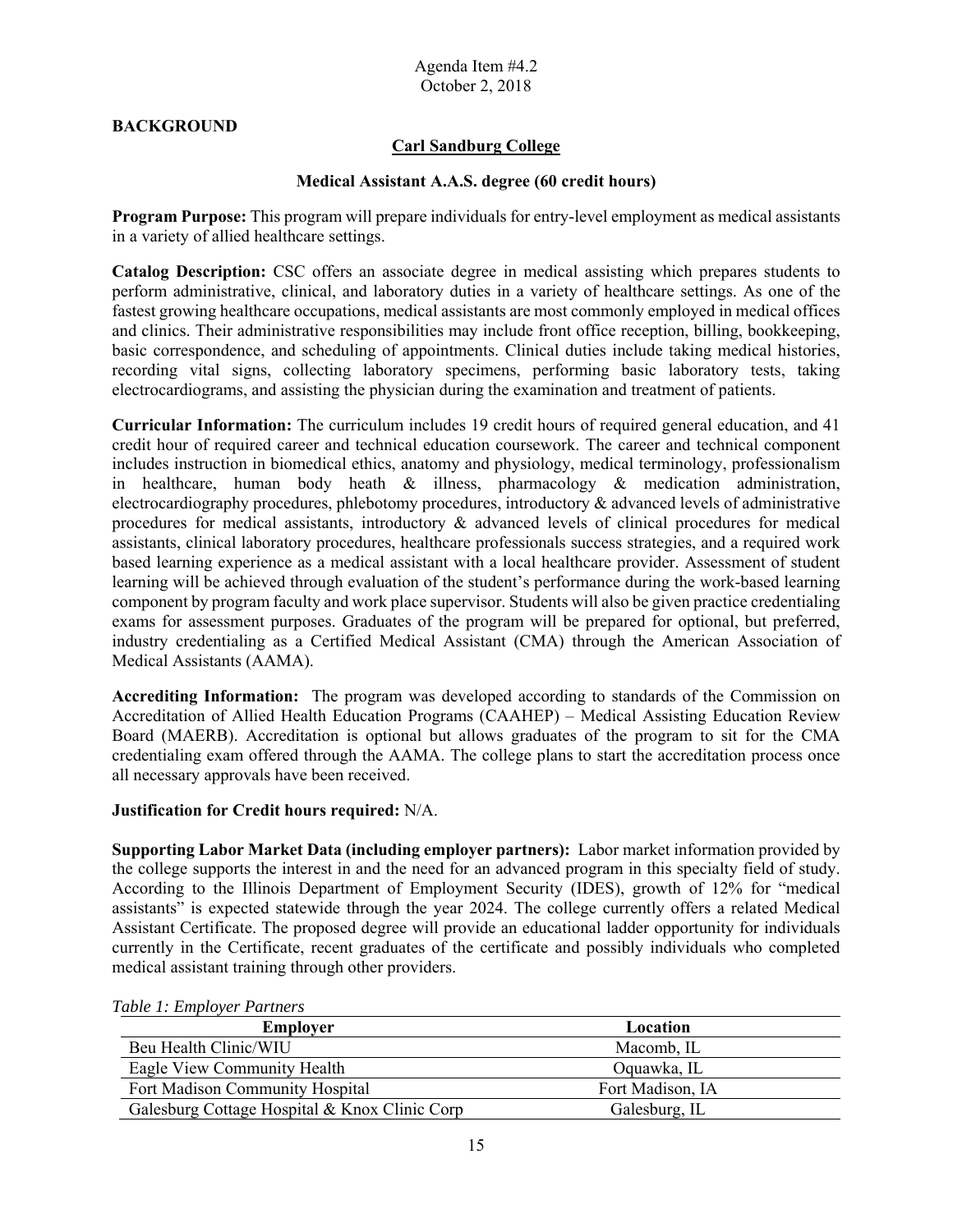| <b>Great River Medical Center</b> | West Burlington, IA    |
|-----------------------------------|------------------------|
| Learning Connections of Galesburg | Galesburg, IL          |
| Memorial Hospital                 | Carthage, IL           |
| Memorial Medical Clinic LaHarpe   | LaHarpe, IL            |
| OSF Holy Family Medical Center    | Monmouth, IL           |
| <b>OSH Healthcare System</b>      | Peoria & Galesburg, IL |
| Preferred Home Health Care        | Kewanee, IL            |
| Proctor Hospital, LLC             | Peoria, IL             |
|                                   |                        |

## *Table 2: Projected Enrollments*

| <b>Medical Assistant AAS degree</b> | <b>First Year</b> | <b>Second Year</b> | <b>Third Year</b> |
|-------------------------------------|-------------------|--------------------|-------------------|
| Full-Time Enrollments:              |                   |                    |                   |
| Part-Time Enrollments:              |                   |                    |                   |
| Completions:                        |                   |                    |                   |

 existing part-time faculty the first year. All facilities are adequately in place to support the program and **Financial / Budgetary Information:** The program will require one (1) existing full-time and one (1) will share existing resources with the Medical Assistant Certificate program currently being offered. Some new costs related to program supplies and materials are anticipated. The program will otherwise be supported fiscally through student tuition and fees.

#### *Table 3: Financial Information*

|                                 | <b>First Year</b> | <b>Second Year</b> | <b>Third Year</b> |
|---------------------------------|-------------------|--------------------|-------------------|
| <b>Faculty Costs</b>            | \$0               | \$0                | \$0               |
| <b>Administrator Costs</b>      | $\boldsymbol{0}$  | $\overline{0}$     | $\overline{0}$    |
| Other Personnel costs           | $\theta$          | $\theta$           | $\theta$          |
| <b>Equipment Costs</b>          | $\boldsymbol{0}$  | 0                  | 0                 |
| Library/LRC Costs               | $\theta$          | $\theta$           | $\theta$          |
| Facility Costs*                 | $\theta$          | $\theta$           | 0                 |
| Other (Supplies/Materials Max.) | \$2,500           | \$2,500            | \$2,500           |
| <b>TOTAL NEW COSTS</b>          | \$2,500           | \$2,500            | \$2,500           |

| <i>Table 4: Faculty Requirements</i>                         |                  |           |                  |           |                  |           |
|--------------------------------------------------------------|------------------|-----------|------------------|-----------|------------------|-----------|
| <b>First Year</b><br><b>Second Year</b><br><b>Third Year</b> |                  |           |                  |           |                  |           |
|                                                              | <b>Full-time</b> | Part-time | <b>Full-Time</b> | Part-time | <b>Full-Time</b> | Part-time |
| New Faculty                                                  |                  |           |                  |           |                  |           |
| <b>Existing Faculty</b>                                      |                  |           |                  |           |                  |           |

 **Rationale for Temporary Approval:** Temporary approval of this program for a period of three (3) years is requested to allow the college to monitor program and student progress, particularly for those students currently working full-time and while the college pursues program accreditation.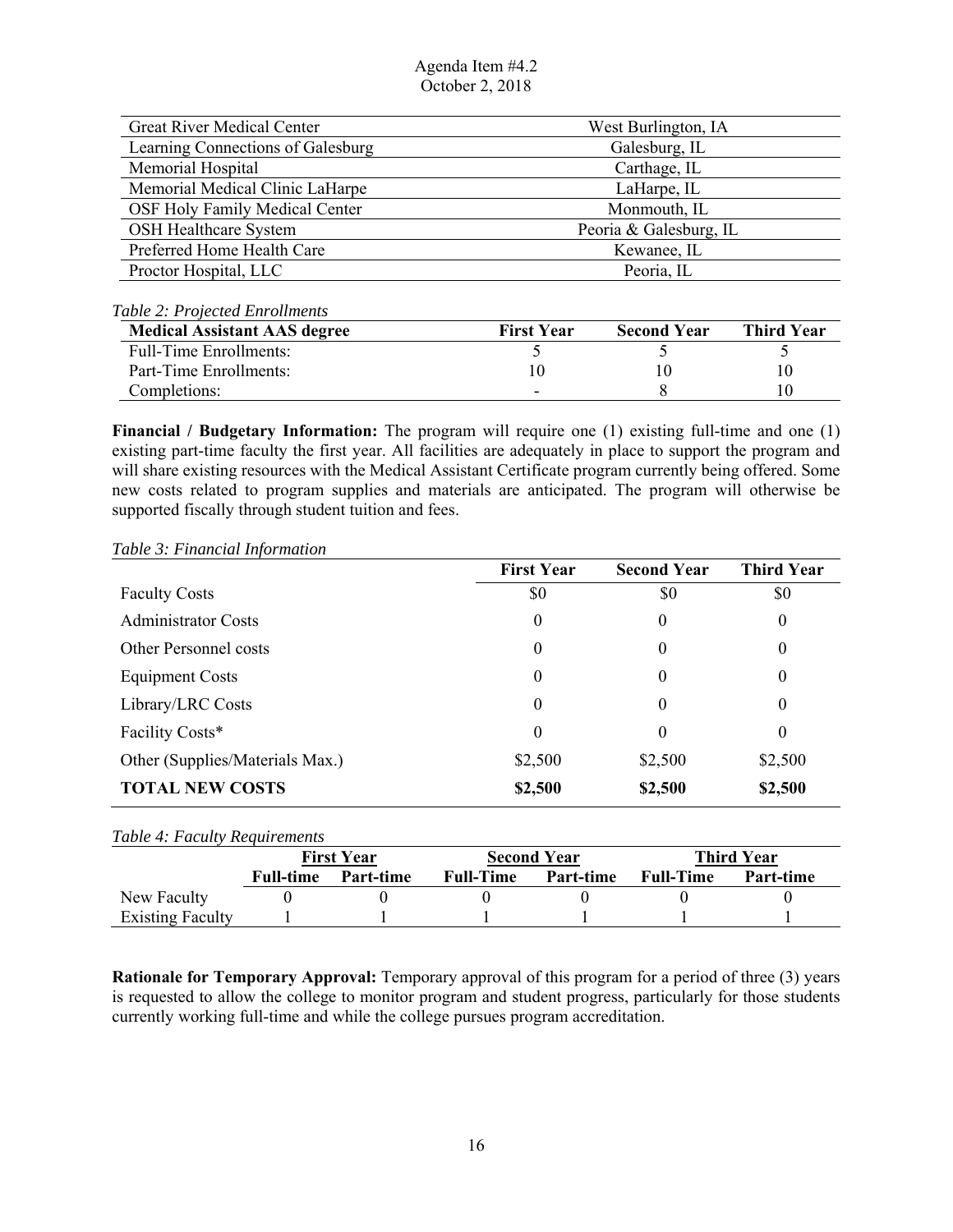## **Carl Sandburg College**

## **Patient Care Technician Certificate (34 credit hours)**

**Program Purpose:** This program will prepare individuals for entry-level employment in the health care industry in positions such as phlebotomy technician, basic nursing assistant and electrocardiography technician.

 **Catalog Description:** CSC offers a Patient Care Technician certificate which prepares an individual with the foundational knowledge, skills and abilities needed to function as an entry-level healthcare provider. The curriculum provides the educational background required for pursuing a career in the healthcare industry. Students will receive the foundational training to perform administrative, clinical and laboratory duties in a variety of healthcare settings.

 professionalism in healthcare, human body in health & illness, basic nurse assisting, health professionals success strategies, introductory and advanced principles of electrocardiography, phlebotomy & clinical experiences in ECG technology, emergency room technology, home health assisting, and patient care **Curricular Information:** The curriculum includes required coursework in medical terminology, laboratory, patient care technology, career development for health professionals, and practical learning technology. Assessment of student learning will be achieved through evaluation of the student's performance during the practical learning experiences by program faculty. Graduates of this program will be prepared for taking the Certified Nursing Assistant (CNA) exam, the Certified Phlebotomy Technician (CPT) exam, and the Certified Electrocardiography Technician exam through the Illinois Department of Public Health (IDPH).

 the parts of the curriculum that prepare students for credentialing in specific areas have been approved by **Accrediting Information:** Program accreditation is not available for Patient Care Technology. However, the Illinois Department of Public Health as required.

 Committee members fully support the design and content of the proposed curriculum, which allows students who have completed the recently approved Phlebotomy Technician and/or Healthcare Assistant Technician **Justification for Credit hours required:** The proposed certificate must meet requirements for students to sit for industry credentialing through course content that exceeds 30 credit hours. Program Advisory Certificates the ability to stack their credentials.

 **Supporting Labor Market Data (including employer partners):** Labor market information provided by According to the Illinois Department of Employment Security (IDES), growth between 5.4-12% for the college supports the interest in and the need for an advanced program in this specialty field of study. healthcare practitioners and related workers is expected statewide through the year 2024.

| raoic 1. Employer Farmers<br><b>Employer</b> | Location      |
|----------------------------------------------|---------------|
| Achievement Unlimited, Inc.                  | St. Louis, MO |
| Beu Health Clinic/WIU                        | Macomb, IL    |
| Keokuk Area Hospital                         | Keokuk, IA    |
| Knox County Nursing Home                     | Knoxville, IL |
| Knox County YMCA                             | Galesburg, IL |
| LaHarpe Davier Health Care Center            | LaHarpe, IL   |
| Learning Connections of Galesburg            | Galesburg, IL |
| Memorial Hospital                            | Carthage, IL  |
| Monmouth Nursing Home                        | Monmouth, IL  |

#### *Table 1: Employer Partners*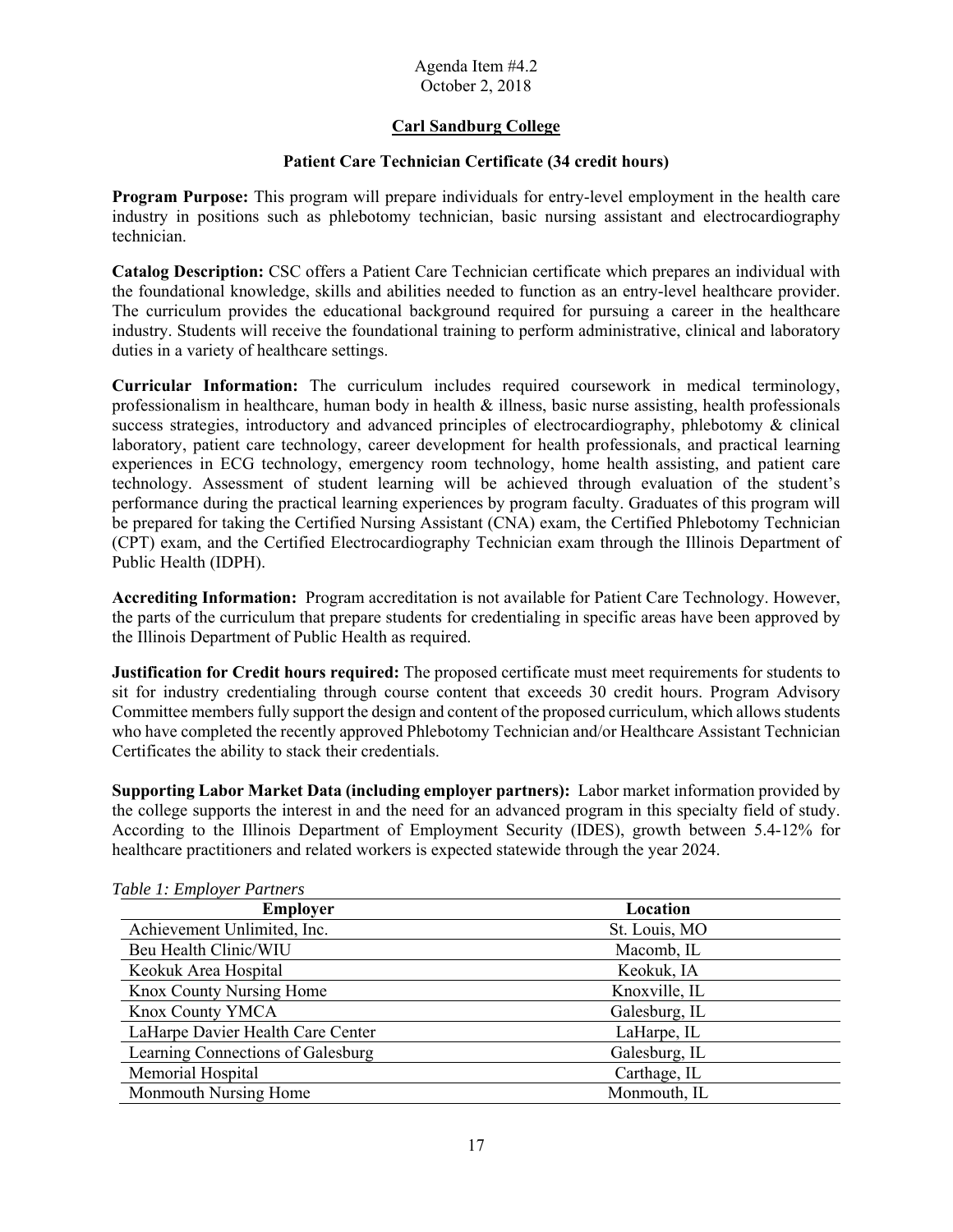| <b>OSF Healthcare System</b> | Peoria & Galesburg, IL |
|------------------------------|------------------------|
| Preferred Home Health Care   | Kewanee, IL            |
| Proctor Hospital, LLC        | Peoria, IL             |
| Renaissance Care Center      | Canton, IL             |
| Rosewood Care Center         | Galesburg, IL          |
| Seminary Manor               | Galesburg, IL          |

#### *Table 2: Projected Enrollments*

| <b>Patient Care Tech Certificate</b> | <b>First Year</b> | <b>Second Year</b> | <b>Third Year</b> |
|--------------------------------------|-------------------|--------------------|-------------------|
| <b>Full-Time Enrollments:</b>        |                   |                    |                   |
| Part-Time Enrollments:               |                   |                    |                   |
| Completions:                         |                   |                    |                   |

**Financial / Budgetary Information:** The program will require six (6) existing part-time and one (1) existing full-time faculty the first year. All facilities are adequately in place to support the program. Some new costs related to program supplies and materials are anticipated. The program will otherwise be supported fiscally through student tuition and fees.

*Table 3: Financial Information* 

|                                 | <b>First Year</b> | <b>Second Year</b> | <b>Third Year</b> |
|---------------------------------|-------------------|--------------------|-------------------|
| <b>Faculty Costs</b>            | \$0               | \$0                | \$0               |
| <b>Administrator Costs</b>      | $\boldsymbol{0}$  | 0                  | 0                 |
| <b>Other Personnel costs</b>    | 0                 | 0                  | 0                 |
| <b>Equipment Costs</b>          | $\boldsymbol{0}$  | 0                  | 0                 |
| Library/LRC Costs               | 0                 | 0                  | $\theta$          |
| Facility Costs*                 | 0                 | 0                  | $\theta$          |
| Other (Supplies/Materials Max.) | \$2,500           | \$2,500            | \$2,500           |
| <b>TOTAL NEW COSTS</b>          | \$2,500           | \$2,500            | \$2,500           |

*Table 4: Faculty Requirements* 

|                         | <b>First Year</b> |           | <b>Second Year</b> |           | <b>Third Year</b> |           |
|-------------------------|-------------------|-----------|--------------------|-----------|-------------------|-----------|
|                         | Full-time         | Part-time | Full-Time          | Part-time | <b>Full-Time</b>  | Part-time |
| New Faculty             |                   |           |                    |           |                   |           |
| <b>Existing Faculty</b> |                   |           |                    |           |                   |           |

 **Rationale for Temporary Approval:** Temporary approval of this program for a period of three (3) years is requested to allow the college to monitor program and student progress, particularly for those students who follow the short-term certificate completion path leading towards the Patient Care Technician Certificate, the existing Medical Assistant Certificate, and the proposed Medical Assistant A.A.S. degree.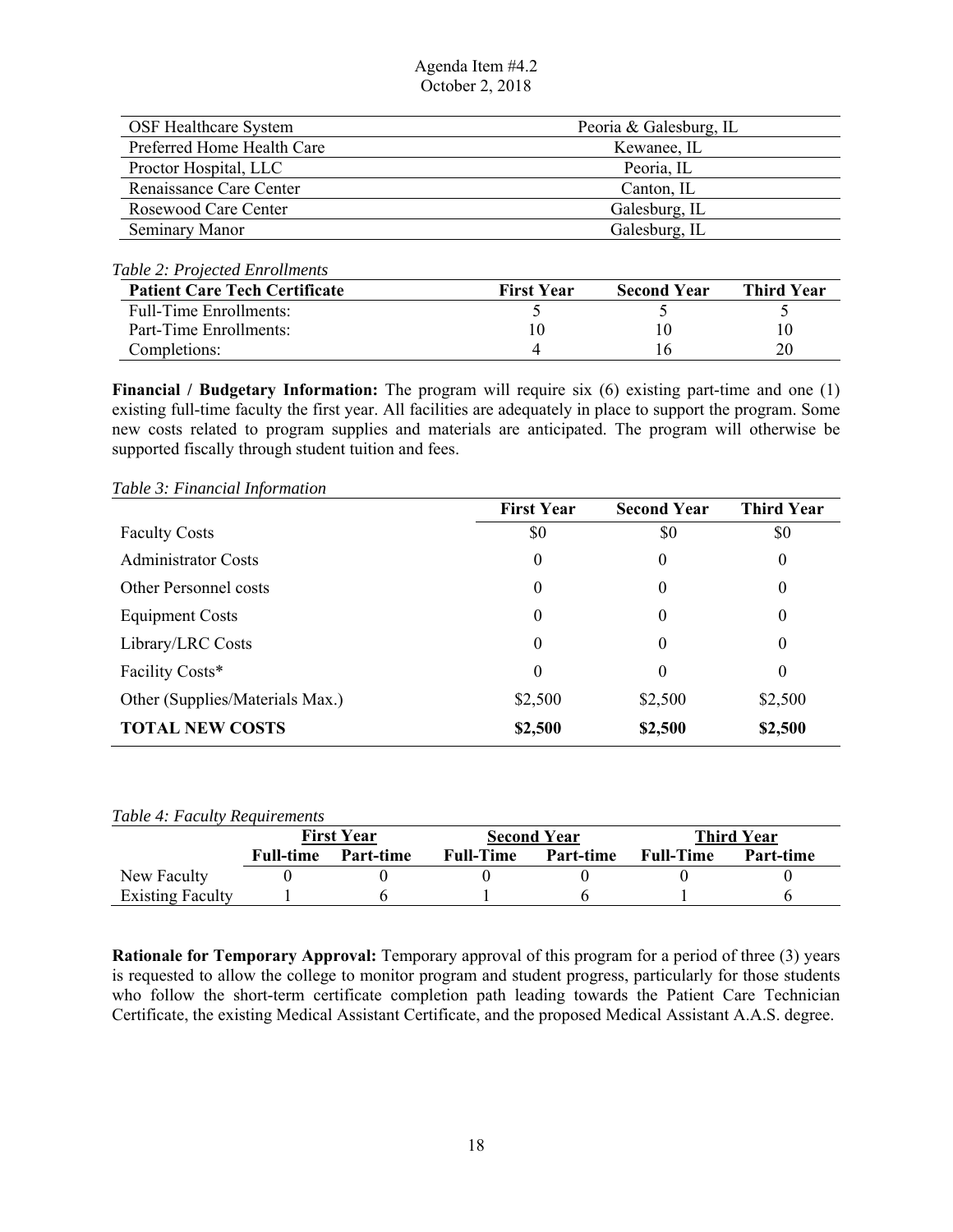## **Joliet Junior College**

### **Geographic Information Systems (GIS) A.A.S. degree (60 credit hours)**

**Program Purpose:** The program will prepare graduates for entry-level employment using GIS skills, advancement in existing employment, for optional industry credentialing once employed, or for transfer towards a baccalaureate program.

**Catalog Description:** BEYOND GOOGLE EARTH: The geospatial industry acquires, integrates, manages, analyzes maps, distributes, and uses geographic, temporal and spatial information and knowledge. The industry includes basic and applied research, technology development, education, and applications to address the planning, decision-making, asset management, and operational needs of people and organizations of all types.

 A geographic information system (GIS) lets one visualize, question, analyze, and interpret geospatial data of GIS applications in use today with a growing interest in and awareness of the economic and strategic to understand relationships, patterns, and trends. GIS benefits organizations of all sizes and in almost every industry. Nowadays, almost every industry is finding new ways to use GIS. Literally, there are thousands value of GIS.

Throughout the program, students will learn how to utilize geospatial technology to address social and environmental issues. Courses will explore a range of topics essential to the geographic information systems (GIS) field, from cartographic design, remote sensing, data and project management and system implementation to database design and execution. In class and real world, projects will prepare the student to apply the acquired knowledge to the vast applications in many industries today. Job opportunities exist in environmental science, government sector, agriculture, engineering, criminal justice and police, fire science, public safety, construction and many private industries to name a few.

 programming, geospatial web application, database management for GIS, using 2D CADD, GIS career **Curricular Information:** The degree program requires 15 credit hours of general education coursework and 45 credit hours of required career and technical education coursework, which includes work-based learning. Career and technical coursework includes instruction in introductory GIS technology, spatial analysis, data acquisition & management, cartographic design, fundamentals of remote sensing, geospatial development, and a required GIS Capstone project or internship. Students will be able to choose from technical elective coursework in building layout, information technology in agriculture, and GIS special topics. Assessment of student learning will be achieved through evaluation of the student's performance during the work-based learning component by program faculty and/or worksite supervisor.

 certificate program which reflects "introductory and reinforcement" levels of competency, while the The program was developed according to National Skill Standards for "Geo-spatial/GIS Professionals" through the National GeoTech Center. The college was recently approved to offer a related short-term proposed degree curriculum reflects "mastery" level competencies. The curriculum will prepare individuals for optional credentialing as a "GIS Professional" through the GIS Certification Institute.

## **Justification for Credit hours required for the degree:** N/A.

#### **Accrediting Information:** N/A.

 According to the Illinois Department of Employment Security (IDES), overall growth in employment of **Supporting Labor Market Data (including employer partners):** Labor market information provided by the college supports the interest in and the need for a two-year degree program in this field of study. occupations in agriculture and engineering which utilize GIS technology is expected to increase by 4.1% statewide through 2024.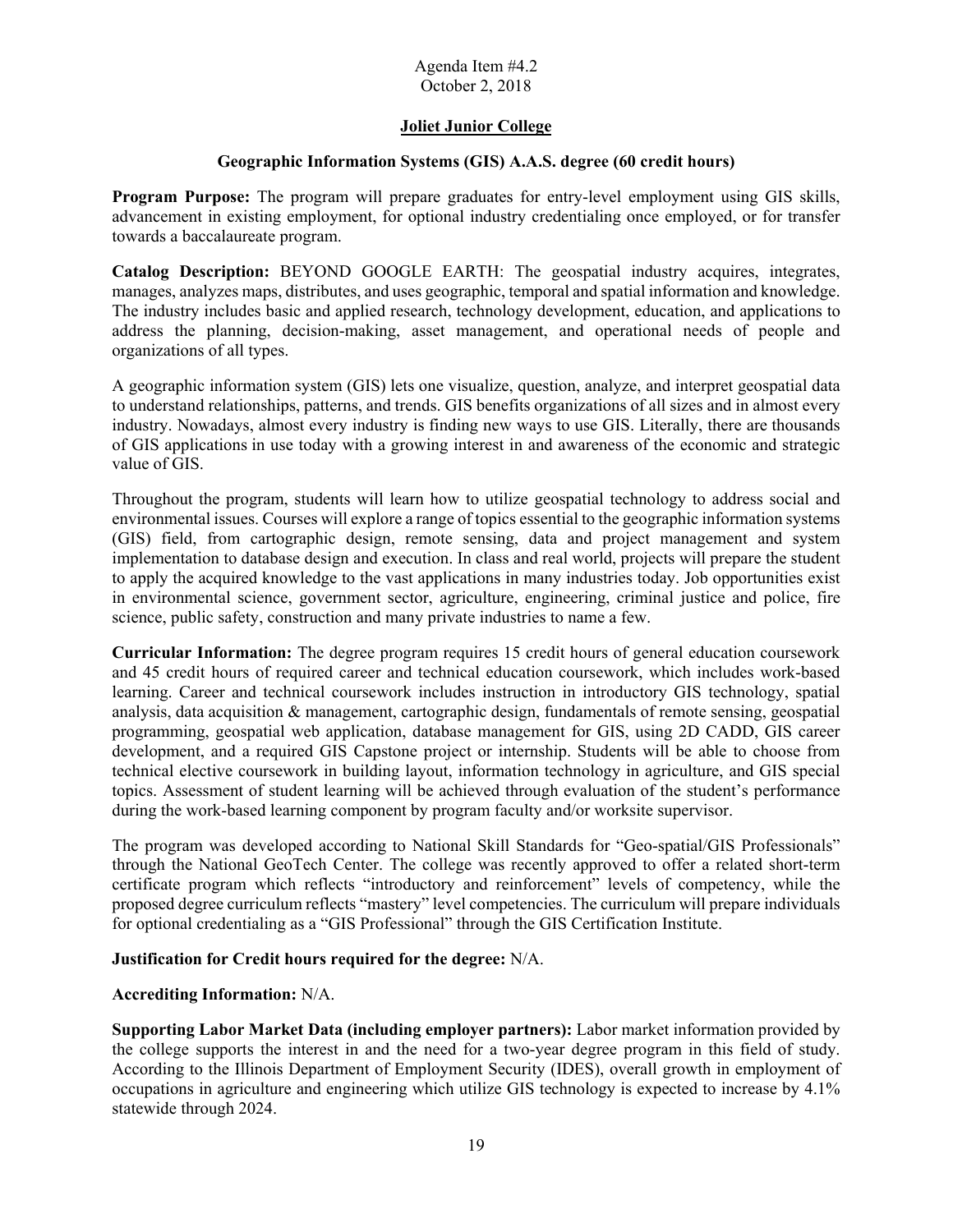*Table 1: Employer Partners* 

| <b>Employers</b>              | Location             |
|-------------------------------|----------------------|
| Baxter & Woodman, Inc.        | Chicago & Mokena, IL |
| Village of Flossmoor          | Flossmoor, IL        |
| Village of Mokena             | Mokena, IL           |
| City of Joliet                | Joliet, IL           |
| Village of Plainfield         | Plainfield, IL       |
| The Lane Construction Company | Shorewood, IL        |
| Ruettiger & Tonelli           | Shorewood, IL        |
| Village of Channahon          | Channahon, IL        |

#### *Table 2: Projected Enrollments*

| GIS AAS                       | <b>First Year</b> | <b>Second Year</b> | <b>Third Year</b> |
|-------------------------------|-------------------|--------------------|-------------------|
| <b>Full-Time Enrollments:</b> |                   |                    | 28                |
| Part-Time Enrollments:        |                   |                    |                   |
| Completions:                  |                   |                    |                   |

 **Financial / Budgetary Information:** One (1) existing part-time and four (4) new part-time faculty will be necessary to implement the program. Faculty qualifications are an Associate's degree or higher in Surveying Technology, Engineering Technology or a GIS-related field, five years of related work experience, and 1 year teaching experience is preferred. All facilities are adequately in place to support the program. The program will otherwise be fiscally supported through student tuition and fees.

#### *Table 3: Financial Information*

|                              | <b>First Year</b> | <b>Second Year</b> | <b>Third Year</b> |
|------------------------------|-------------------|--------------------|-------------------|
| <b>Faculty Costs</b>         | \$42,000          | \$42,000           | \$42,000          |
| <b>Administrator Costs</b>   |                   |                    |                   |
| <b>Other Personnel Costs</b> |                   |                    |                   |
| <b>Equipment Costs</b>       | \$5,000           |                    |                   |
| Library/LRC Costs            |                   |                    |                   |
| Facility Costs*              |                   |                    |                   |
| Other (GIS Software)         | \$3,000           |                    |                   |
| <b>TOTAL NEW COSTS</b>       | \$50,000          | \$42,000           | \$42,000          |

#### *Table 4: Faculty Requirements*

|                         | <b>First Year</b> |           | <b>Second Year</b> |           | Third Year       |           |
|-------------------------|-------------------|-----------|--------------------|-----------|------------------|-----------|
|                         | <b>Full-Time</b>  | Part-time | <b>Full-Time</b>   | Part-time | <b>Full-Time</b> | Part-time |
| New Faculty             |                   |           |                    |           |                  |           |
| <b>Existing Faculty</b> |                   |           |                    |           |                  |           |

**Rationale for Temporary Approval:** Temporary approval of this program for a period of three years is requested to allow the college to monitor program need.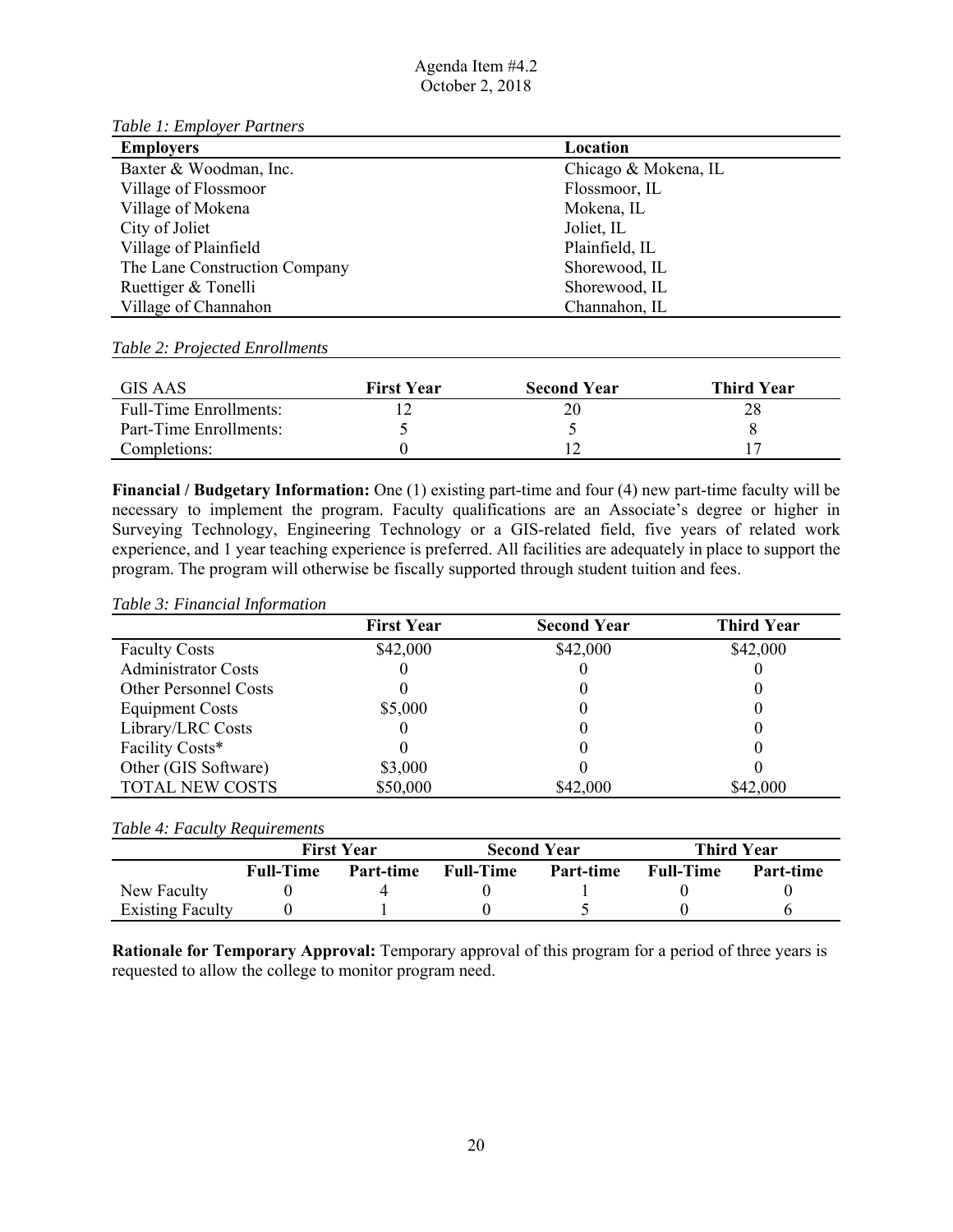#### Illinois Community College Board

# **CERTIFICATION OF ELIGIBILITY FOR SPECIAL TAX LEVY (110 ILCS 805, SECTION 3-14.3)**

 educational and operations and maintenance purposes if they currently are levying less than the average. The certification is due by November 1 of each year. Section 3-14.3 of the Public Community College Act allows districts eligible for equalization grants in the previous or current fiscal year to levy up to or at the combined statewide average tax rate for

## **RECOMMENDED ACTION**

It is recommended that the following motion be adopted:

 issue the annual certificates of eligibility for additional taxing authority to the The Illinois Community College Board hereby authorizes the Executive Director to community college districts meeting the following statutory criteria:

- 1. Received an equalization grant in fiscal year 2018 and/or received an equalization grant in fiscal year 2019; and
- 2. had combined educational and operations and maintenance purposes tax rates less than 29.12 cents per \$100 of equalized assessed valuation. less than 29.12 cents per \$100 of equalized assessed valuation.<br>
21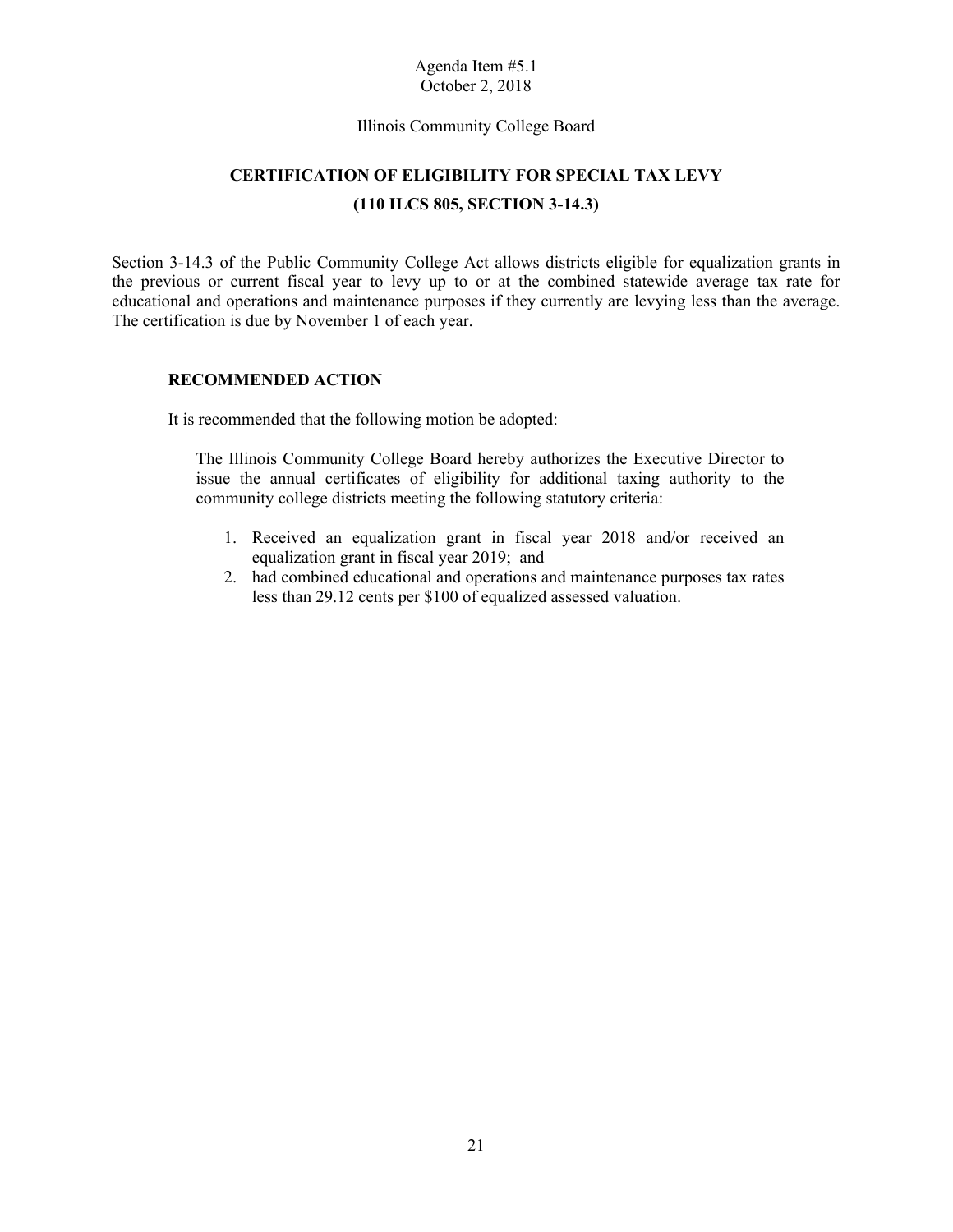### **BACKGROUND**

The following table identifies the districts eligible for the additional levy, the amount authorized and actual tax levy, the amount of additional tax rate, and the amount of additional revenue available if they choose to exercise the authority.

 resolution expressing the district's intent to levy all or a portion of the additional taxes, the district is required to publish notice of its intent. A petition signed by 10 percent or more of the registered voters in The additional levy authority is subject to "backdoor" referendum. Within ten days after the adoption of a the district will cause the proposed increase to be placed on the ballot at the next regularly scheduled election. A 30-day period is allowed for such a petition to be received.

 This special tax levy authority does not circumvent tax cap legislation. All tax cap legislation is still applicable to those districts that fall under it.

| <b>District</b>                     | <b>Authorized</b><br>Operating<br>Tax Rates* | Actual<br>Operating<br>Tax Rates* | <b>Additional</b><br><b>Tax Rate</b><br><b>Authority</b> | <b>Estimated</b><br><b>Additional</b><br><b>Tax Revenue</b> |
|-------------------------------------|----------------------------------------------|-----------------------------------|----------------------------------------------------------|-------------------------------------------------------------|
| <b>Black Hawk College</b>           | 19.00¢                                       | 18.82¢                            | 10.12¢                                                   | \$4,043,252                                                 |
| Carl Sandburg College               | 22.00¢                                       | 22.00¢                            | 7.12¢                                                    | \$1,296,005                                                 |
| Heartland College                   | 22.50¢                                       | 22.50¢                            | 6.67¢                                                    | \$2,957,691                                                 |
| Illinois Central College            | 25.00¢                                       | 25.00¢                            | 4.12¢                                                    | \$3,014,135                                                 |
| Illinois Eastern Community Colleges | $25.00\text{\textless}$                      | $24.97\mathcal{E}$                | 4.12¢                                                    | 625,995<br>\$                                               |
| Illinois Valley Community College   | 17.00¢                                       | 17.00¢                            | 12.12¢                                                   | \$3,874,202                                                 |
| John Wood Community College         | 22.50¢                                       | 22.50¢                            | 6.62¢                                                    | \$1,080,615                                                 |
| Kankakee Community College          | 18.00¢                                       | 18.00¢                            | 11.12¢                                                   | \$2,622,488                                                 |
| Kaskaskia College                   | 25.00¢                                       | $25.00\text{\textless}$           | 4.12¢                                                    | 669,325<br>\$                                               |
| Lake Land College                   | 18.00¢                                       | 18.00¢                            | 11.12¢                                                   | \$3,254,455                                                 |
| Lewis and Clark Community College   | $25.00\epsilon$                              | 25.00¢                            | $4.12\epsilon$                                           | \$1,679,470                                                 |
| Rend Lake College                   | 25.00¢                                       | 24.21¢                            | $4.12\epsilon$                                           | 417,802<br>\$                                               |
| Rock Valley College                 | $27.00\text{\textless}$                      | $27.00\text{\textless}$           | 2.12¢                                                    | \$1,190,939                                                 |
| Sauk Valley Community College       | $27.50\text{\textless}$                      | 27.48¢                            | 1.62¢                                                    | 277,792<br>\$                                               |
| Southwestern IL College             | 16.00¢                                       | $15.94\epsilon$                   | 13.12¢                                                   | \$8,864,681                                                 |
| Spoon River College                 | $25.00\text{¢}$                              | 24.03¢                            | 4.12¢                                                    | \$<br>383,891                                               |

\* Combined Ed and O&M Maximum Tax Rates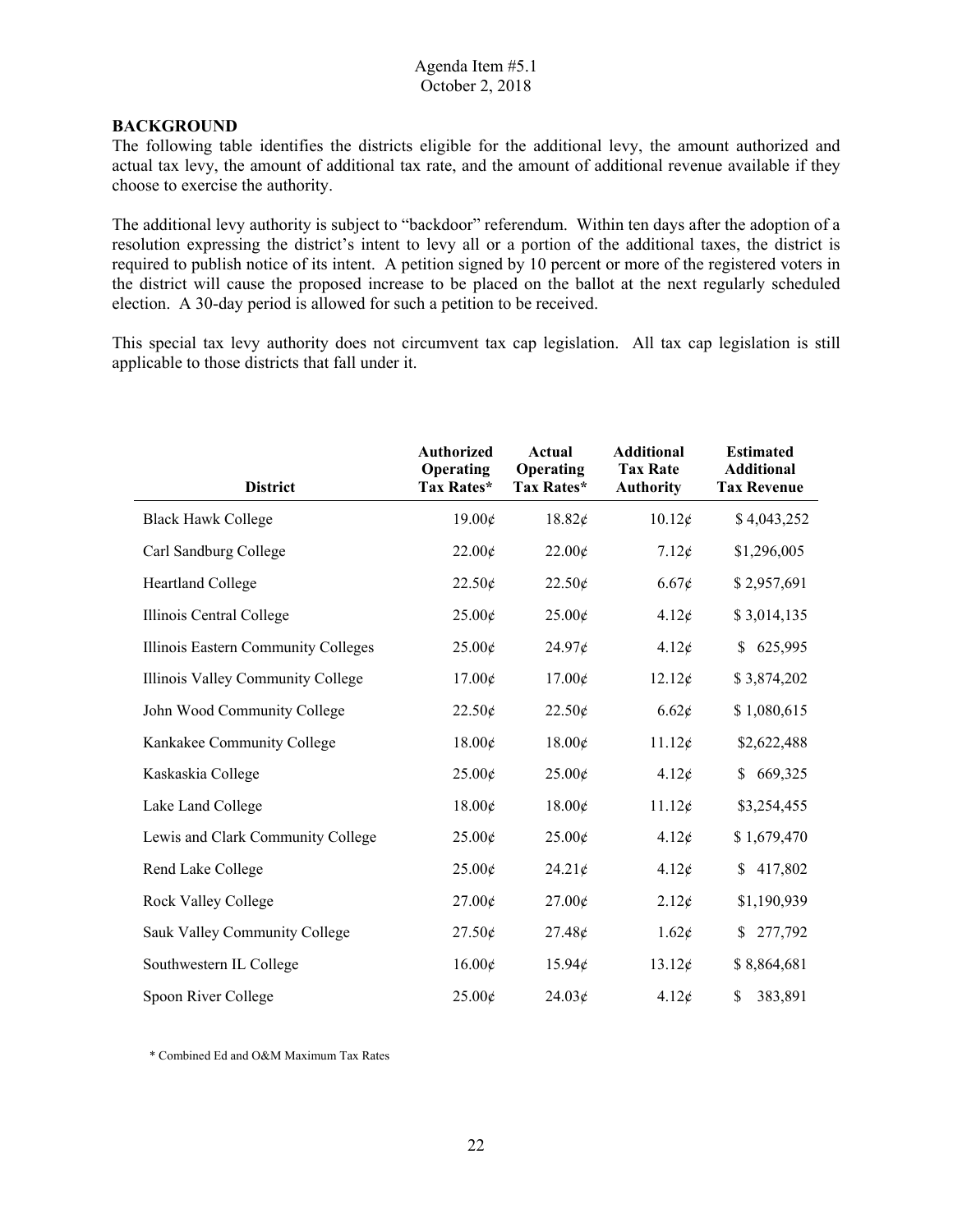Illinois Community College Board

## **PROPOSED AMENDMENTS TO THE ILLINOIS COMMUNITY COLLEGE BOARD ADMINISTRATIVE RULES** (ACTION REQUIRED)

 0514), the proposed rules establish policies and procedures for the application and approval of eligible Pursuant to the Alternate Route to High School Diploma for Adult Learners Program (Public Act 100 providers to provide the Program. The rules also establish reporting requirements and revocation and appeals processes.

 These rule changes were submitted to the Board for information in March 2018, and subsequently published in the *Illinois Register* (42 Ill. Reg. 8375; May 25, 2018) for the formal public comment period. No public comments were received in response to the proposed rules.

The proposed amendments to the ICCB Administrative Rules are being submitted to the Board for adoption prior to submission to JCAR for final review and adoption.

### **RECOMMENDED ACTION**

It is recommended that the following motion be adopted:

The Illinois Community College Board hereby approves the following amendments to the *Administrative Rules of the Illinois Community College Board*  and authorizes its Executive Director to process the amendment in accordance with the Illinois Administrative Procedures Act.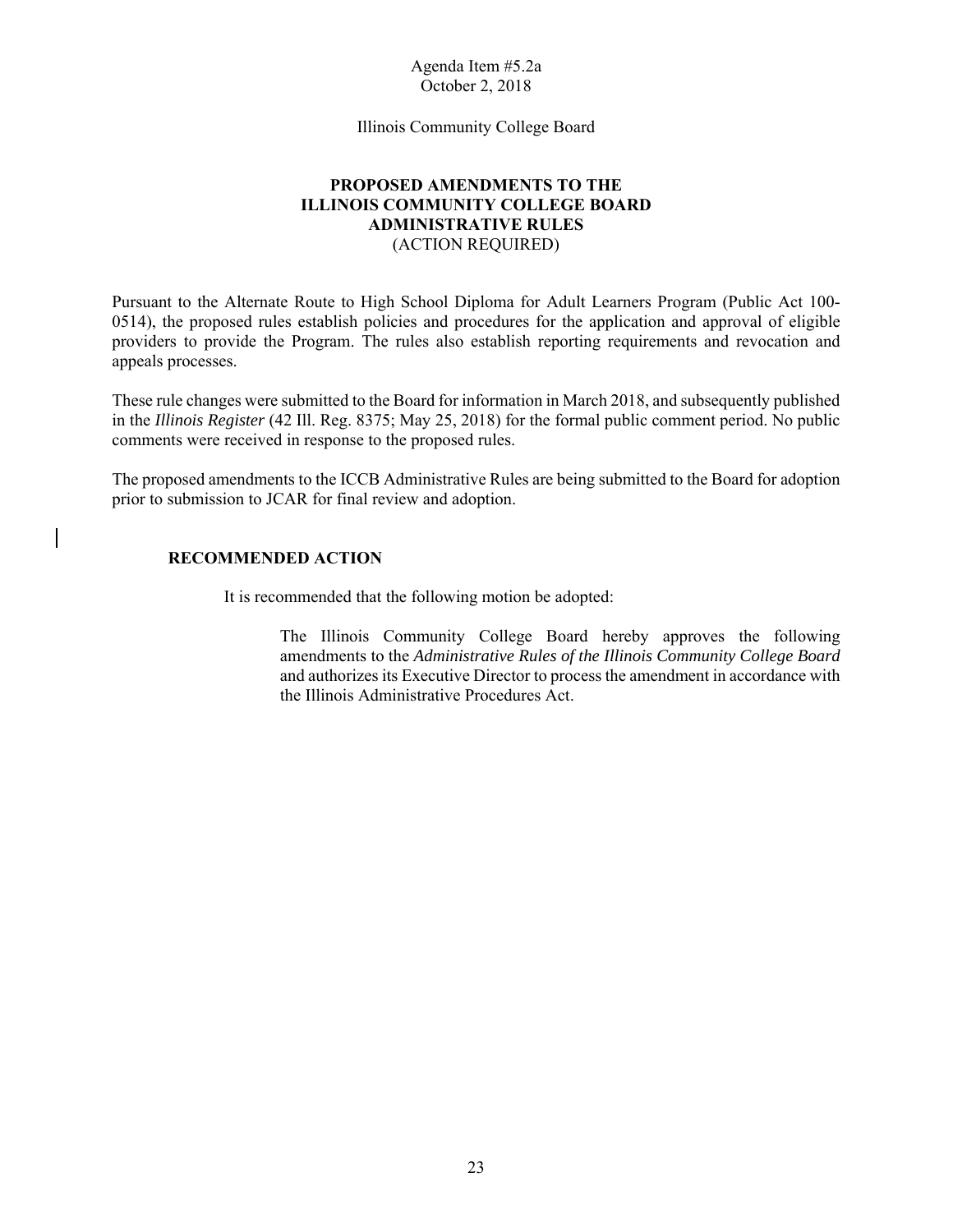## TITLE 23: EDUCATION AND CULTURAL RESOURCES SUBTITLE A: EDUCATION CHAPTER VII: ILLINOIS COMMUNITY COLLEGE BOARD

## PART 1506 HIGH SCHOOL DIPLOMA FOR ADULT LEARNERS

Section

| Purpose                        |
|--------------------------------|
| Definitions                    |
| Eligible Applicants            |
| <b>Application Process</b>     |
| <b>Approval Process</b>        |
| <b>Reporting Requirements</b>  |
| Revocation of Program Approval |
| <b>Appeal Process</b>          |
|                                |

AUTHORITY: Implementing and authorized by Section 3-15.12a of the School Code [105 ILCS 5].

SOURCE: Adopted at 42 Ill. Reg. effective .

## **Section 1506.100 Purpose**

Section 3-15.12a of the School Code [105 ILCS 5] provides eligible applicants with a process for attaining the authority to award a high school diploma to adult learners. This Part sets forth the rules for eligible applicants to apply for approval from the Illinois Community College Board to award a high school diploma to adult learners.

## **Section 1506.200 Definitions**

*"Adult Learner" means a person ineligible for reenrollment under subsection (b) of Section 26-2(b) of the School Code and 34 CFR 300.102.* [105 ILCS 5/3- 15.12a(a-5)]

*"Board"* or "ICCB" *means the Illinois Community College Board*. [105 ILCS 5/3-  $15.12a(a-5)$ ]

"Career and Technical Education" or "CTE" means organized educational programs of study that prepare students for employment in a specific field and should be aligned with related secondary and/or upper-division programs that require a common knowledge and skill set.

"Dual Credit" means an instructional arrangement in which an academically qualified student enrolls in a college-level course and, upon successful course completion, concurrently earns both college credit and high school credit.

"Eligible Applicant" means an entity listed in Section 1506.300.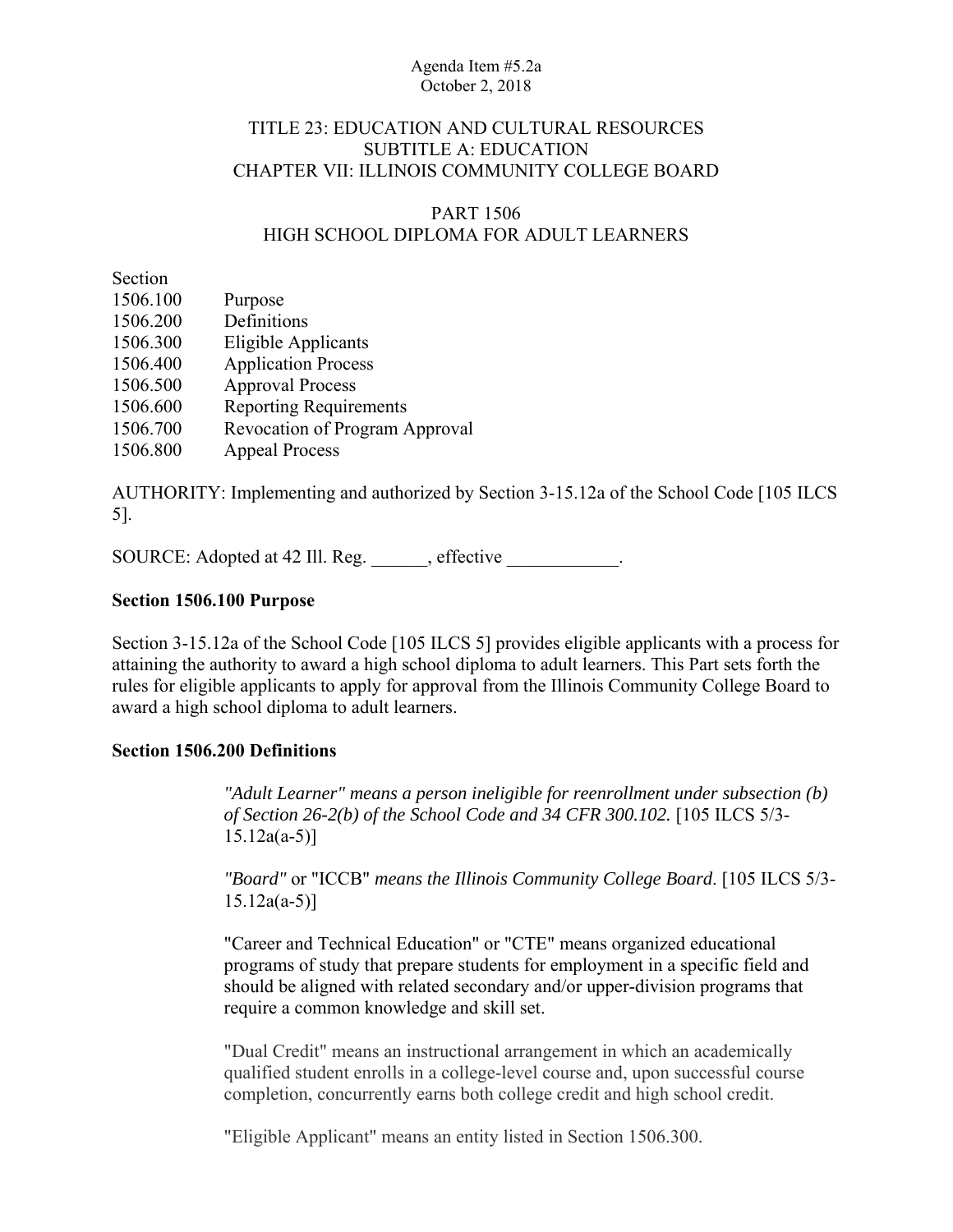*"High School Diploma Program for Adult Learners" or "Program" means a program approved to operate under Section 3-15.12a of the School Code that provides a program of alternative study to adult learners leading to the issuance of a high school diploma.* [105 ILCS 5/3-15.12a(a-5)]

"Illinois Adult Education Content Standards" means basic reading, language arts, mathematics, and writing standards for adult learners approved by the Illinois Community College Board. These standards are aligned with the Illinois Learning Standards.

"Illinois Learning Standards" means academic standards approved by the Illinois State Board of Education that define what all students in all Illinois public schools should know and be able to do in the seven core areas as a result of their elementary and secondary schooling.

## **Section 1506.300 Eligible Applicants**

- a) Applicants must be one of the following entities:
	- 1) A community college established and operating under the authority of the Public Community College Act [110 ILCS 85].
	- 2) A nonprofit entity in partnership with the regional superintendent of schools.
	- 3) A chief administrator of an intermediate service center that has the authority, under rules adopted by the State Board of Education, to issue a high school diploma.
	- 4) A school district organized under Article 34 of the Illinois School Code [105 ILCS 5/34A-101].
- b) Applicants must provide documentation demonstrating that the applicant is or has been unable to establish an agreement with a secondary or unit school district in which the eligible applicant is located to provide a program through which students who successfully complete that program can receive a high school diploma from their districts of residence. This subsection does not apply to a school district applicant (see subsection (a)(4)).

## **Section 1506.400 Application Process**

- a) An application from an eligible applicant for a high school diploma program for adult learners shall be submitted electronically to the Illinois Community College Board on forms prescribed by the Board.
- b) Each application submitted to the Board shall include:
	- 1) Cover Packet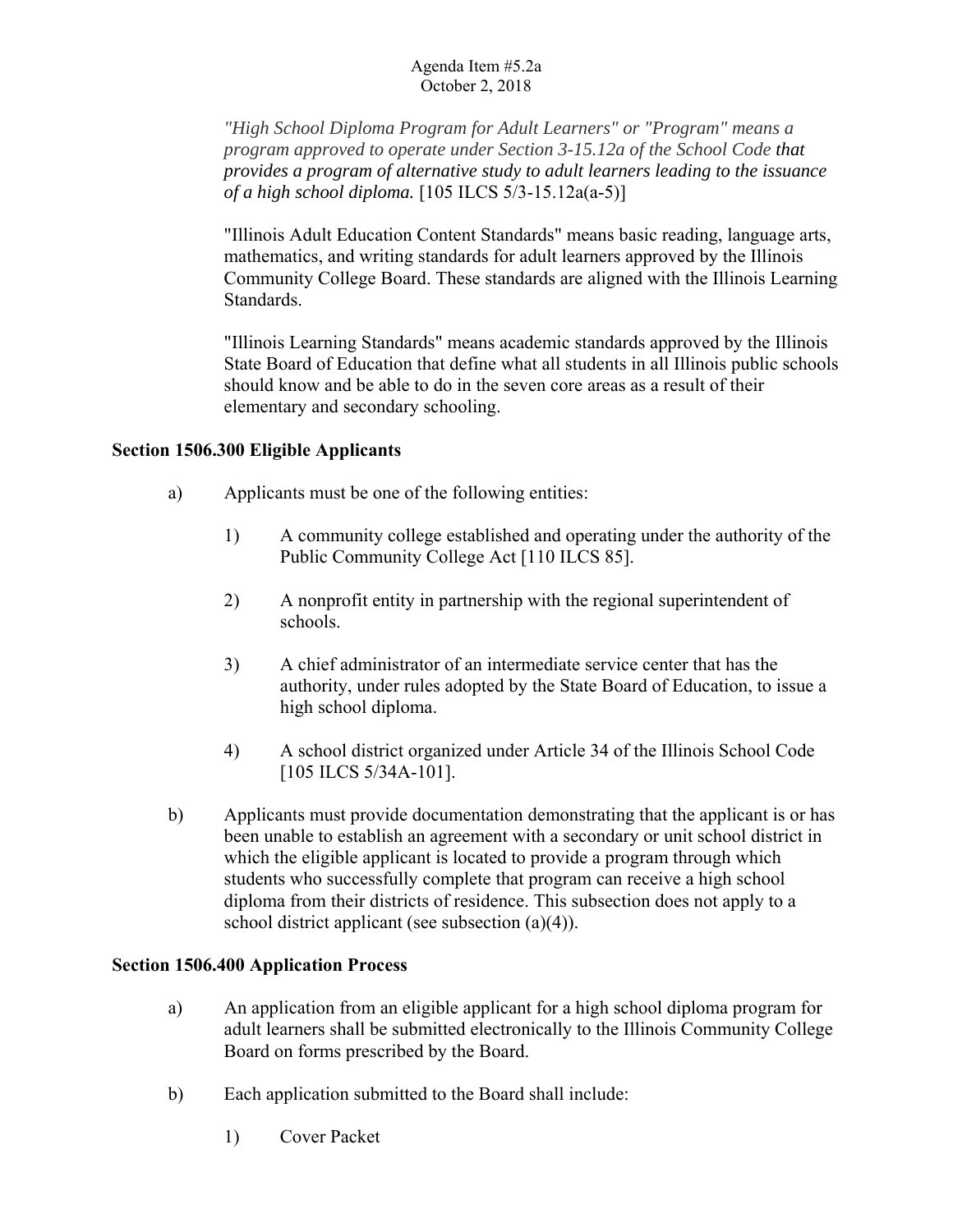- A) Contact information, including the Chief Executive Officer, the Program Director, and Fiscal Officer or the equivalent.
- B) A letter from the eligible applicant, other than a school district, that indicates that an agreement cannot be reached between the eligible applicant and a secondary or unit school district in the area. The letter must summarize the discussion and the dates as well as the reasons an agreement could not be established. Additional documentation may also be included (e.g., minutes of meetings).
- 2) Proposal Narrative
	- A) Statement of Need Describe the demographic, socioeconomic and employment trends for the proposed service area, including labor market and education attainment data that demonstrates a need for the Program.
	- B) Mission and Structure
		- i) Describe the eligible applicant's mission and past history in serving the adult population.
		- ii) Describe the administrative structure of the Program.
		- iii) Describe the financial commitments to support the Program and ensure that outcomes and goals are met.
	- C) Instructional Program Design and Activities
		- i) Describe the instructional activities, including the curriculum, program sequence and multidisciplinary courses. Include any online or technology based curriculum that will be used.
		- ii) Describe the Program and its connection with the Illinois Learning Standards and Illinois Adult Education Content Standards.
		- iii) Describe the intensity, duration and frequency of the activities, including but not limited to the times and location.
		- iv) Describe the plans to deliver a system of career pathways that includes career and technical education courses that lead to industry recognized certifications in high growth and in-demand industry sectors identified through labor market analysis or dual credit courses from a regionally accredited postsecondary educational institution consistent with the Dual Credit Quality Act [110 ILCS 27]. The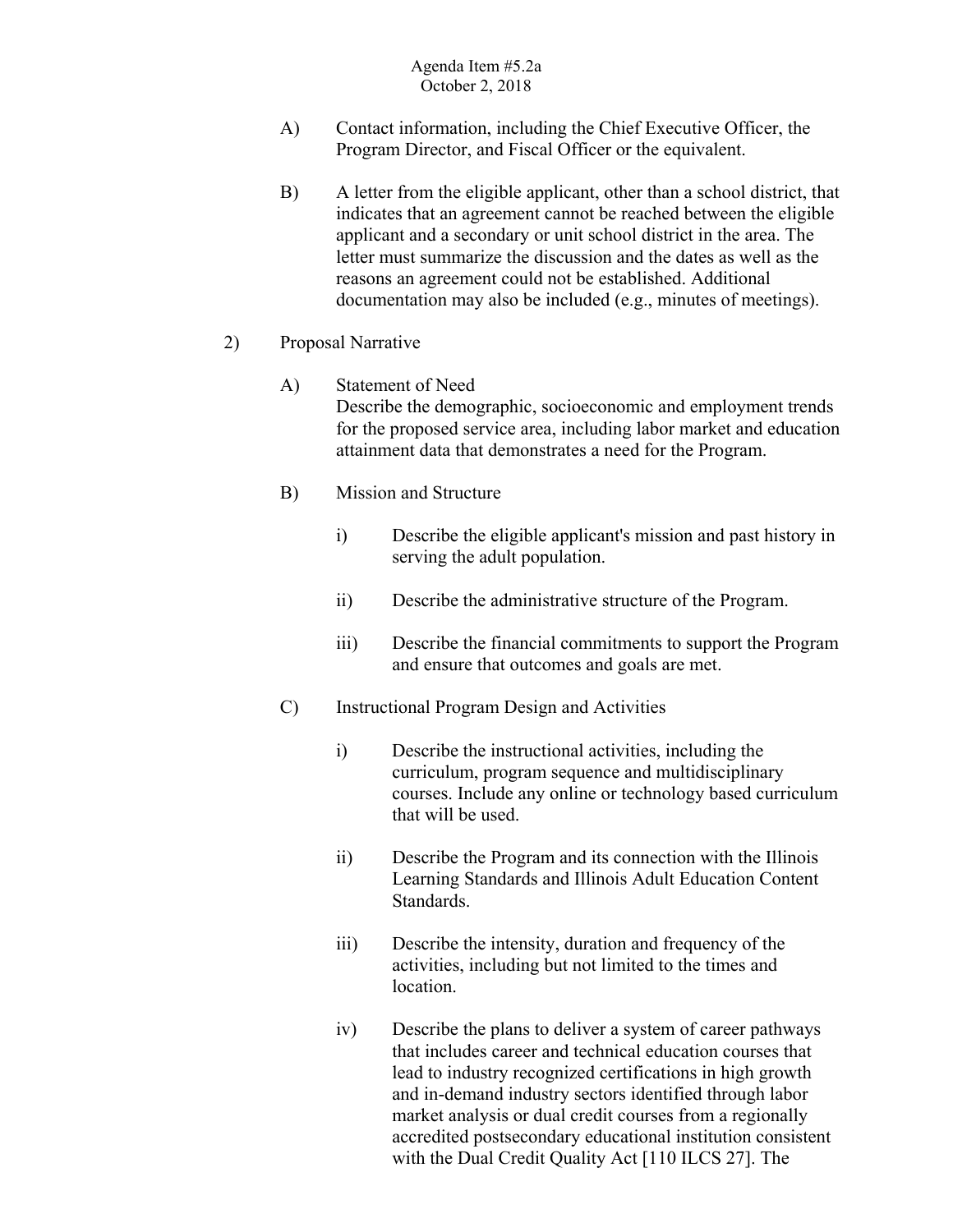Program may partner with a community college district in the area of services to provide career and technical education courses that lead to industry recognized certifications.

- D) Partnerships and Collaboration
	- i) Describe established educational partnerships and collaborations, including those with regional offices of education, school districts and community college districts in the area in which the Program is delivered.
	- ii) Describe connections to the community that will enhance the ability to deliver services to adult learners, including business and industry, local workforce boards, social service agencies, State agencies, and other stakeholders.
- E) Recruitment, Enrollment and Retention Strategies
	- i) Describe the recruitment and enrollment process, as well as retention strategies.
	- ii) Describe the target populations to be served in the Program. Strategies for the delivery of instructional services through a Program should target the following populations:
		- Long-term unemployed and underemployed, and those not in the labor force who demonstrate a deficiency in basic skills;
		- Low-income adults;
		- Individuals with disabilities;
		- Individuals receiving public assistance;
		- Out-of-school youth;
		- Veterans;
		- Migrant and seasonal farmworkers;
		- Incarcerated and other institutionalized individuals;
		- Re-entry individuals (ex-offenders);
		- English Language Learners;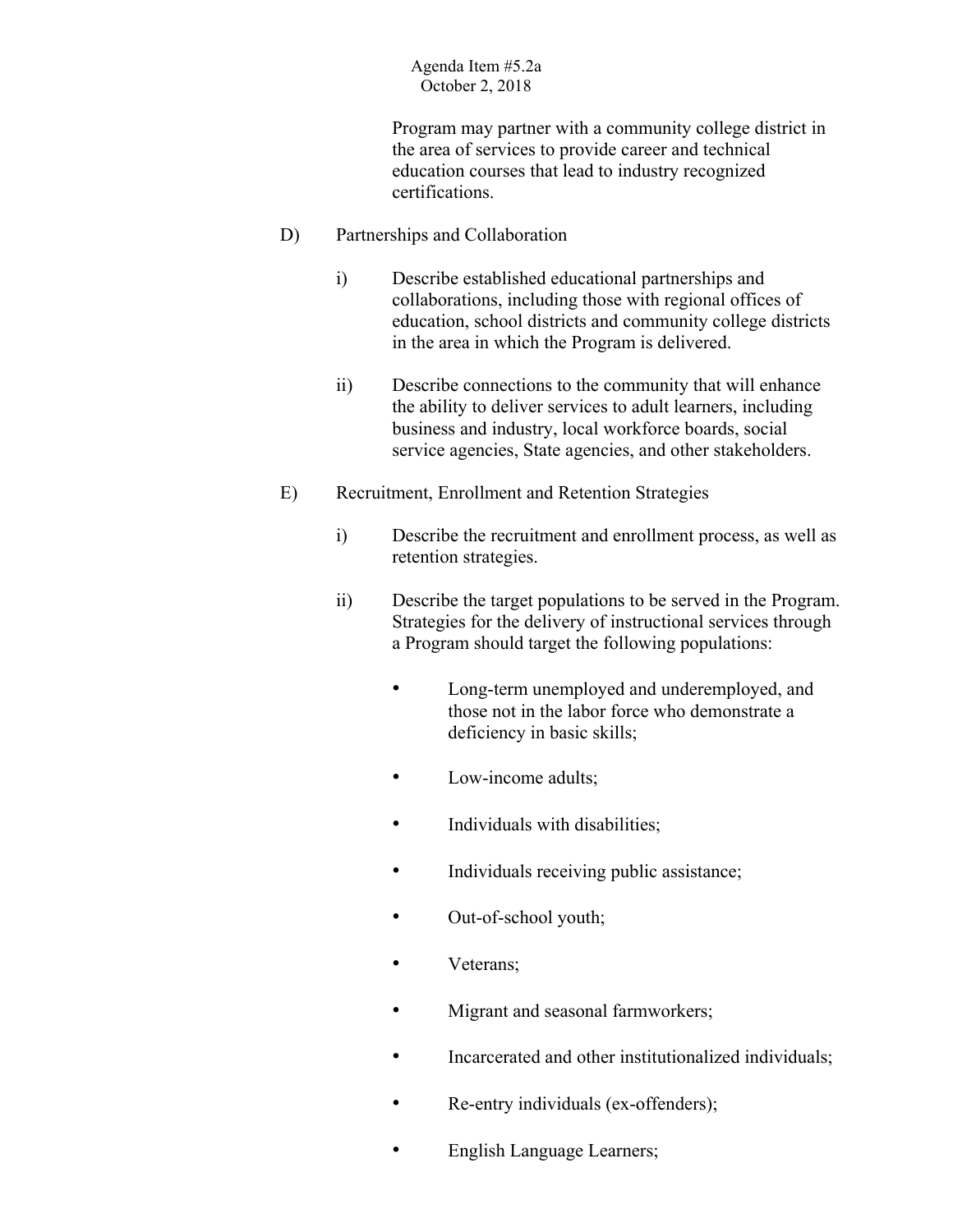- Older individuals;
- Homeless individuals;
- Single parents, Temporary Assistance to Needy Families (TANF) recipients, and displaced homemakers;
- Youth in the foster system or who have aged out; and
- Low literacy adults, without a high school diploma.

## F) Program Completion

Describe the requirements for Program completion, including the use of any standardized testing or assessments. Adult learners must also complete the U.S. and Illinois State Constitution Tests, as well as the Flag Test, as required by the School Code (see 105 ILCS 5/27- 3).

### G) Support Services

- i) Describe the support services that will be provided by the applicant or in coordination with partners (e.g., transportation, childcare services, employment).
- ii) Describe any assessments that will be used to determine eligibility for services.
- iii) Describe the academic, behavioral and emotional support services to be offered to adult learners enrolled in the Program.
- H) Program Accountability and Evaluation
	- i) Describe specific outcomes, goals and metrics of the Program, including enrollment projections and completions.
	- ii) Describe the use of any Board approved adult education assessments in determining reading and math levels (i.e., pre- and post-testing).
	- iii) Describe the use of Program data to evaluate the success of the Program and the outcomes of adult learners.
- I) Professional Development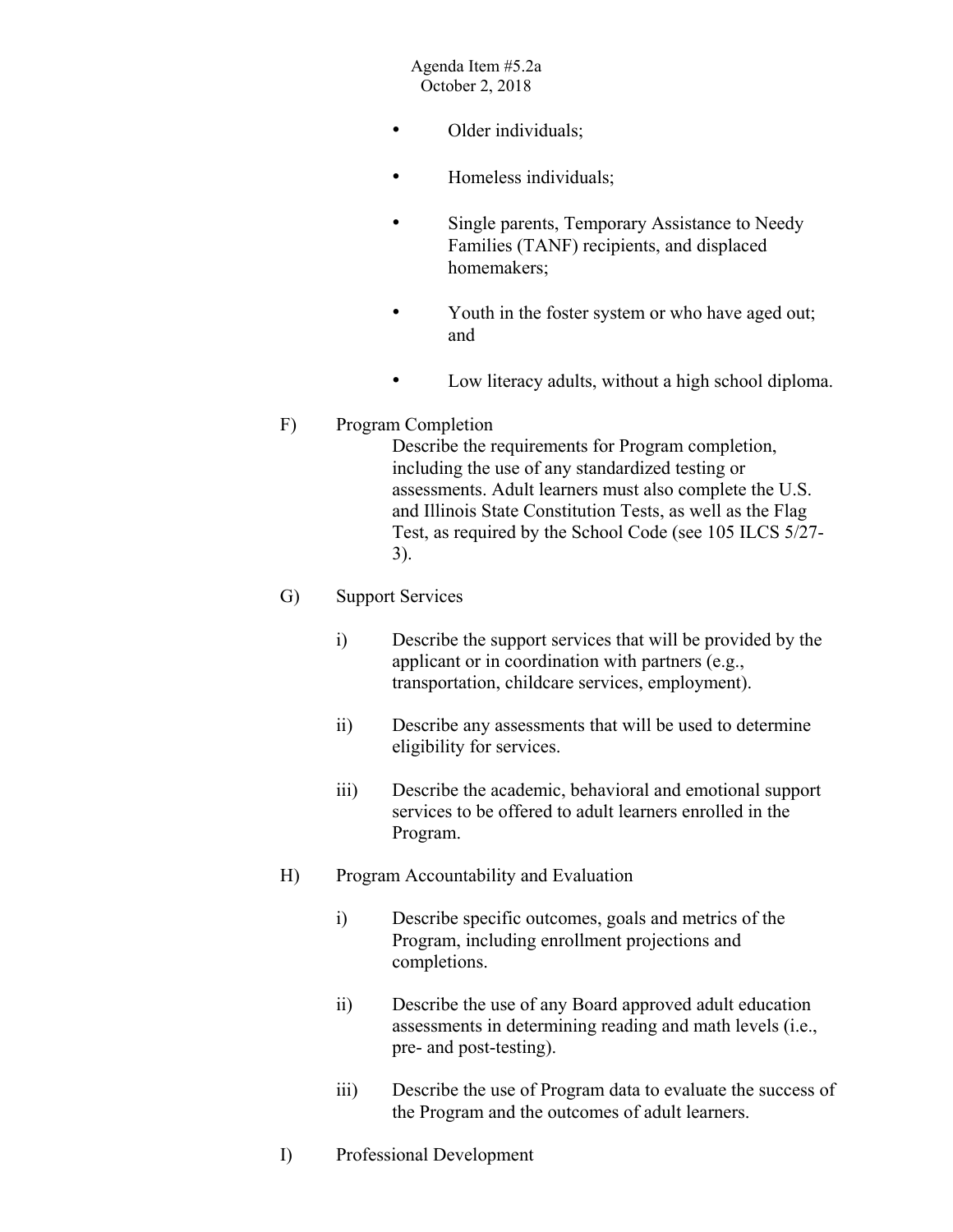- i) Describe all staff and responsibilities related to the Program, including: Program administrator, coordinators, counselors and instructional staff, including licensed teaching staff, teacher aides, tutors, and others staff involved in the Program.
- ii) Describe the specific certifications of staff, including educator licenses valid for the high school grades or other adult education specific certification approved by the Board. All instructional teaching staff must hold an educator license valid for the high school grades issued under Article 21B of the School Code.
- iii) Describe the professional development requirement for all staff, including completion of the required new teacher orientation.
- c) In addition to the above required information, a nonprofit eligible applicant shall provide the following to the Board:
	- 1) Assurance through evidence and documentation that the nonprofit entity has the ability and capacity to fulfill all the requirements of this Part and Section 3-15.12a(b) of the School Code.
	- 2) A description of the coordination and oversight the partner entity will provide in the administration of the Program by the nonprofit entity.
	- 3) Evidence that the nonprofit entity has a history of providing services to adult learners whose educational and training opportunities have been limited by educational disadvantages, disabilities and challenges.

## **Section 1506.500 Approval Process**

- a) Initial approval of an eligible applicant by the Board shall be for a period of two school years.
- b) After initial approval, renewal of an eligible applicant by the Board shall be for a period of four school years and shall be contingent upon submission to the Board of an application for renewal in accordance with the provisions of Section 1506.400 and demonstration to the Board of specific documented outcomes of:
	- 1) Student progression data;
	- 2) Attendance hours;
	- 3) Enrollment data;
	- 4) Program goals and metrics;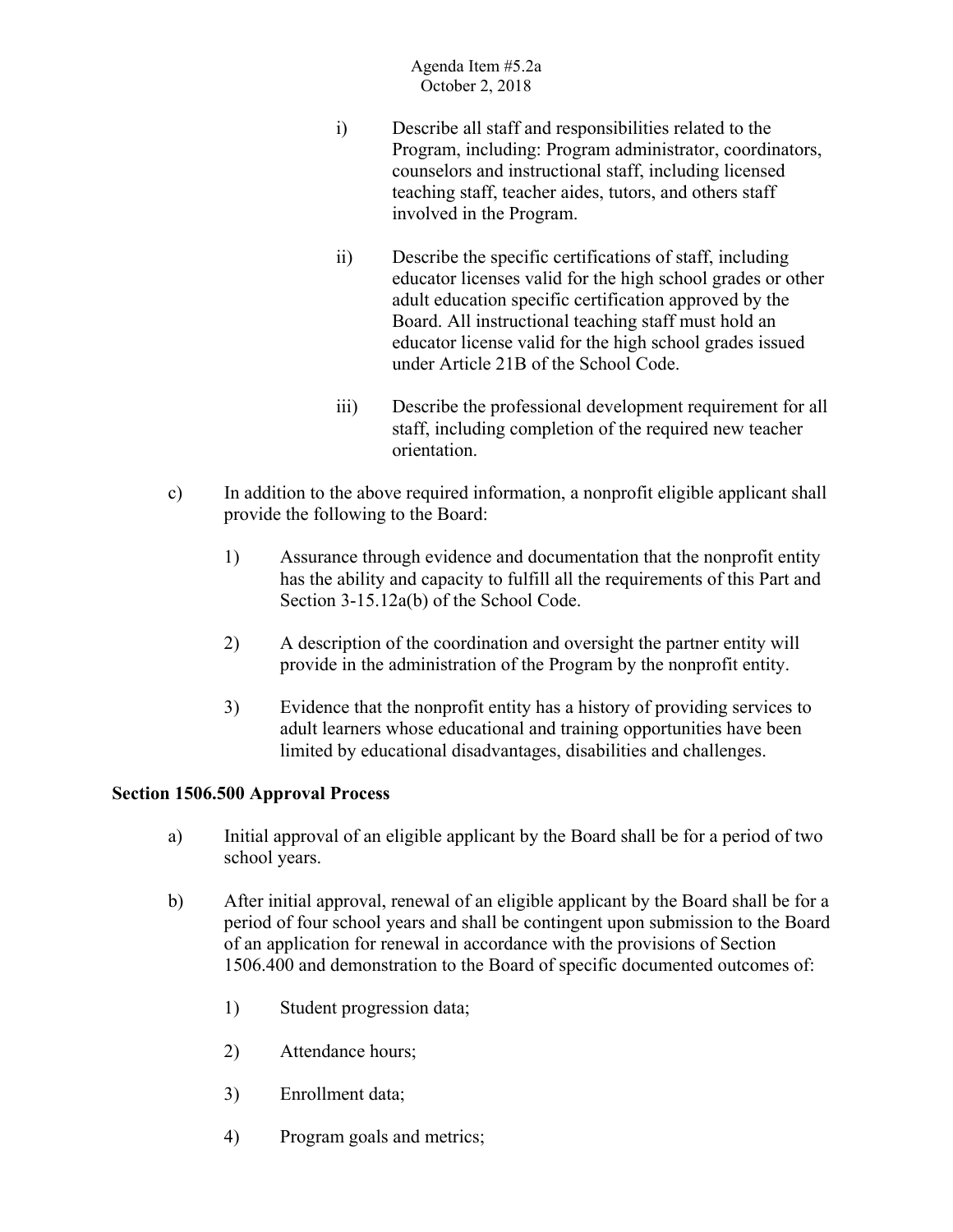- 5) Graduation rates and completion;
- 6) Earning of industry recognized credentials;
- 7) Program recruitment and retention;
- 8) Professional development of staff;
- 9) Program costs; and
- 10) Evaluation processes.
- c) All decisions of the Board shall be provided to eligible applicants in writing through mail or electronic notice. The Board shall make public a list of approved programs on its official website.

## **Section 1506.600 Reporting Requirements**

- a) Programs are required to provide quarterly reports to ICCB.
- b) Quarterly reports are to include, at minimum:
	- 1) Student enrollment and progression data.
		- A) Program recruitment, enrollment and retention data.
		- B) Attendance hours.
	- 2) Program outcomes data.
		- A) Graduation rates.
		- B) Earning of high school diplomas.
		- C) Earning of industry-recognized credentials.
	- 3) Program goals and metrics for evaluation.

# **Section 1506.700 Revocation of Program Approval**

- a) If an entity authorized to offer a Program fails to meet any of the requirements of this Part or Section 3-15.12a(b) of the School Code, the Board shall place the Program on probationary review.
- b) Programs in review status shall follow a corrective action plan outlined by the Board to regain approved status. Corrective action plans will be designed to address the specific deficiencies and may include such elements as monitoring of program performance and outcomes identified in Section 1506.500(b).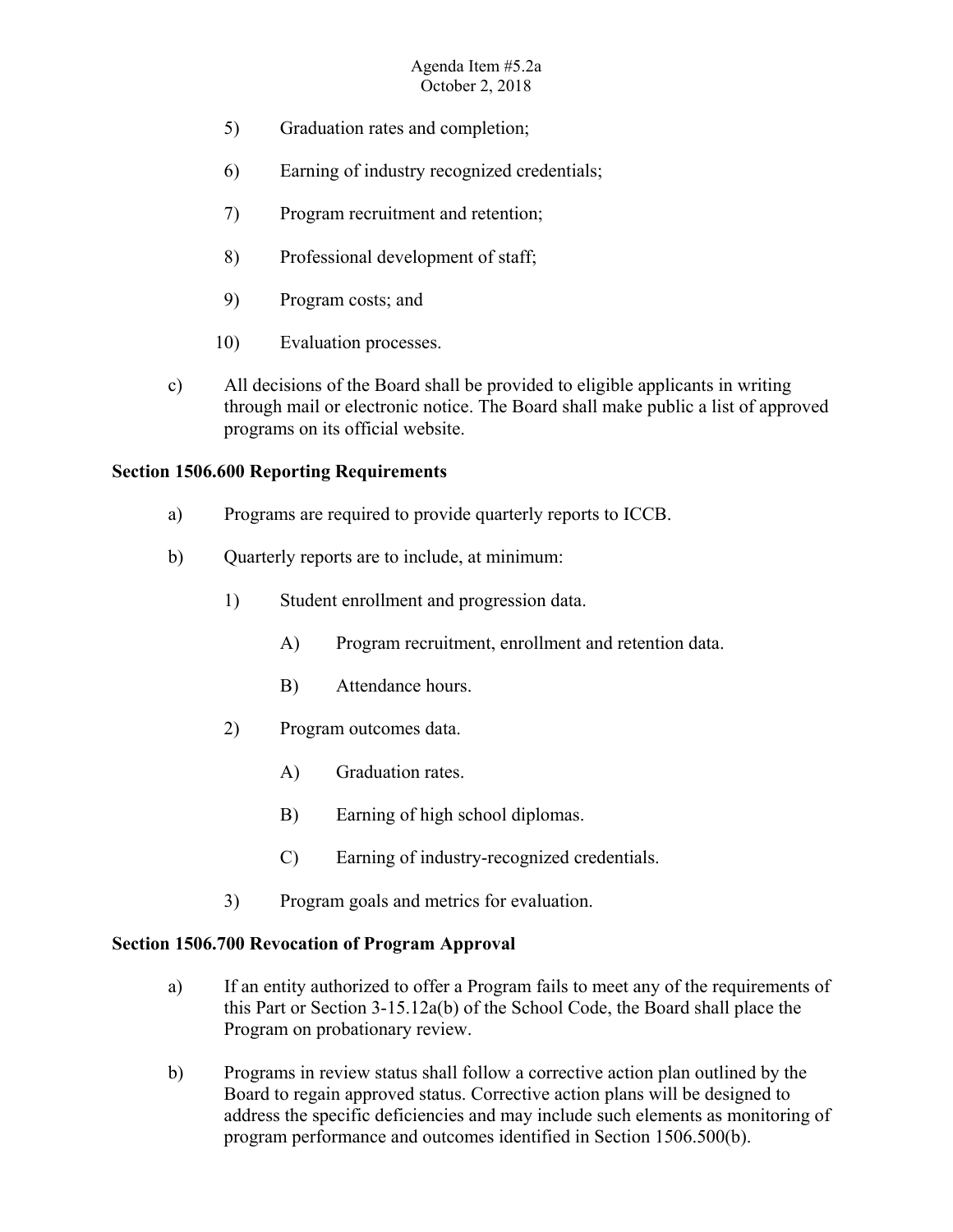c) Programs under a corrective action plan that fail to complete the requirements of their corrective action plan within the time allotted by the plan will have their status as an approved Program revoked by the Board.

## **Section 1506.800 Appeal Process**

- a) All decisions of the Board that result in nonapproval of a Program or revocation of an approved Program shall be provided in writing in the form of a letter delivered by certified mail and shall specify the reason for the nonapproval or revocation.
- b) All decisions of the Board that result in nonapproval or revocation may be appealed within 30 days after receipt of the written notification by submitting a written request for reconsideration of the decision to the ICCB Chair.
- c) The ICCB Chair shall review the request and place it on the agenda of the next regularly scheduled meeting of the Board.
- d) The appellant may make both oral and written presentations to ICCB at the time the decision is reconsidered.

## **BACKGROUND**

The Illinois General Assembly created the Joint Committee on Administrative Rules (JCAR) in 1977. It is a bipartisan legislative oversight committee, and it has been delegated the responsibility to ensure that the laws enacted are appropriately implemented through administrative law. The Board, and all state agencies, has the authority to draft rules, publish them for public comment, and file them with JCAR for adoption. The compilation of all rules is known as the Illinois Administrative Code.

 and authorizes eligible applicants (defined as a community college, non-profit entity in partnership high school diploma program for adult learners. The amendment requires eligible applicants to apply for approval of the Program from the ICCB. Public Act 100-0514, approved by the Governor on September 22, 2017, amends the School Code with a regional superintendent of schools, the chief administrator of an intermediate service center that has the authority to issue a high school diploma, or the Chicago school district) to design a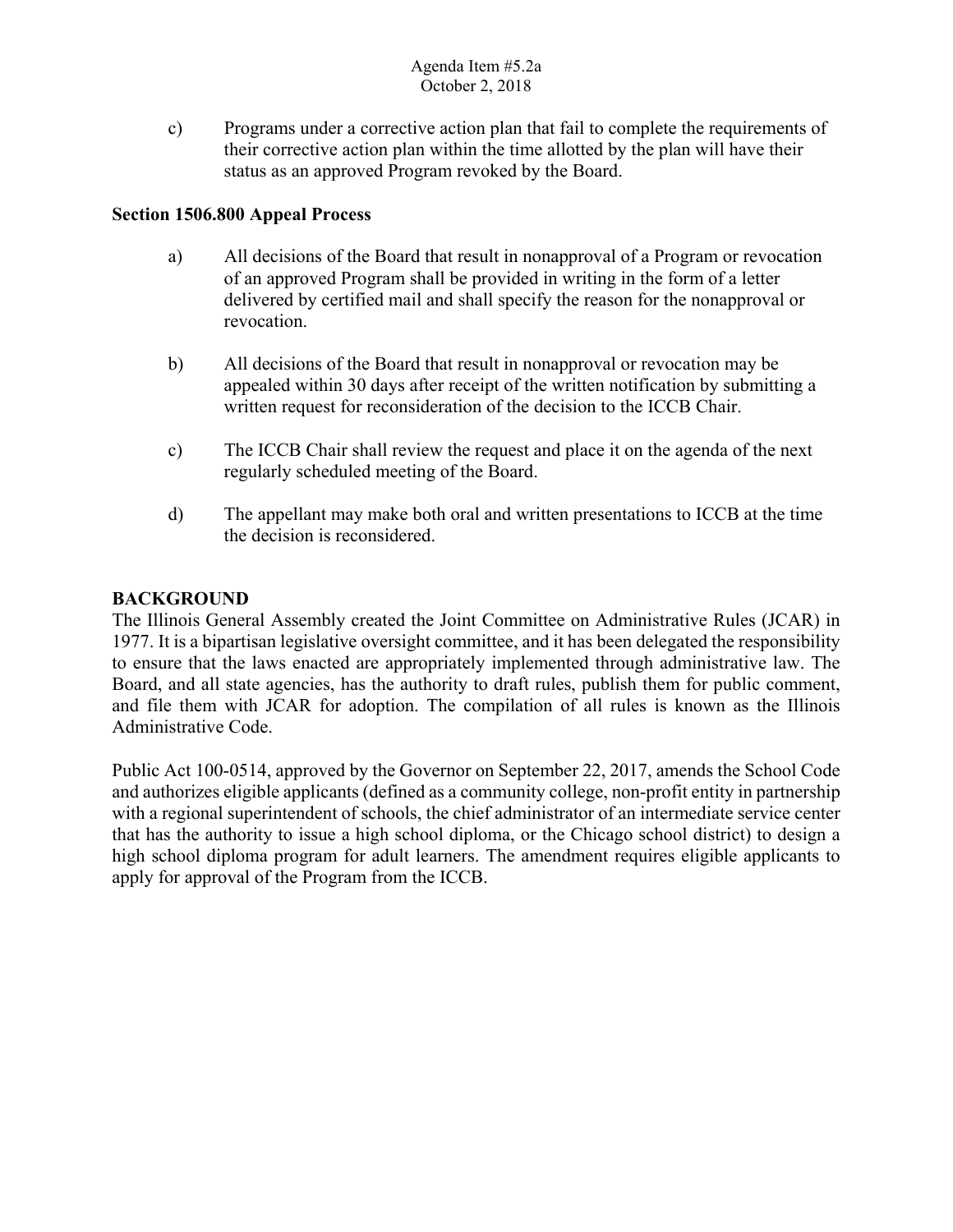Illinois Community College Board

## **PROPOSED AMENDMENTS TO THE ILLINOIS COMMUNITY COLLEGE BOARD ADMINISTRATIVE RULES** (ACTION REQUIRED)

 Core Curriculum (GECC) Credential; participation in a program with an intensified or accelerated schedule; These proposed rules reflect the combination of a number of proposed rules submitted to the Board for information between September 2017 and March 2018. These proposed rules include updates and additions related to the Lincoln's ChalleNGe Scholarship Grant; Senior Citizen Tuition Waiver; General Education and data collection, security and confidentiality, and sharing. These proposed rules also implement the following public acts: P.A. 100-0417 (data collection fee), P.A 98-306 (veteran benefits), P.A. 99-0845 (DCFS).

 7990; May 18, 2018) for the formal public comment period. No public comments were received in response The combination of these proposed rules were subsequently published in the *Illinois Register* (42 Ill. Reg. to the proposed rules.

The proposed amendments to the ICCB Administrative Rules are being submitted to the Board for adoption prior to submission to JCAR for final review and adoption.

### **RECOMMENDED ACTION**

It is recommended that the following motion be adopted:

The Illinois Community College Board hereby approves the following amendments to the *Administrative Rules of the Illinois Community College Board*  and authorizes its Executive Director to process the amendment in accordance with the Illinois Administrative Procedures Act.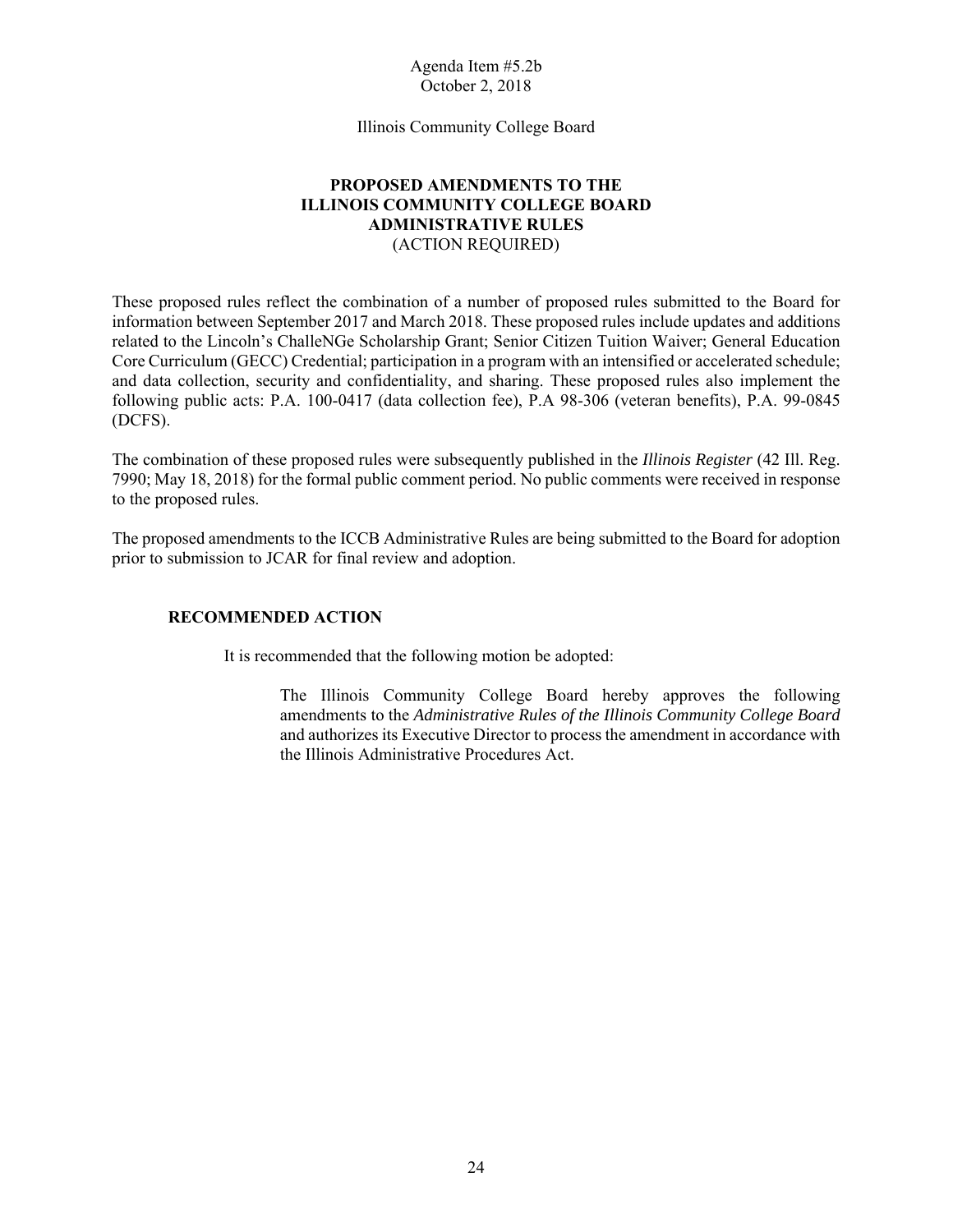## TITLE 23: EDUCATION AND CULTURAL RESOURCES SUBTITLE A: EDUCATION CHAPTER VII: ILLINOIS COMMUNITY COLLEGE BOARD

## PART 1501

## ADMINISTRATION OF THE ILLINOIS PUBLIC COMMUNITY COLLEGE ACT

## SUBPART A: ILLINOIS COMMUNITY COLLEGE BOARD ADMINISTRATION

## Section

- 1501.101 Definition of Terms and Incorporations by Reference
- 1501.102 Advisory Groups
- 1501.103 Rule Adoption (Recodified)
- 1501.104 Manuals
- 1501.105 Advisory Opinions
- 1501.106 Executive Director
- 1501.107 Information Request (Recodified)
- 1501.108 Organization of ICCB (Repealed)
- 1501.109 Appearance at ICCB Meetings (Repealed)
- 1501.110 Appeal Procedure
- 1501.111 Reporting Requirements (Repealed)
- 1501.112 Certification of Organization (Repealed)
- 1501.113 Administration of Detachments and Subsequent Annexations
- 1501.114 Recognition
- 1501.115 Data Repository
- 1501.116 Use, Security and Confidentiality of Date
- 1501.117 Shared Data Agreements
- 1501.118 Processing Fees

## SUBPART B: LOCAL DISTRICT ADMINISTRATION

### Section

- 1501.201 Reporting Requirements
- 1501.202 Certification of Organization
- 1501.203 Delineation of Responsibilities
- 1501.204 Maintenance of Documents or Information
- 1501.205 Recognition Standards (Repealed)

## SUBPART C: PROGRAMS

## Section

| 1501.301 | Definition of Terms                                |
|----------|----------------------------------------------------|
| 1501.302 | Units of Instruction, Research, and Public Service |
| 1501.303 | <b>Program Requirements</b>                        |
| 1501.304 | <b>Statewide and Regional Planning</b>             |
| 1501.305 | College, Branch, Campus, and Extension Centers     |
| 1501.306 | State or Federal Institutions (Repealed)           |
| 1501.307 | Cooperative Agreements and Contracts               |

1501.308 Reporting Requirements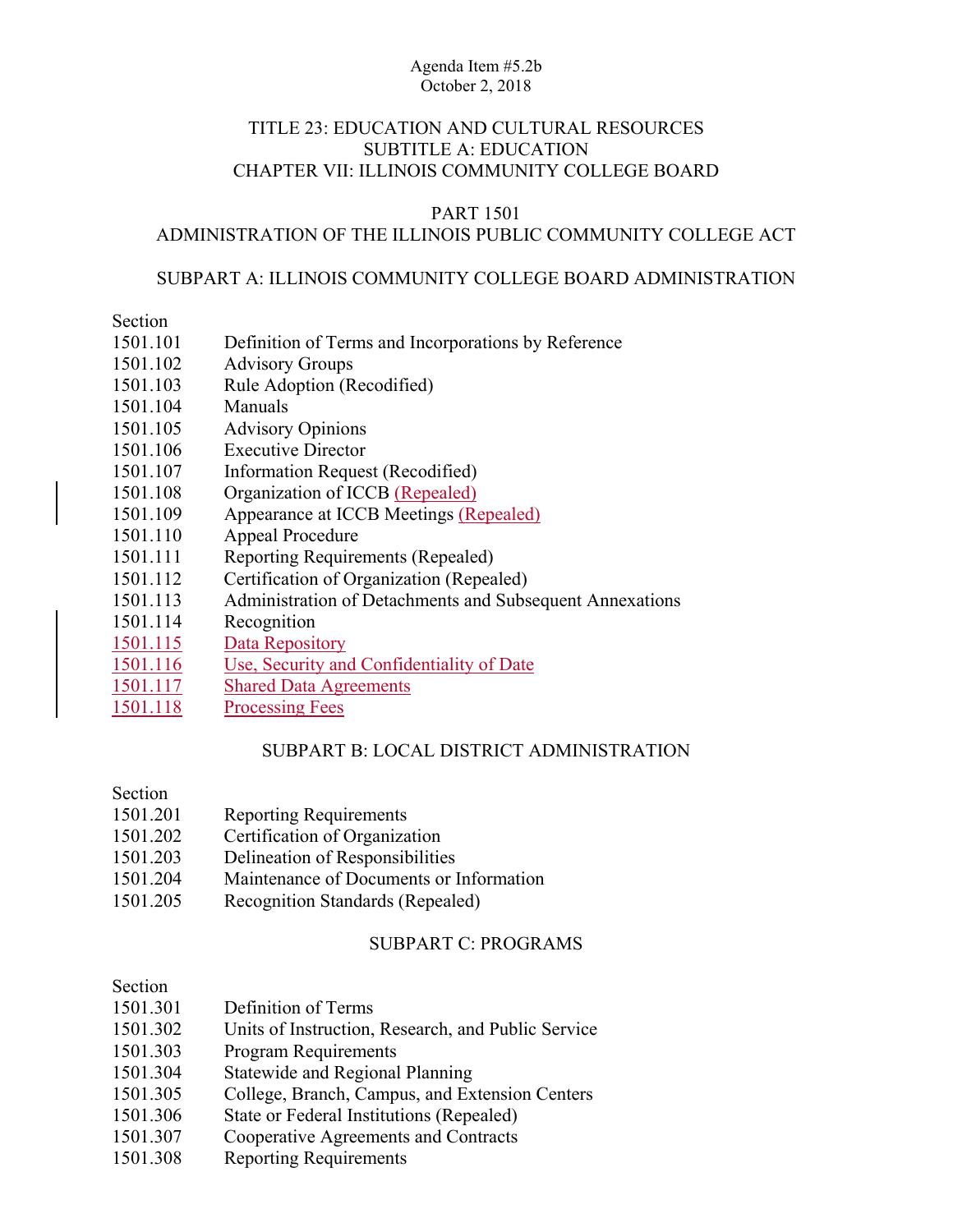| 1501.309 | Course Classification and Applicability                               |
|----------|-----------------------------------------------------------------------|
| 1501.310 | Acceptance of Private Business Vocational School Credits by Community |
|          | Colleges in Select Disciplines                                        |
| 1501.311 | <b>Credit for Prior Learning</b>                                      |

## SUBPART D: STUDENTS

## Section

- 1501.401 Definition of Terms
- 1501.402 Admission of Students
- 1501.403 Student Services
- 1501.404 Academic Records
- 1501.405 Student Evaluation
- 1501.406 Reporting Requirements

## SUBPART E: FINANCE

### Section

- 1501.501 Definition of Terms
- 1501.502 Financial Planning
- 1501.503 Audits
- 1501.504 Budgets
- 1501.505 Student Tuition
- 1501.506 Published Financial Statements
- 1501.507 Credit Hour Claims
- 1501.508 Special Populations Grants (Repealed)
- 1501.509 Workforce Preparation Grants (Repealed)
- 1501.510 Reporting Requirements
- 1501.511 Chart of Accounts
- 1501.514 Business Assistance Grants (Repealed)
- 1501.515 Advanced Technology Equipment Grant (Repealed)
- 1501.516 Capital Renewal Grants
- 1501.517 Retirees Health Insurance Grants (Repealed)
- 1501.518 Uncollectible Debts (Repealed)
- 1501.519 Special Initiatives Grants
- 1501.520 Lincoln's Challenge Scholarship Grants
- 1501.521 Technology Enhancement Grants (Repealed)
- 1501.522 Deferred Maintenance Grants (Repealed)
- 1501.523 Foundation Matching Grants (Repealed)

## SUBPART F: CAPITAL PROJECTS

## Section

- 1501.601 Definition of Terms
- 1501.602 Approval of Capital Projects
- 1501.603 State Funded Capital Projects
- 1501.604 Locally Funded Capital Projects
- 1501.605 Project Changes (Repealed)
- 1501.606 Progress Reports (Repealed)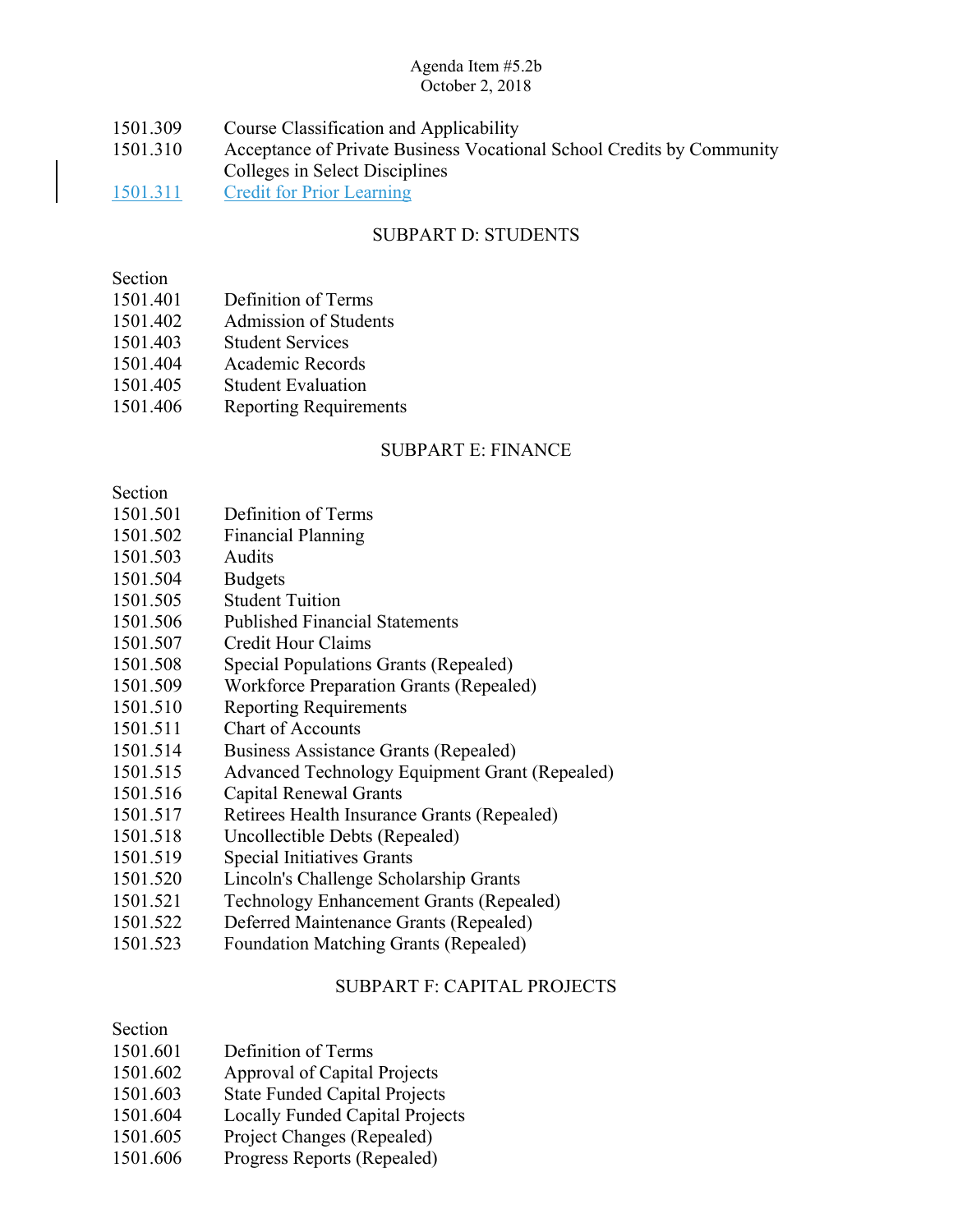| 1501.607 | <b>Reporting Requirements</b>                      |
|----------|----------------------------------------------------|
| 1501.608 | Approval of Projects from 110 ILCS 805/3-20.3.01   |
| 1501.609 | Completion of Projects from 110 ILCS 805/3-20.3.01 |
| 1501.610 | Demolition of Facilities                           |

## SUBPART G: STATE COMMUNITY COLLEGE

Section

- 1501.701 Definition of Terms (Repealed)
- 1501.702 Applicability (Repealed)
- 1501.703 Recognition (Repealed)
- 1501.704 Programs (Repealed)
- 1501.705 Finance (Repealed)
- 1501.706 Personnel (Repealed)
- 1501.707 Facilities (Repealed)

## SUBPART H: PERSONNEL

Section 1501.801 Definition of Terms 1501.802 Sabbatical Leaves

## 1501.APPENDIX A Fee Schedule for Data Matching

AUTHORITY: Implementing and authorized by Articles II and III and Section 6-5.3 of the Public Community College Act [110 ILCS 805/Arts. II and III and 6-5.3].

SOURCE: Adopted at 6 Ill. Reg. 14262, effective November 3, 1982; codified at 7 Ill. Reg. 2332; amended at 7 Ill. Reg. 16118, effective November 22, 1983; Sections 1501.103, 1501.107 and 1501.108 recodified to 2 Ill. Adm. Code 5175 at 8 Ill. Reg. 6032; amended at 8 Ill. Reg. 14262, effective July 25, 1984; amended at 8 Ill. Reg. 19383, effective September 28, 1984; emergency amendment at 8 Ill. Reg. 22603, effective November 7, 1984, for a maximum of 150 days; emergency amendment at 8 Ill. Reg. 24299, effective December 5, 1984, for a maximum of 150 days; amended at 9 Ill. Reg. 3691, effective March 13, 1985; amended at 9 Ill. Reg. 9470, effective June 11, 1985; amended at 9 Ill. Reg. 16813, effective October 21, 1985; amended at 10 Ill. Reg. 3612, effective January 31, 1986; amended at 10 Ill. Reg. 14658, effective August 22, 1986; amended at 11 Ill. Reg. 7606, effective April 8, 1987; amended at 11 Ill. Reg. 18150, effective October 27, 1987; amended at 12 Ill. Reg. 6660, effective March 25, 1988; amended at 12 Ill. Reg. 15973, effective September 23, 1988; amended at 12 Ill. Reg. 16699, effective September 23, 1988; amended at 12 Ill. Reg. 19691, effective November 15, 1988; amended at 13 Ill. Reg. 1182, effective January 13, 1989; amended at 13 Ill. Reg. 14904, effective September 12, 1989; emergency amendment at 14 Ill. Reg. 299, effective November 9, 1989, for a maximum of 150 days; emergency amendment expired on April 9, 1990; amended at 14 Ill. Reg. 4126, effective March 1, 1990; amended at 14 Ill. Reg. 10762, effective June 25, 1990; amended at 14 Ill. Reg. 11771, effective July 9, 1990; amended at 14 Ill. Reg. 13997, effective August 20, 1990; expedited correction at 18 Ill. Reg. 3027, effective August 20, 1990; amended at 15 Ill. Reg. 10929, effective July 11, 1991; amended at 16 Ill. Reg. 12445, effective July 24, 1992; amended at 16 Ill. Reg. 17621, effective November 6, 1992; amended at 17 Ill. Reg. 1853, effective February 2, 1993; amended at 18 Ill. Reg. 4635, effective March 9, 1994; amended at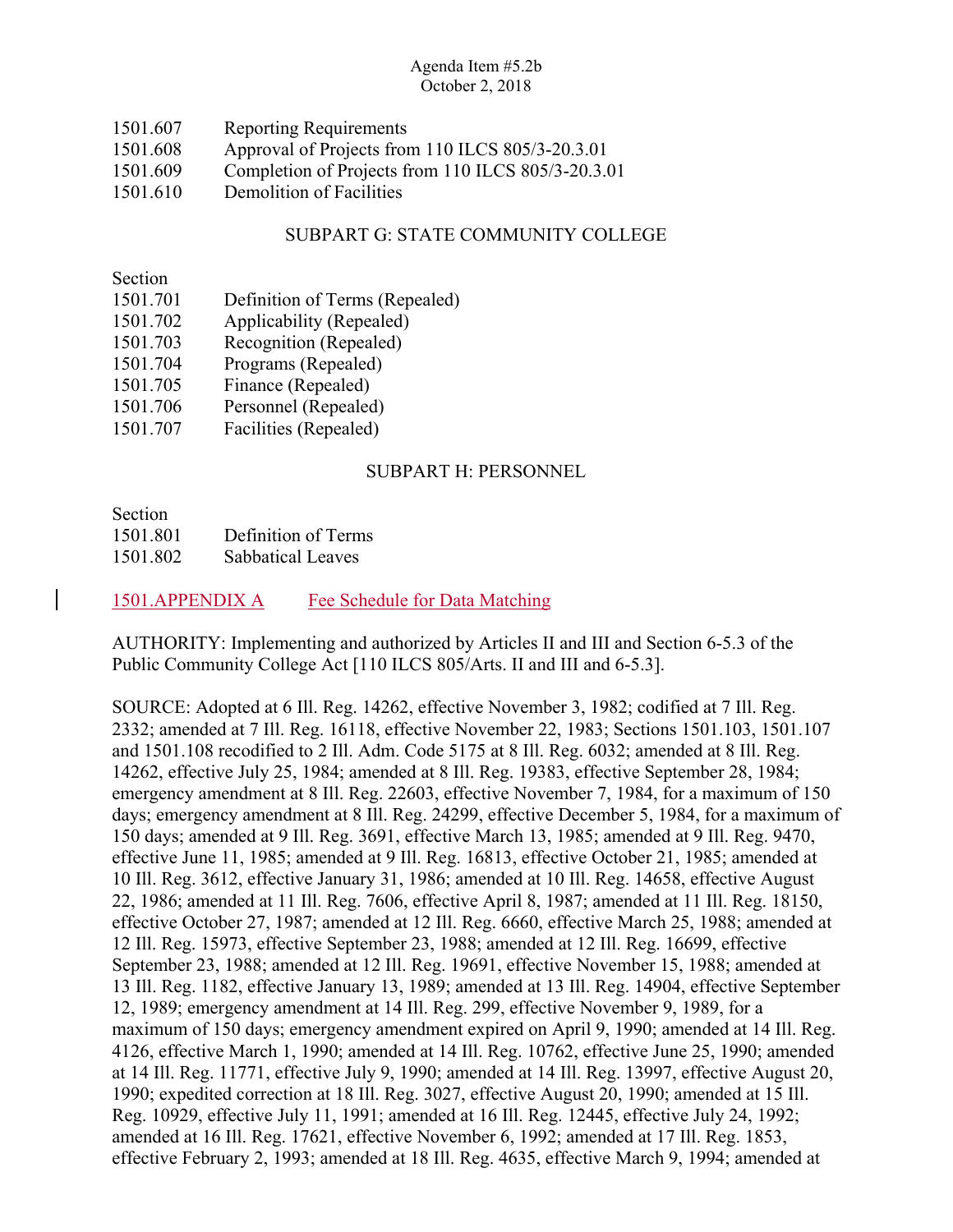18 Ill. Reg. 8906, effective June 1, 1994; amended at 19 Ill. Reg. 2299, effective February 14, 1995; amended at 19 Ill. Reg. 2816, effective February 21, 1995; amended at 19 Ill. Reg. 7515, effective May 26, 1995; amended at 21 Ill. Reg. 5891, effective April 22, 1997; amended at 22 Ill. Reg. 2087, effective January 12, 1998; amended at 22 Ill. Reg. 17472, effective July 10, 1998; amended at 24 Ill. Reg. 249, effective December 21, 1999; amended at 24 Ill. Reg. 17522, effective November 20, 2000; amended at 25 Ill. Reg. 7161, effective May 18, 2001; emergency amendment at 25 Ill. Reg. 12863, effective September 28, 2001, for a maximum of 150 days; emergency expired February 24, 2002; amended at 26 Ill. Reg. 646, effective January 7, 2002; amended at 27 Ill. Reg. 17204, effective October 31, 2003; amended at 28 Ill. Reg. 14092, effective October 18, 2004; amended at 29 Ill. Reg. 6239, effective April 25, 2005; amended at 30 Ill. Reg. 2755, effective February 21, 2006; amended at 32 Ill. Reg. 16396, effective September 23, 2008; amended at 40 Ill. Reg. 14054, effective September 29, 2016; amended at 41 Ill. Reg. 11274, effective August 28, 2017; amended at 41 Ill. Reg. 15723, effective December 18, 2017; amended at 42 Ill. Reg. 2819, effective January 24, 2018; amended at 42 Ill. Reg.  $\qquad \qquad$ , effective  $\qquad \qquad$ .

## SUBPART A: ILLINOIS COMMUNITY COLLEGE BOARD ADMINISTRATION

## **Section 1501.101 Definition of Terms and Incorporations by Reference**

a) Definitions

"Act" means the Public Community College Act [110 ILCS 805].

"Board" means the Board of Trustees of an Illinois public community college district.

"Classification of Instructional Programs" or "(CIP)" means a taxonomic scheme that supports the accurate tracking and reporting of fields of study and program completion activity.

"College" means an Illinois public community college.

"Executive Director" means the executive officer and the executive secretary of the ICCB.

"ICCB" or "State Board" means the Illinois Community College Board.

 "ICCB Grants" means funds appropriated by the State of Illinois to ICCB for community colleges.

"Student Member" means the member of ICCB who has been selected by ICCB's Student Advisory Committee. The student member has all the privileges of membership defined in Section 2-3 of the Act.

"Recognition Continued" means a status granted to a district that generally meets ICCB standards.

"Recognition Continued-with Conditions" means a status granted to a district that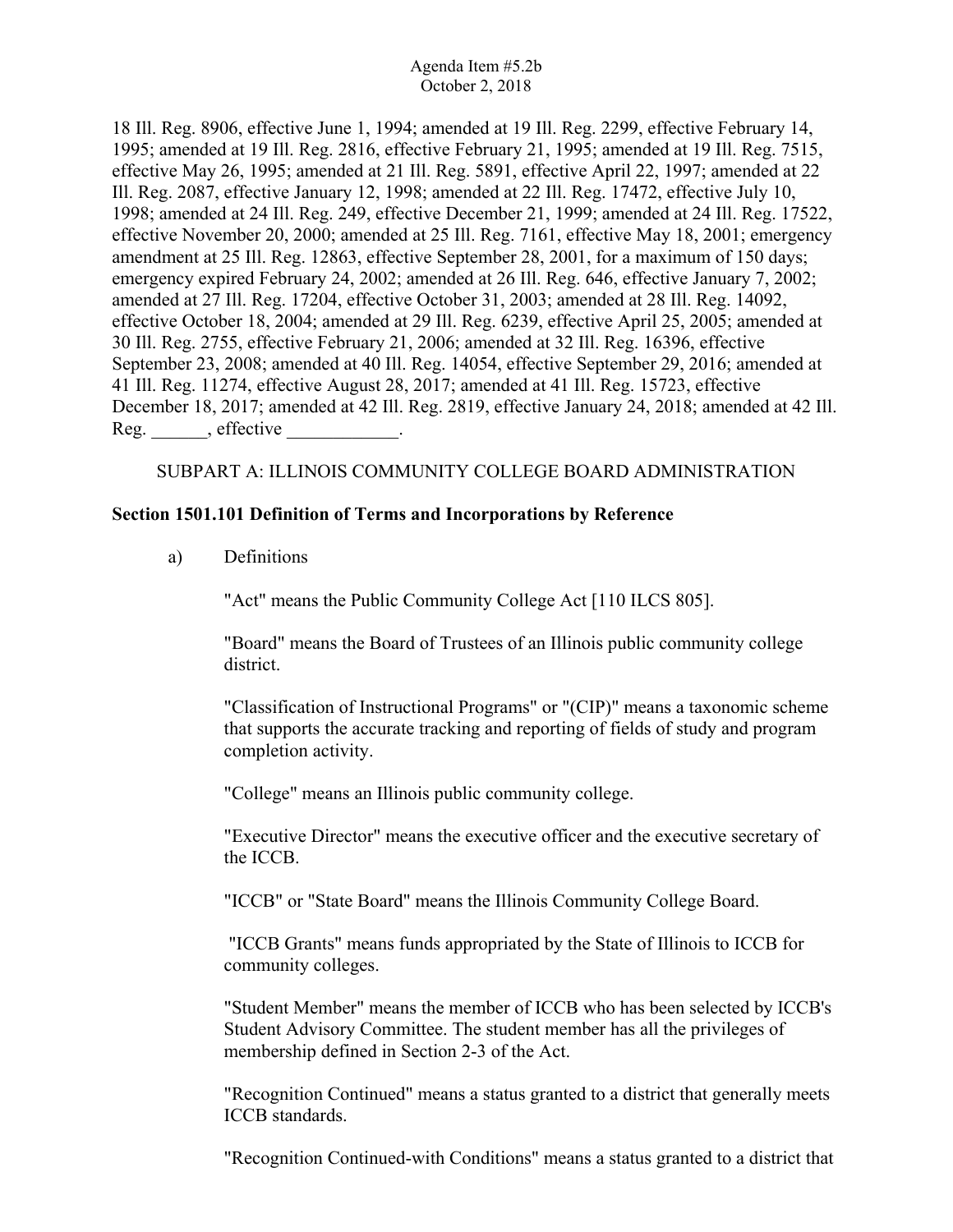generally does not meet ICCB standards. A district is judged not to meet ICCB standards when one or more of the following conditions exist:

the district continues to be out of compliance with standards cited during the previous visit;

applicable standards are disregarded; and/or

the district is found to be out of compliance with significant applicable standards.

"Recognition Interrupted" is a status granted to a district that fails to meet ICCB standards within a specified period of time after being assigned a status of recognition continued-with conditions.

"Shared Data Agreement" means a written contract between parties that defines the care and handling of sensitive or restricted use data, including, but not limited to, the terms of the agreement, ownership of the data, security measures and access to the data, uses of the data, data confidentiality procedures, duration of the agreement, and disposition of the data at the completion of the contract.

"Student Advisory Committee" or "SAC" means the ICCB student advisory committee created by Section 2-1 of the Act.

"Student-Level Data" means demographic, performance, and other data that pertains to a single student.

b) Incorporation by Reference "Program Classification Structure",  $2<sup>nd</sup>$  Edition (Technical Report 106) (1978). Collier, Douglas J. This document may be obtained from the National Center for Higher Education Management Systems (NCHEMS), 3035 Center Green Drive, Suite 150, Boulder CO 80301-2251 or from info@nchems.org. This incorporation by reference does not include any later editions or amendments.

(Source: Amended at 42 Ill. Reg. effective )

## **Section 1501.108 Organization of ICCB (Repealed)**

The ICCB staff is organized into the following three (3) administrative divisions for the purpose of conducting the agency's business:

- a) Agency Division, which includes policy and rule administration, legislative, internal auditing, and overall supervision of ICCB functions.
- b) Operations Division, which includes finance and facilities, planning and research, and internal fiscal administration functions.
- e) Programs Division, which includes curricular, student services, and management information functions.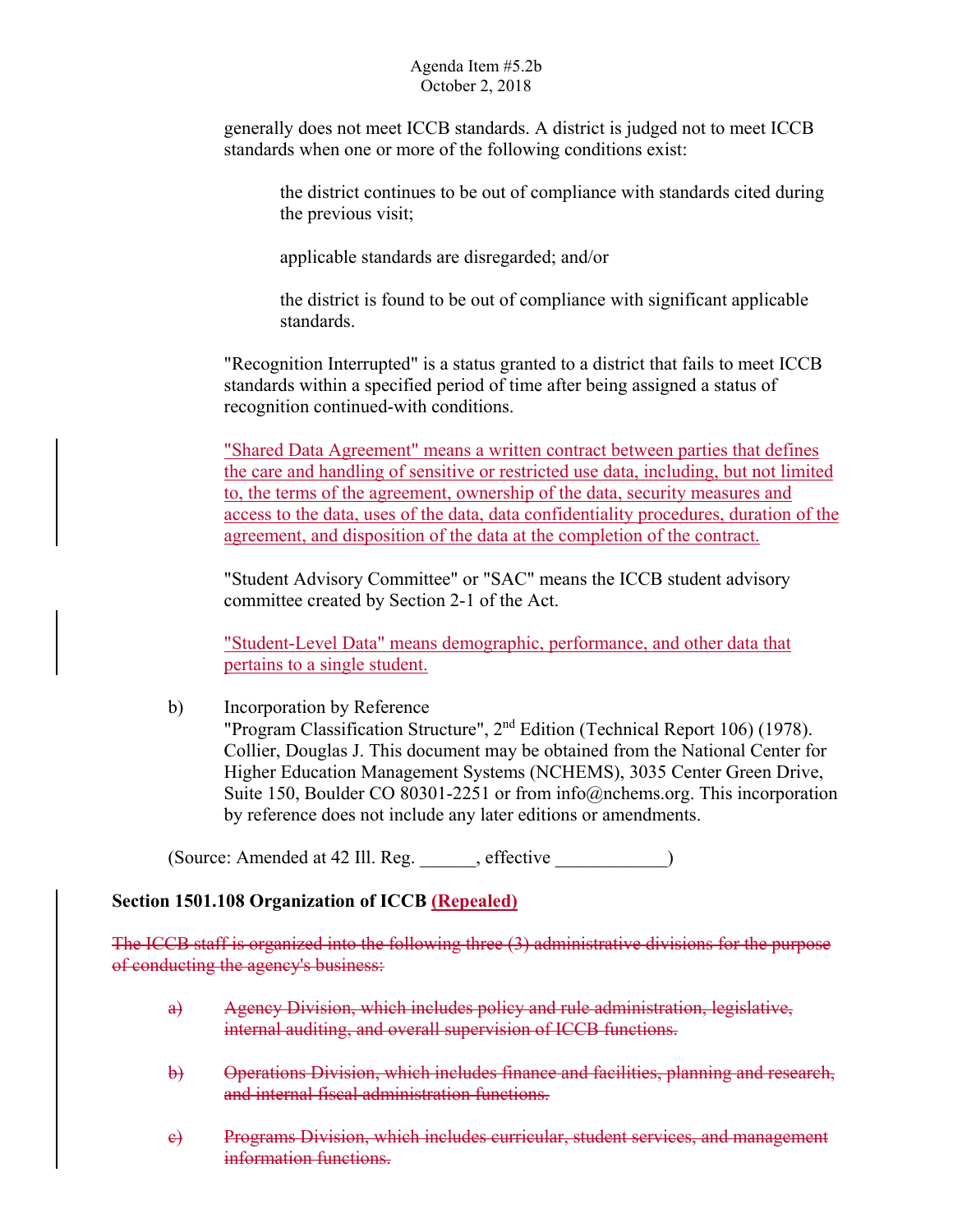(Source: Repealed at 42 Ill. Reg. effective )

## **Section 1501.109 Appearance at ICCB Meetings (Repealed)**

With at least seven (7) days prior written notice to the Chair or the Executive Director of the ICCB and with the concurrence of the Chair, a representative of any college or the public at large may bring matters to the attention of the ICCB or provide comment on matters already before the ICCB. The written notice requirement may be waived by the Chair.

(Source: Repealed at 42 Ill. Reg. effective )

# **Section 1501.115 Data Repository**

 Under the authority of the P-20 Longitudinal Education Data System Act (105 ILCS 13], ICCB is the State Education Authority responsible for collecting and maintaining authoritative enrollment, completion, and student characteristic information on community college students. Illinois Community College system data collection, administrative data matching, and reporting is coordinated through ICCB.

(Source: Added at 42 Ill. Reg. effective )

## **Section 1501.116 Use, Security and Confidentiality of Data**

- a) The ICCB and entities accessing ICCB data shall comply with all applicable federal and State laws which regulate the privacy and use of, and access to, shared data. (See, e.g., the Family Educational Rights and Privacy Act (20 USC 1232g); the Illinois School Student Records Act [105 ILCS 10]; the Data Processing Confidentiality Act [30 ILCS 585]; the Freedom of Information Act [5 ILCS 140]; Section 487 of the Higher Education Act of 1965, as amended (20 USC 1094)).
- protect the integrity of the data accessed, stored, transmitted or received. b) ICCB data is confidential and shall not be used or shared for any purpose other than that which is directly related to internal operations of ICCB or that which is stipulated in an ICCB shared data agreement with another entity. Entities accessing ICCB data shall be responsible for meeting ICCB shared data agreement security procedures and protocols, pursuant to Section 1501.117, to

(Source: Added at 42 Ill. Reg. effective )

## **Section 1501.117 Shared Data Agreements**

- a) Student-level data furnished by the ICCB on behalf of Illinois community colleges is licensed by ICCB and remains the property of ICCB.
- b) All requests for data files, data products, aggregations or reports containing student-level data elements, except in the case of State and federal mandated accountability reporting, shall be made in writing to ICCB using ICCB forms.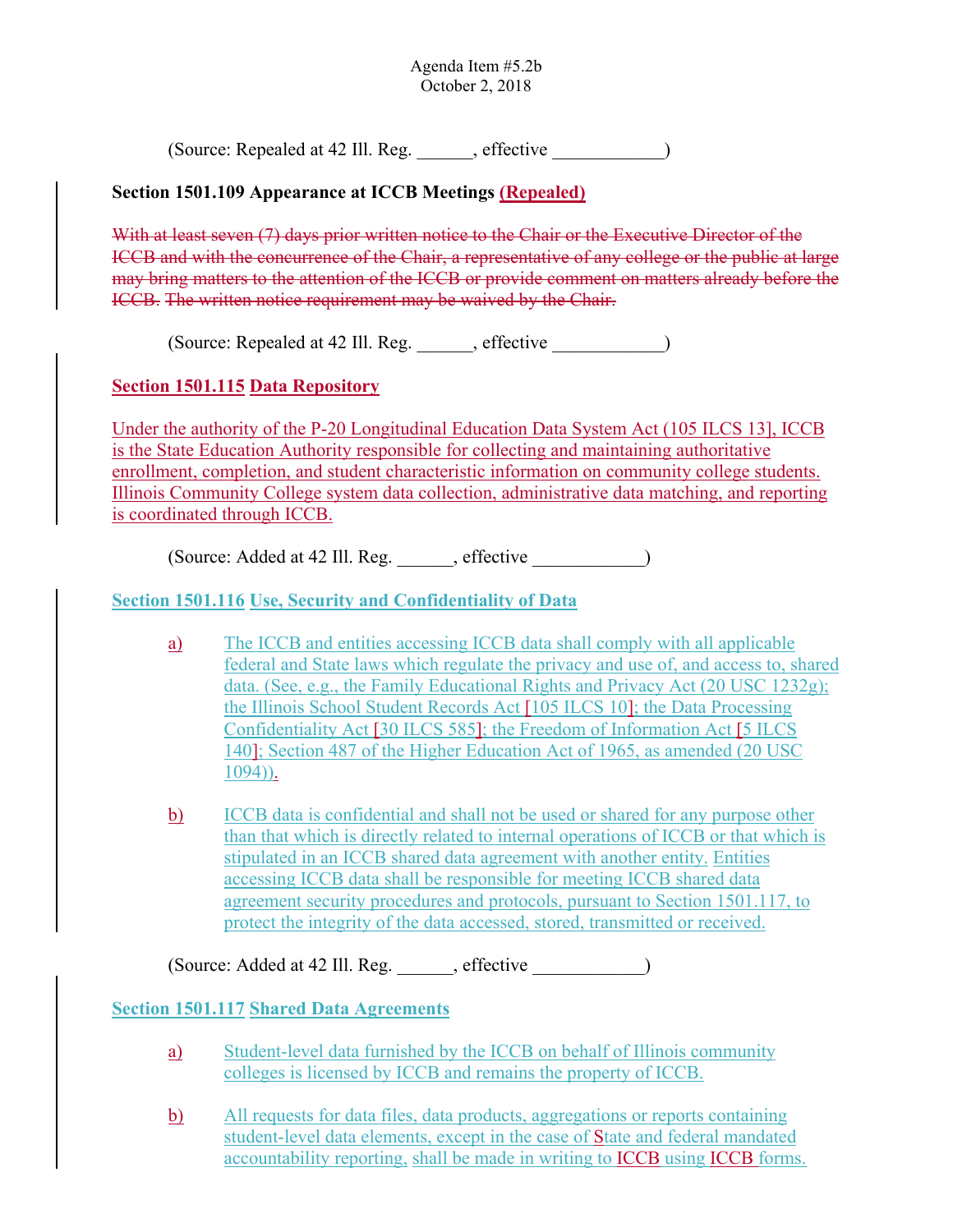- c) All requests shall be approved by the Executive Director prior to execution of a shared data agreement.
- d) All data obtained from **ICCB** shall be used solely for the purpose identified by the requesting entity. The scope and term of this usage will be detailed in a shared data agreement specific to each request. Use of the data for any other purpose shall require a separate and specific written request, approval, and shared data agreement.
- e) The entity in receipt of ICCB student-level data must comply with applicable laws and regulations with respect to the protection of privacy, security and dissemination of the confidential information. Upon completion of the data sharing purpose, the entity shall return it to ICCB or destroy it and any copies, as specified in the data sharing agreement.

(Source: Added at 42 Ill. Reg. effective )

# **Section 1501.118 Processing Fees**

The Board may charge fees to the requesting entity for providing access to data files or producing studies, data products or analyses of data. A schedule of fees for datasets and products is set forth in Appendix A. In addition to standard data product fees, the Board will assess a 30 percent surcharge for complex requests related to longitudinal analysis and generation of outcomes measures. Providing outcomes measures includes data compilation for performance and evaluation and interpretation of results.

(Source: Added at 42 Ill. Reg. \_\_\_\_\_\_, effective \_\_\_\_\_\_\_\_\_\_\_\_)

# SUBPART B: LOCAL DISTRICT ADMINISTRATION

## **Section 1501.201 Reporting Requirements**

Complete and accurate reports shall be submitted by the district/college to ICCB in accordance with ICCB requirements and on forms provided by ICCB, where applicable. Listed in this Section is the schedule of due dates indicating when items from the community colleges are due at the Illinois Community College Board Office:

| January 15  | annual financial statements and notice of publication (see Section 1501.506)<br>٠                                                                                                                                                                                                                                   |
|-------------|---------------------------------------------------------------------------------------------------------------------------------------------------------------------------------------------------------------------------------------------------------------------------------------------------------------------|
| January 31  | • certificate of tax levy (see Section $1501.510(f)$ )<br>construction project status reports (see Section $1501.607(a)$ )                                                                                                                                                                                          |
| February 1  | annual African American Employment Plan Survey (see Section 1501.308(b))<br>$\bullet$<br>annual Hispanic/Latino Employment Plan Survey (see Section 1501.308(b))<br>annual Asian Employment Plan Survey (see Section 1501.308(b))<br>annual Bilingual Needs and Bilingual Pay Survey (see Section 1501.308(b))<br>٠ |
| February 15 | spring semester ( $2nd$ term) enrollment survey (see Section 1501.406(b))<br>$\bullet$                                                                                                                                                                                                                              |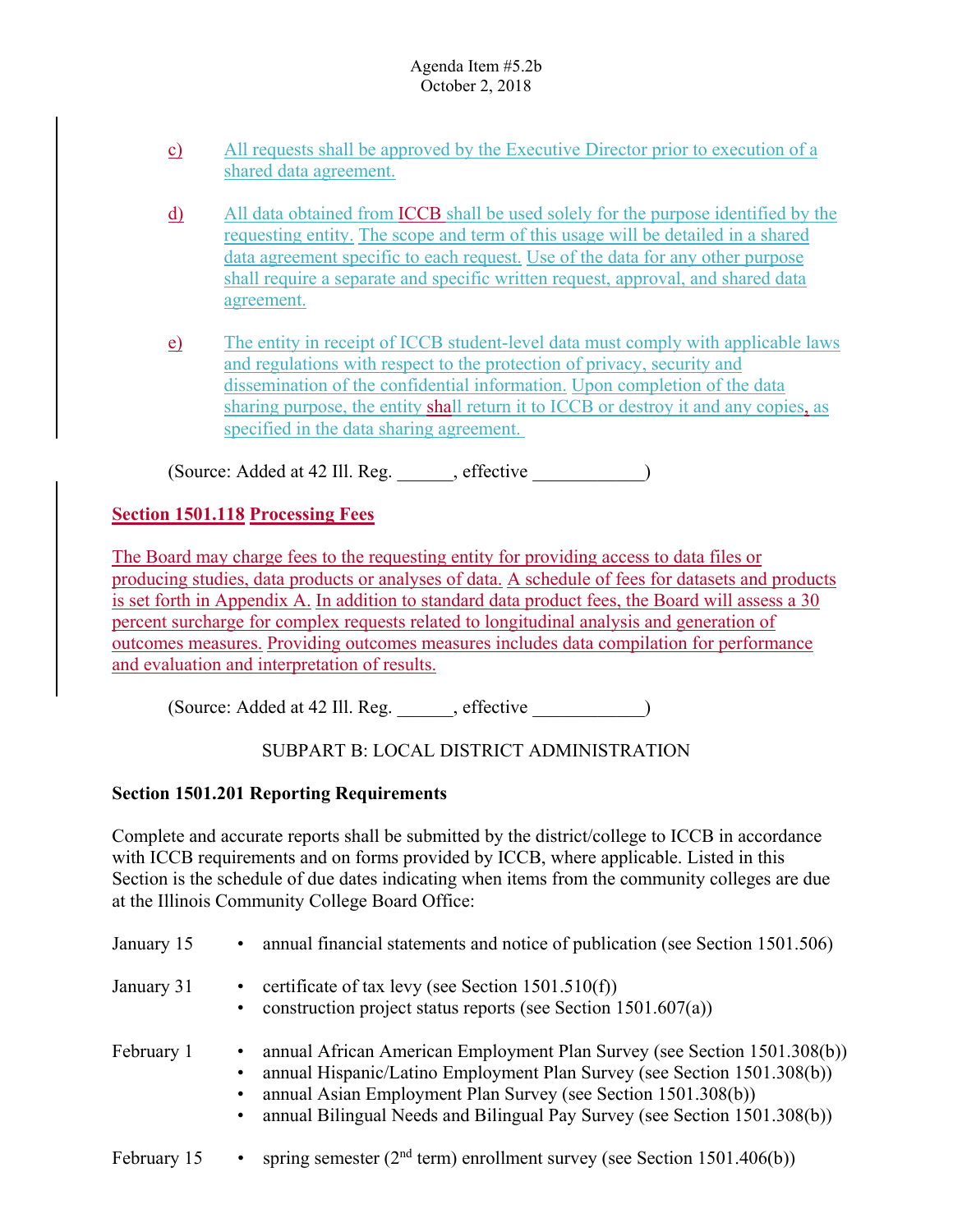| March 1     | annual Underrepresented Groups Report (see Section 1501.406(c))<br>$\bullet$                                                                                                                                                                                                                                                                                                                                                                                                |
|-------------|-----------------------------------------------------------------------------------------------------------------------------------------------------------------------------------------------------------------------------------------------------------------------------------------------------------------------------------------------------------------------------------------------------------------------------------------------------------------------------|
| March 31    | policies for the award of academic credit for prior learning (see Section<br>$\overline{\phantom{a}}$<br>1501.311(a)                                                                                                                                                                                                                                                                                                                                                        |
| June 15     | annual faculty, staff salary and benefits data (see Section 1501.308(a))<br>$\bullet$                                                                                                                                                                                                                                                                                                                                                                                       |
| July 1      | Resource Allocation and Management Plan (RAMP/CC) (see Section<br>$\bullet$<br>1501.510(a)                                                                                                                                                                                                                                                                                                                                                                                  |
| July 15     | report of out-of-state extensions (see Section $1501.307(h)(4)$ )<br>$\bullet$<br>annual noncredit course enrollment (see Section 1501.406(d))<br>$\bullet$                                                                                                                                                                                                                                                                                                                 |
| August 1    | annual student enrollment and completion data (see Section 1501.406(a))<br>$\bullet$<br>square footage and acreage (facility information) (see Section 1501.510(b))<br>$\bullet$                                                                                                                                                                                                                                                                                            |
| September 1 | budget and tax survey (see Section $1501.510(d)$ )<br>$\bullet$<br>program review report (see Section 1501.303(d)(6))<br>$\bullet$<br>program review listing (see Section 1501.303(d)(6))<br>$\bullet$<br>facilities data (see Section 1501.510(e) and 1501.607(c))<br>$\bullet$<br>annual Student Identification data submission (see Section 1501.406(f))<br>$\bullet$<br>annual report of student course information submission (see Section<br>$\bullet$<br>1501.406(g) |
| October 1   | fall semester enrollment data (see Section $1501.406(a)$ )<br>$\bullet$<br>fall semester enrollment survey (see Section 1501.406(b))<br>$\bullet$                                                                                                                                                                                                                                                                                                                           |
| October 15  | faculty, staff and salary data (see Section 1501.308(a))<br>$\bullet$<br>fiscal year budget (see Section 1501.504)<br>$\bullet$                                                                                                                                                                                                                                                                                                                                             |
| November 1  | summer graduate reporting (for the Integrated Postsecondary Education Data<br>$\bullet$<br>System Graduation Rate Survey) (see Section 1501.406(e))                                                                                                                                                                                                                                                                                                                         |
| December 30 | external audit (see Section 1501.503(a))<br>$\bullet$<br>annual instructional cost report (see Section $1501.510(c)$ )<br>$\bullet$<br>unexpended special initiative grant funds (see Section 1501.519(d))<br>$\bullet$                                                                                                                                                                                                                                                     |

30 days after the end of each term – credit hour claims (see Section 1501.406(b) and Section 1501.507(a))

(Source: Amended at 42 Ill. Reg. \_\_\_\_\_\_, effective \_\_\_\_\_\_\_\_\_\_\_\_)

# SUBPART C: PROGRAMS

## **Section 1501.301 Definition of Terms**

Associate Degree. An "Associate Degree" is an award for satisfactory completion of a curriculum of 60 semester credit hours or more.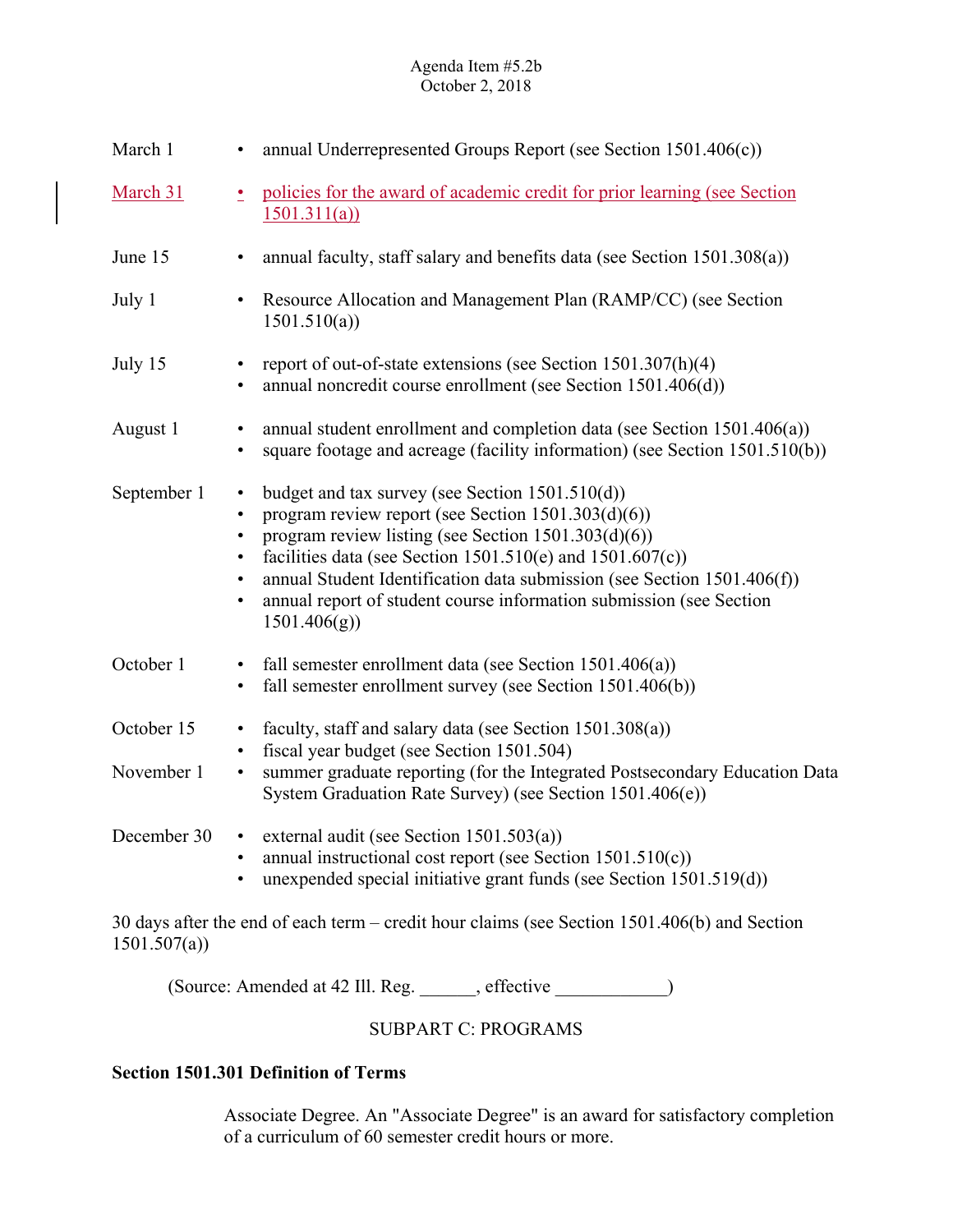Associate in Applied Science Degree. An "Associate in Applied Science Degree" is an award for the satisfactory completion of a prescribed curriculum intended to prepare individuals for employment in a specific field.

Associate in Arts Degree. An "Associate in Arts Degree" is an award for the satisfactory completion of a prescribed curriculum intended to transfer to baccalaureate degree programs in one of the arts, humanities, or social or behavioral sciences or one of the professional fields with these disciplines as a base.

 award for the satisfactory completion of a prescribed curriculum intended Associate in Fine Arts Degree. An "Associate in Fine Arts Degree" is an to transfer to baccalaureate degree programs in one of the fine arts: art, music, or theater.

Associate in Engineering Science Degree. An "Associate in Engineering Science Degree" is an award for the satisfactory completion of a prescribed curriculum intended to transfer to baccalaureate degree programs in engineering.

Associate in General Studies Degree. An "Associate in General Studies Degree" is an award for the satisfactory completion of a curriculum that has been individually designed by mutual agreement between the student and his/her college-appointed advisor to meet the student's educational intent.

 award for the satisfactory completion of a prescribed curriculum intended Associate in Science Degree. An "Associate in Science Degree" is an to transfer to baccalaureate degree programs in one of the mathematical, biological, or physical sciences or one of the professional fields with these disciplines as a base.

Branch. A "branch" is an administrative unit of a college that has a continuing educational mission and serves as a secondary instructional site for the college.

Campus. A "campus" is an organized administrative unit of a college that has a continuing educational mission and serves as a primary instructional site for the college.

Certificate. A "certificate" is an award for satisfactory completion of a series of courses or curriculum of 50 semester credit hours or less.

General certificate. A "general certificate" is an award for satisfactory completion of a series of courses of 30 semester credit hours or less in adult basic education, adult secondary education, remedial education, vocational skills, or general studies.

Occupational certificate. An "occupational certificate" is an award for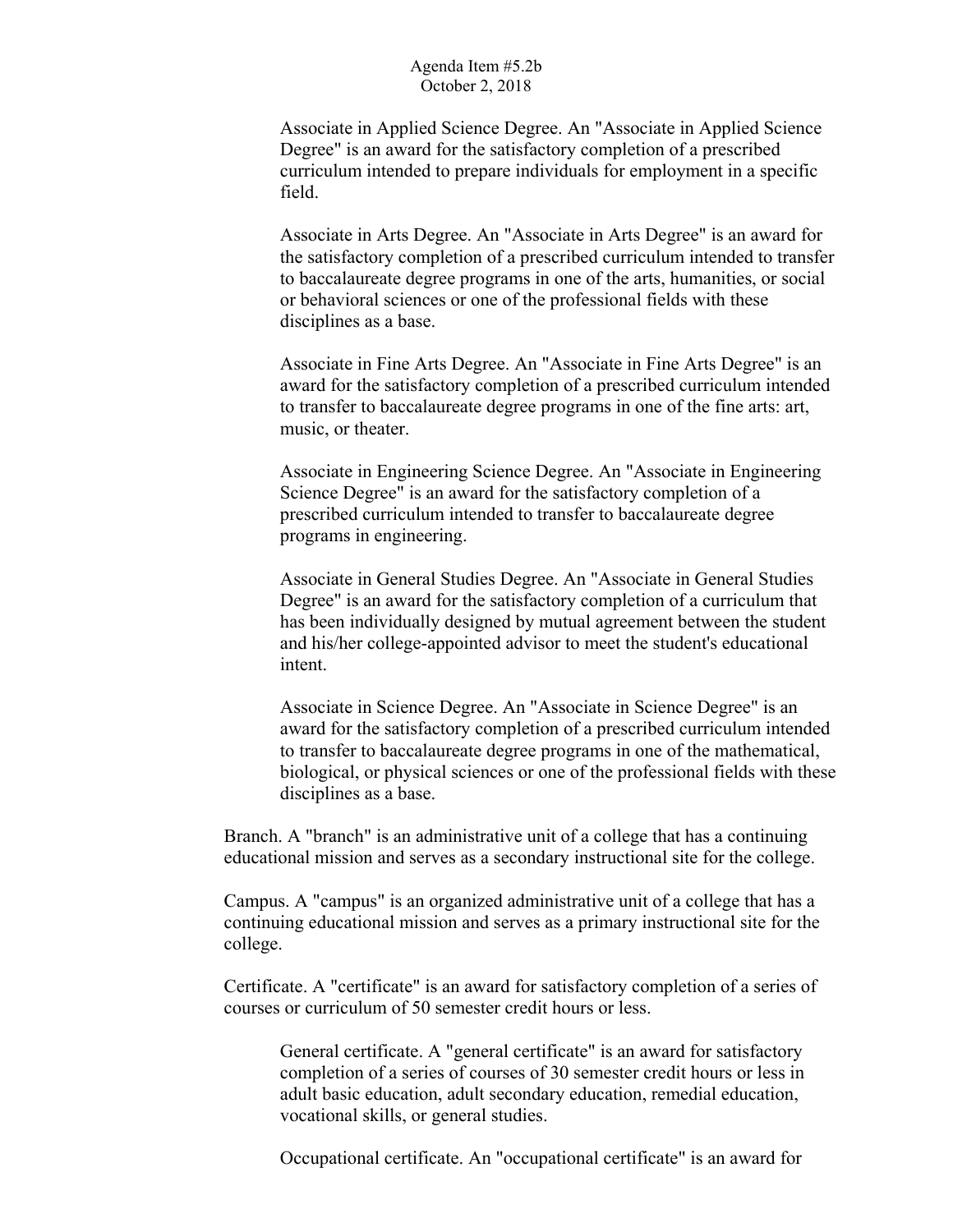satisfactory completion of a prescribed curriculum intended to prepare an individual for employment in a specific field.

College. A "college" is a district's administrative unit that is authorized by the Illinois Board of Higher Education to grant postsecondary-level degrees and certificates, is recognized by the ICCB, and provides a comprehensive program of instruction in accordance with Section 101-2(e) of the Act.

Course. A "course" is a sequential presentation, through one or more instructional modes, of subject matter in a particular field to meet specific objectives within a designated time period, such as a semester or a quarter.

Credit for Prior Learning. The evaluation and assessment of a student's life learning through employment, training and experiences outside an academic environment from which skills that comprise terminal objectives are mastered to an acceptable degree of proficiency for college credit, certification or advanced standing toward further education or training.

Curriculum. A "curriculum" is an approved unit of instruction consisting of a series of courses designed to lead to an associate degree or a certificate.

Adult Basic Education. An "Adult Basic Education" curriculum consists of basic skills courses designed to bring students to a competency of eighth-grade equivalency, including English as a Second Language instruction to a level of eighth-grade equivalency.

Adult Secondary Education. An "Adult Secondary Education" curriculum consists of courses designed to bring students to a competency of twelfthgrade equivalency, including English as a Second Language courses through the twelfth-grade equivalency and General Educational Development (GED) examination preparation.

District Curriculum. A "district curriculum" is a curriculum approved for offering within a district, on the basis of student interest, employment demand, and available resources within the district.

General Studies. A "General Studies" curriculum consists of courses designed to meet individual student goals, in the promotion of personal improvement and self-understanding.

Regional Curriculum. A "regional curriculum" is a curriculum approved for offering within a particular region of the state, on the basis of student interest and employment demand within the region.

Remedial Education. A "Remedial Education" curriculum consists of courses in computation, communication (i.e., writing and speaking), and reading, designed to improve the competency of high school graduates, or those persons achieving high school equivalency through standardized testing, to the level necessary for placement into communication and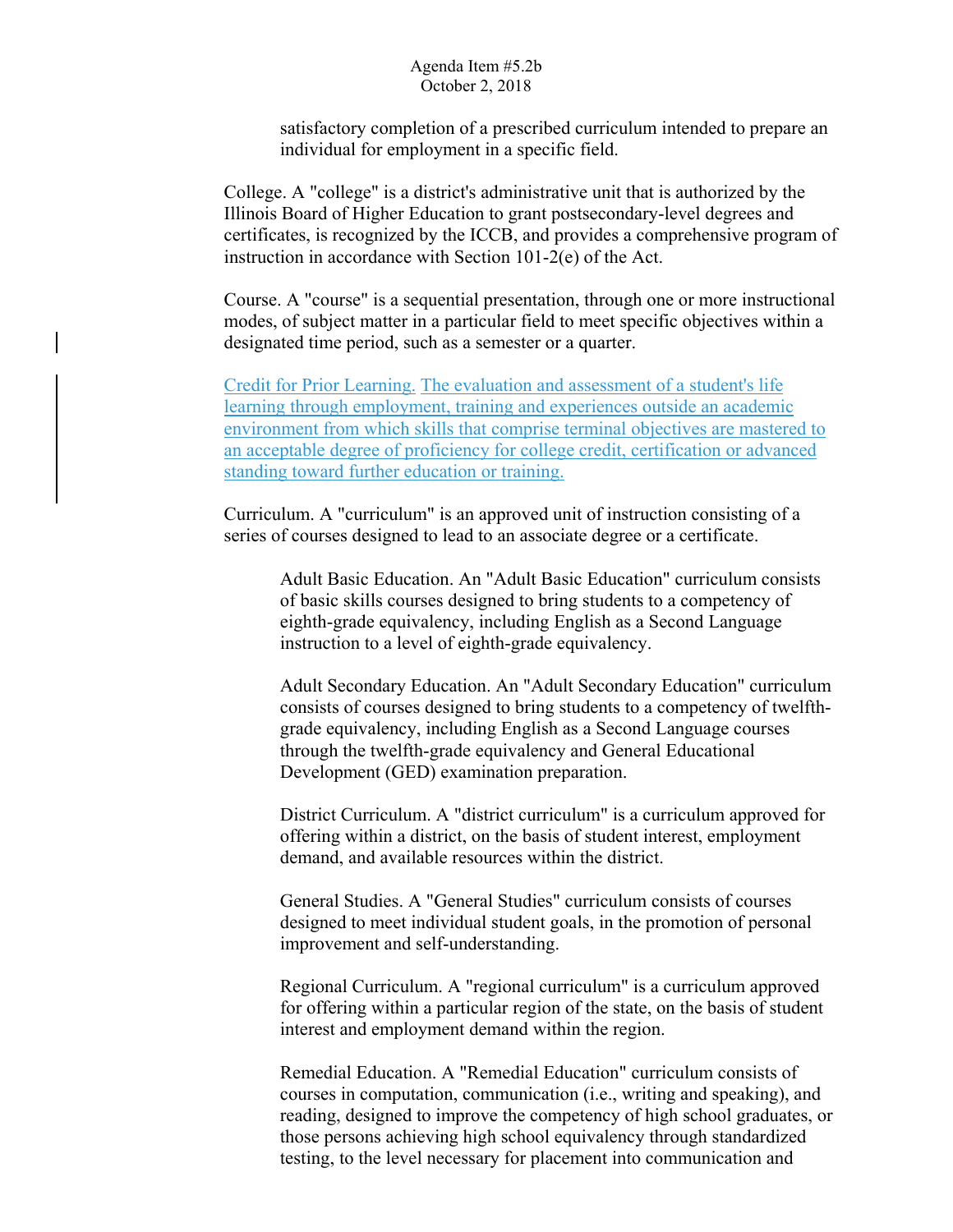mathematics courses required of first-year college students. Remedial courses reiterate basic skills that students were expected to have mastered prior to entry into post-secondary education.

Statewide Curriculum. A "statewide curriculum" is a curriculum approved for offering on the basis of student interest and employment demand statewide.

Educational Agency. An "educational agency" is an agency, corporation, or other defined legal entity that which offers instruction.

Extension Center. An "extension center" is an instructional site for the college that is used for offering some of the college's courses and/or programs for a limited duration.

General Education Core Curriculum (GECC) Credential. A credential provided by the college for completion of the 37 to 41 credit hours to satisfy the GECC of the Illinois Articulation Initiative.

Higher Learning Commission or HLC. "Higher Learning Commission" or "HLC" means an independent corporation that serves as one of six regional institutional accreditors in the U.S. and accredits degree-granting post-secondary educational institutions in the North Central Region, which includes Illinois.

Internship/Practicum. An "internship/practicum" is a course of planned and supervised training that which allows the application of theory to actual practice and prepares a student for working independently in a specific career. The internship/practicum generally occurs after the student has completed 12 credit hours. It takes palace at a regular worksite and instruction/supervision is shared by a college instructor/supervisor and a qualified employee at the worksite. Clinical practicums take place in a hospital or other medical/health facility and require close supervision/instruction/monitoring by a qualified college instructor.

Laboratory. A "laboratory" is a course of planned and supervised training in which students learn new methods or principles through experimentation, observation, and/or practice. A lab class can occur at the beginning, middle, or end of a particular course of study and may be a specially equipped room designed for experimentation, observation, and/or practice on the college campus or at the worksite.

PBVS Program of Study. "PBVS Program of Study" means any of the programs listed in Section 10 of the Career and Workforce Transition Act [110 ILCS 151].

Principal Site. The principal site is the official mailing address of the college.

Private Business Vocational School or PBVS. "Private Business Vocational School" or "PBVS" means a non-degree granting institution that is regulated and approved by the Board of Higher Education under the Private Business and Vocational Schools Act of 2012 [105 ILCS 426] and that is nationally accredited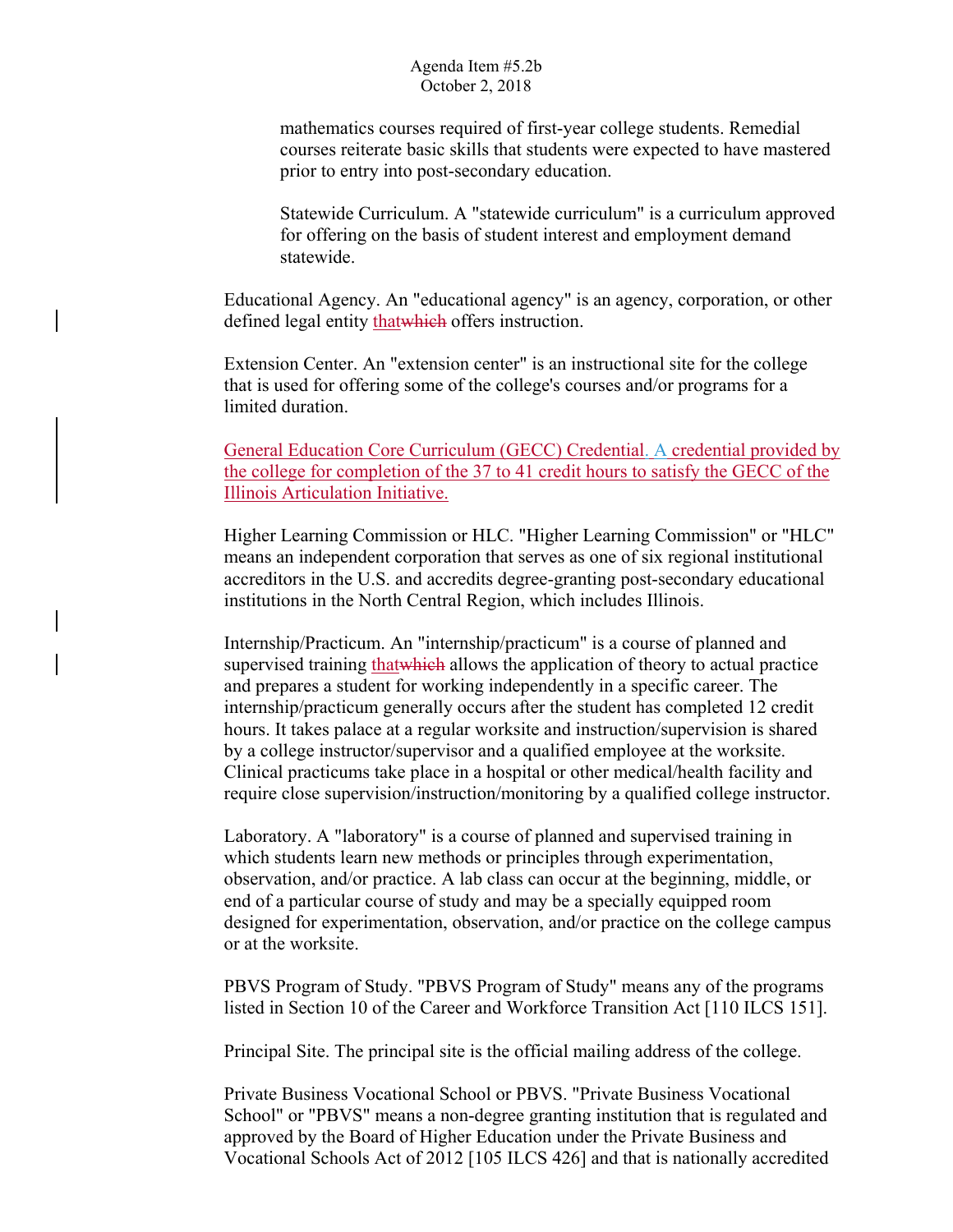by an accreditor approved by the U.S. Department of Education.

Public Service. "Public service" consists of noncredit classes and other activities of an educational nature, such as workshops, seminars, forums, exhibits, and the provision of college facilities and expertise to the community, designed to be of service to the public.

Research. "Research" consists of investigations or experiments to discover or interpret facts, to revise accepted theories, or to apply those such revised theories.

Secondary School. A "secondary school" shall be used to mean private or parochial secondary school, public secondary school district, or public unit school district.

Unit of Instruction. A "unit of instruction" is any one of the following:

An organized program of study consisting of a sequence of courses that results in the award to a student of a certificate or an associate degree.

Any existing organized program of study offered at a new geographical location outside of the college district.

Any organized administrative entity that would have a continuing instructional mission, including but not limited to a college, campus, or branch.

Unit of Research or Public Service. A "unit of research or public service" is a college's subdivision such as a division, institute, or center, that administers one (or more) research or public service program.

or to review skills for career re-entry. Vocational Skills. "Vocational Skills" consists of courses designed to provide short-term job entry training, to upgrade the skills of persons already employed,

(Source: Amended at 42 Ill. Reg.  $\qquad \qquad$ , effective  $)$ 

## **Section 1501.309 Course Classification and Applicability**

- a) Course Classification. Information on courses for which credit is to be awarded shall be submitted to ICCB on forms provided by ICCB in order for the courses to be classified into appropriate instructional and funding categories and added to the college's Management Information System (MIS) Course Master File.
- Course Credit Hour Determination-
- b) Course Credit Hour Determination.<br>
1) Credit hours for courses for which ICCB credit hour grants are to be claimed shall be determined on the basis of an expected 45 hours of combined classroom/laboratory and study time for each semester hour or 30 hours of such time for each quarter credit hour.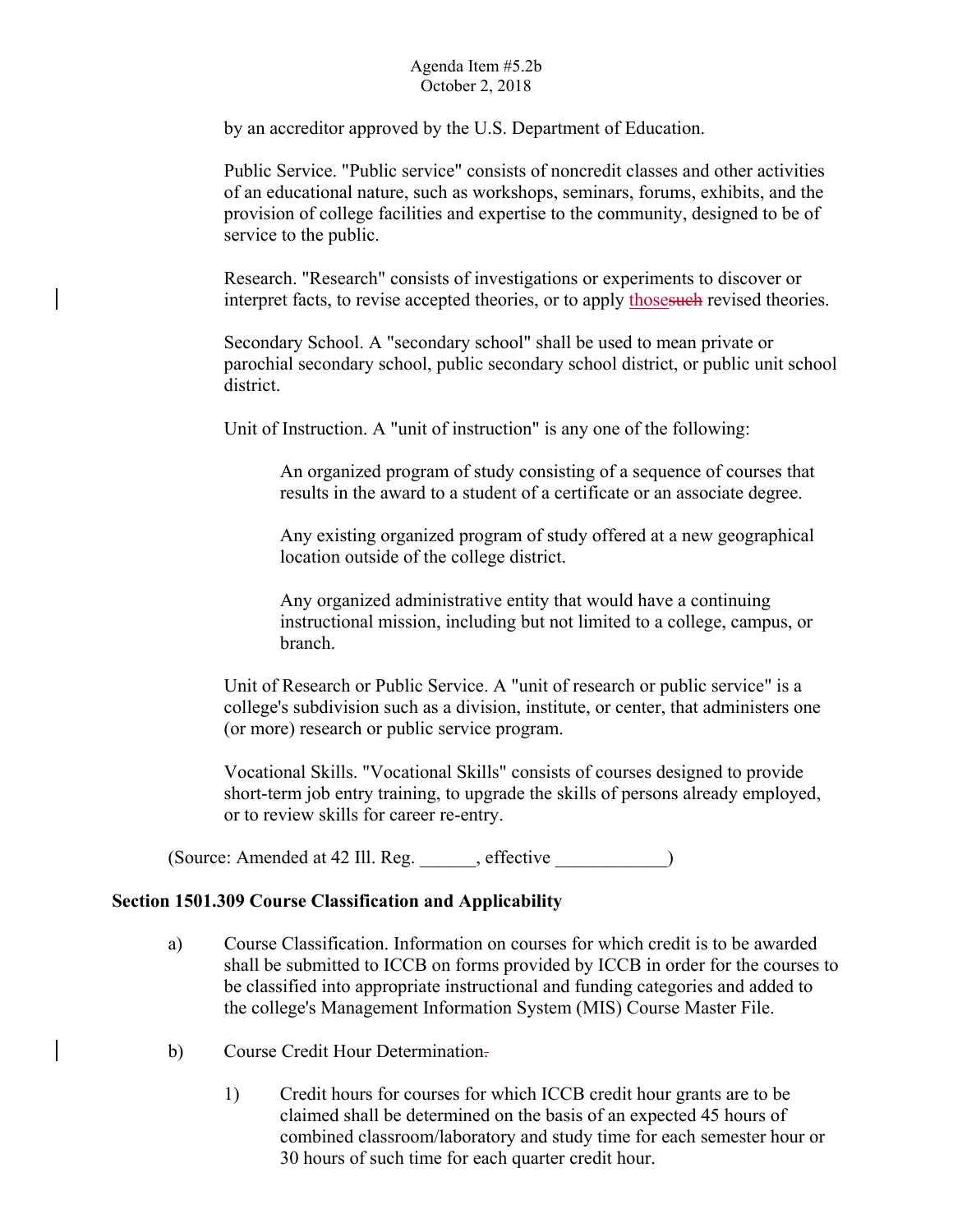- 2) Courses with students participating in lecture/discussion oriented instruction will be assigned one semester credit hour or equivalent for each 15 classroom contact hours of instruction per semester or equivalent. It is assumed that two hours of outside study will be invested for each classroom contact hour.
- 3) Courses in which students participate in laboratory/clinical-laboratory oriented instruction will be assigned one semester credit hour or equivalent for each 30-45 classroom contact hours of instruction per semester or equivalent. It is assumed that one hour of outside study will be invested for each two laboratory contact hours.
- 4) Students who participate in nonclinical internship, practicum, or on-thejob supervised instruction shall receive one semester credit hour or equivalent for each 75-149 contact hours per semester or equivalent and students who participate in clinical practicums shall receive one semester hour credit or equivalent for each 30-60 contact hours per semester or equivalent. It is assumed that one hour of outside study time will be invested from each two clinical practicum contact hours.
- 5) Students who participate in an approved program with an intensified or accelerated schedule shall be exempt from the contact hour requirements of this subsection (b).
- c) Course Syllabus. A syllabus shall be developed and maintained for each credit course and shall be available to the public and students upon request. A syllabus contains the description of the course, specific objectives of the course, a topical outline, and the method for evaluating student performance.
- d) Course Applicability. All credit courses must be part of an approved unit of instruction (see pursuant to Section 1501.302), and the approved unit of instruction for each course shall be indicated on the college's ICCB MIS Course Master File.
	- 1) Lower-division Baccalaureate Courses. Courses designed to meet lowerdivision baccalaureate degree requirements shall be applicable to associate transfer degrees. For each baccalaureate course offered, the college shall either obtain approval for the course to be listed as a Statewide articulated transfer course by a general education or baccalaureate major panel of the Illinois Articulation Initiative or maintain current written articulation agreements or transfer equivalency documents with:
		- at least three Illinois public universities;  $\frac{1}{2}$  or
		- A) at least three Illinois public universities<sub>is</sub>-or<br>B) at least three baccalaureate degree-granting institutions to which a majority (51%) of the college's students transfer $\frac{1}{22}$  or
		- C) one or more baccalaureate degree-granting institutions to which a majority (51%) of the college's students, majoring in the field for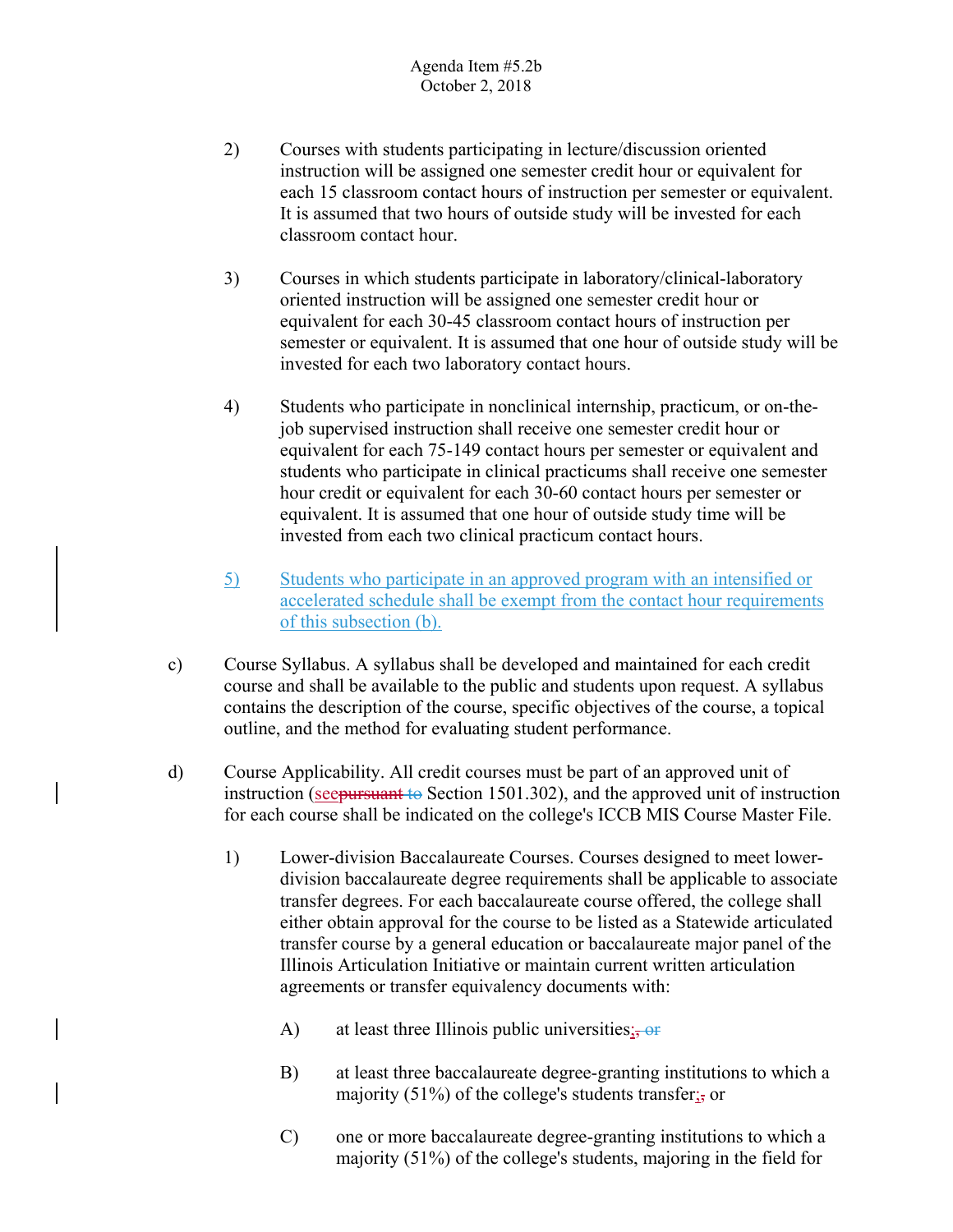which the course is required, transfer.

- 2) GECC Credential. Upon a student's completion of the GECC, a college is authorized to award a GECC credential, which shall, at a minimum, consist of a notation on a transcript for the student achieving the credential.
- 32) Remedial Course Credit. No remedial course credit shall be applicable to associate degrees designed for transfer to institutions granting baccalaureate degrees.
- 43) Adult Basic Education Course Credit. No adult basic education course credit is applicable to degrees or to certificates, except the Adult Basic Education Certificate.
- 54) Adult Secondary Education Course Credit. No adult secondary or college preparatory education course credit is applicable to degrees or certificates, except the Adult Secondary Education Certificate.
- 65) General Studies Course Credit. General studies course credit is applicable only to the Personal Development; Homemaking; Improving Family Circumstances; Intellectual and Cultural Studies; Community and Civic Development; and Health, Safety and Environment Certificates.
- Special Upper-Division Courses-
- e) Special Upper-Division Courses.<br>
1) A college may offer any course that is offered by a university, regardless of numbering system, if the university normally permits its own students to take the course as lower-division students. These Such courses will be eligible for ICCB grants, if they meet all other criteria.
	- 2) If at least three public universities in Illinois agree, or if a public university thatwhich is the principal recipient of transfers from the community college agrees, certain special courses taught at the upper-division level may be offered by a college and be eligible for ICCB grants, provided they meet all other criteria.
- f) Independent Study. Independent Study course credit shall not exceed 25 percent of the credit hour requirements for a student to earn an associate degree. The topic of an independent study course shall be listed on the student's permanent academic record.
- g) Internships. An internship experience for credit that is designed to provide the student an opportunity to put into practice the theories and techniques learned in the classroom/laboratory shall be applicable to an associate degree or certificate, provided at least 12 semester credit hours or equivalent in the corresponding curriculum are completed by the student prior to, or are taken by the student concurrently with, the such experience.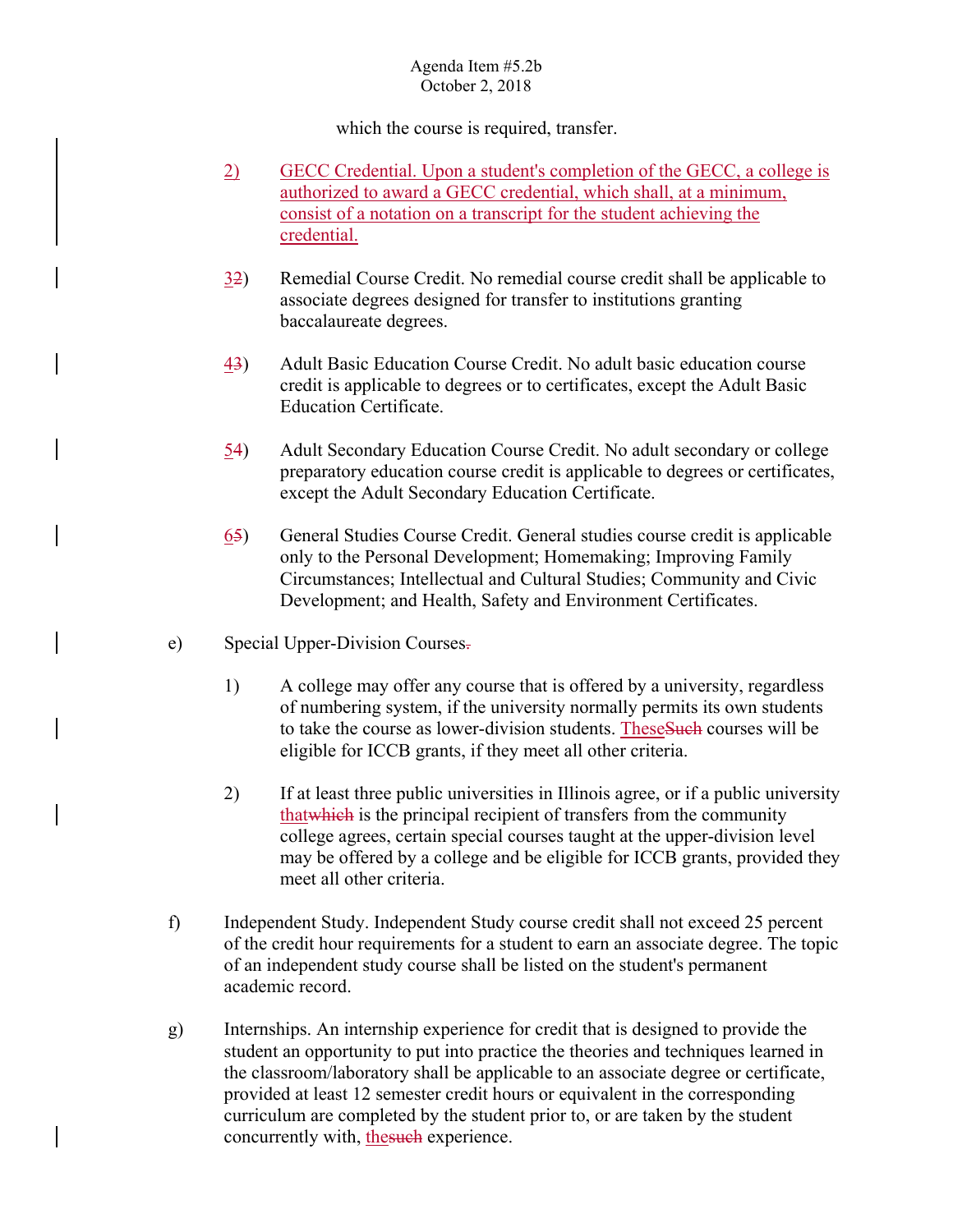- Courses Approved as Repeatable-
- h) Courses Approved as Repeatable.<br>
1) Courses in which the content varies from term to term or from student to student (e.g., independent study, special topics, and internship courses) or in which a student is expected to gain increased depth of knowledge and skill through repetition (e.g., music, speech, theatre, and journalism performance or production courses) shall, at the request of the college, be approved for repeatability under the following conditions:
	- A) The number of times the course may be taken for credit does not exceed four semesters (or six quarters);
	- B) The method of determining the amount of credit to be awarded for each section of the course, for each term, or for each student is specified in the college's catalog, on the course syllabus, and on the course classification form, and the subject matter and number of credits for which the student enrolled is specified on the student's permanent academic record;
	- C) The college's catalog, the course syllabus, and the course classification form requesting approval of repeatability by the ICCB indicate the number of such credits that will apply to degree or certificate completion for a single course or a combination of related courses; and
	- D) The total number of credit hours for a single course or for a combination of related courses that are applicable to degree or certificate completion does not exceed the maximums established in subsection (fe) governing independent study, subsection (b) governing credit hour determination, or Section 1501.507(b)(10) governing the maximum rate of credit hour production.
	- 2) A vocational skill course that persons employed in an occupation or vocation must retake periodically by law in order to maintain employment shall, at the request of the college, be approved for repeatability under the following conditions:
		- A) The content of the course is determined by law and does not change from one year to the next; and
		- B) A copy of the law (or regulation administering it) and a course syllabus accompany the course classification form requesting repeatability.
	- 3) An adult basic, adult secondary, or a remedial education course that is organized into discrete modules and offered for variable credit shall, at the request of the college, be approved for repeatability under the following conditions: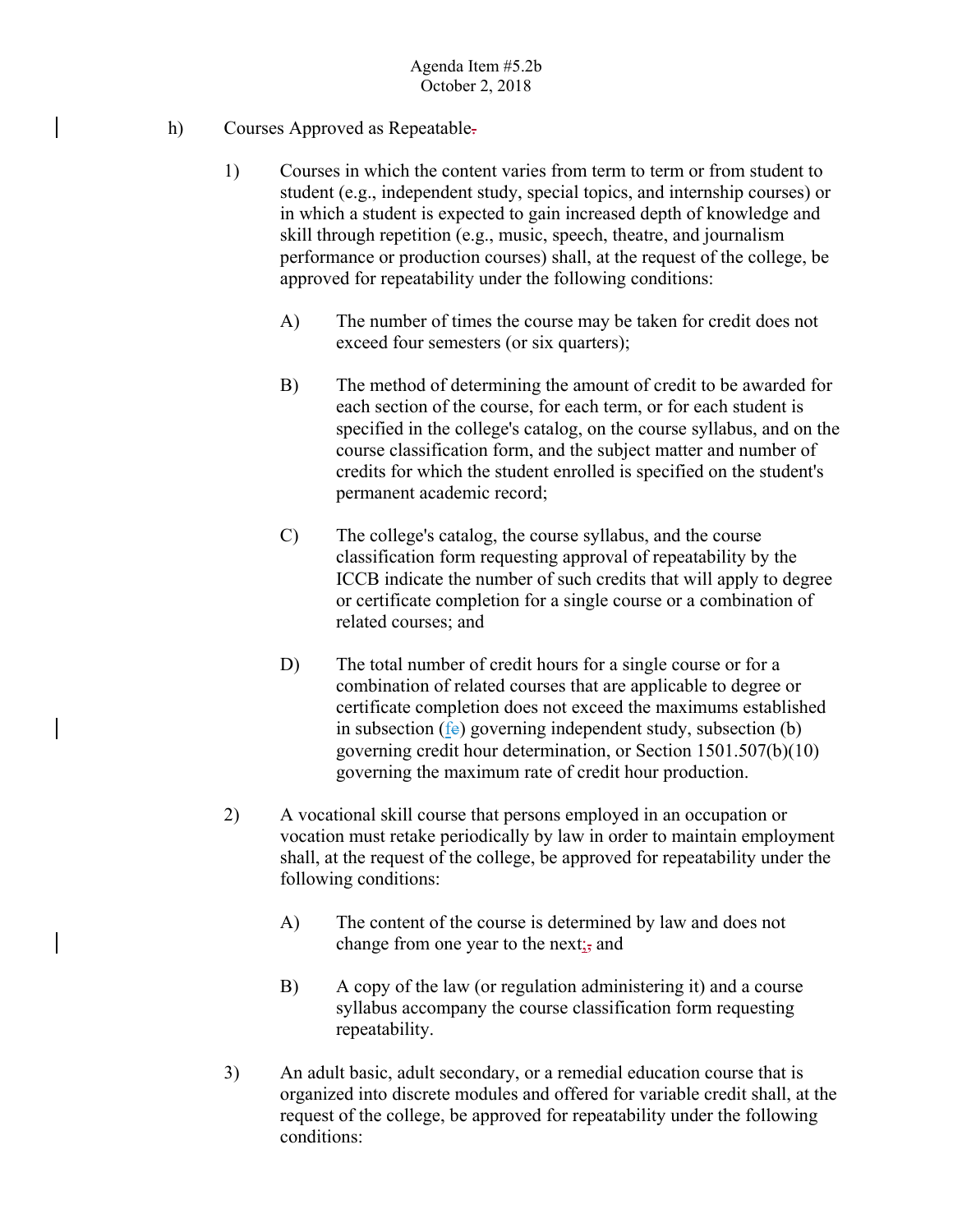- No discrete module is repeated more than three times $\frac{1}{27}$ A) No discrete module is repeated more than three times $\frac{1}{25}$ <br>B) The title of each module completed and the grade received is
- permanently recorded on the student's permanent academic record; and
- C) The content and number of credit hours for each discrete module is shown on the course syllabus and on the course classification form requesting approval of repeatability by the ICCB.
- 4) An adult basic, adult secondary or a remedial education course that is not organized into discrete modules shall, at the request of the college, be approved for repeatability under the following, conditions:
	- exceed four times, (i.e., repeatable three times); A) The number of times the course may be taken for credit does not
	- B) The variety of skill levels included in the course and the methods used to accommodate individual differences based on an
	- assessment of student skills is specified in the course syllabus; and-<br>C) The course title and the grade received is permanently recorded on the student's academic record each time that the course is taken.

(Source: Amended at 42 Ill. Reg. effective )

## **Section 1501.311 Credit for Prior Learning**

- a) Policy and Procedures
	- 1) Each college shall electronically submit to ICCB for review its policies for the award of academic credit for prior learning. This submission shall be made by March 31 of each calendar year for policies effective in the subsequent Fall semester,
		- A) These policies shall include a listing of the types of documentation acceptable to the college and the dates of inclusion for which credit for prior learning is acceptable.
		- B) At a minimum, each college shall publish the procedures for students to earn credit for prior learning in its catalog and on its official website.
		- $\overline{C}$  Colleges shall regularly monitor, evaluate and, if necessary, revise credit for prior learning activities.
	- 2) As a part of these policies, each college shall adopt a specific policy for the awarding of academic credit for military training that is considered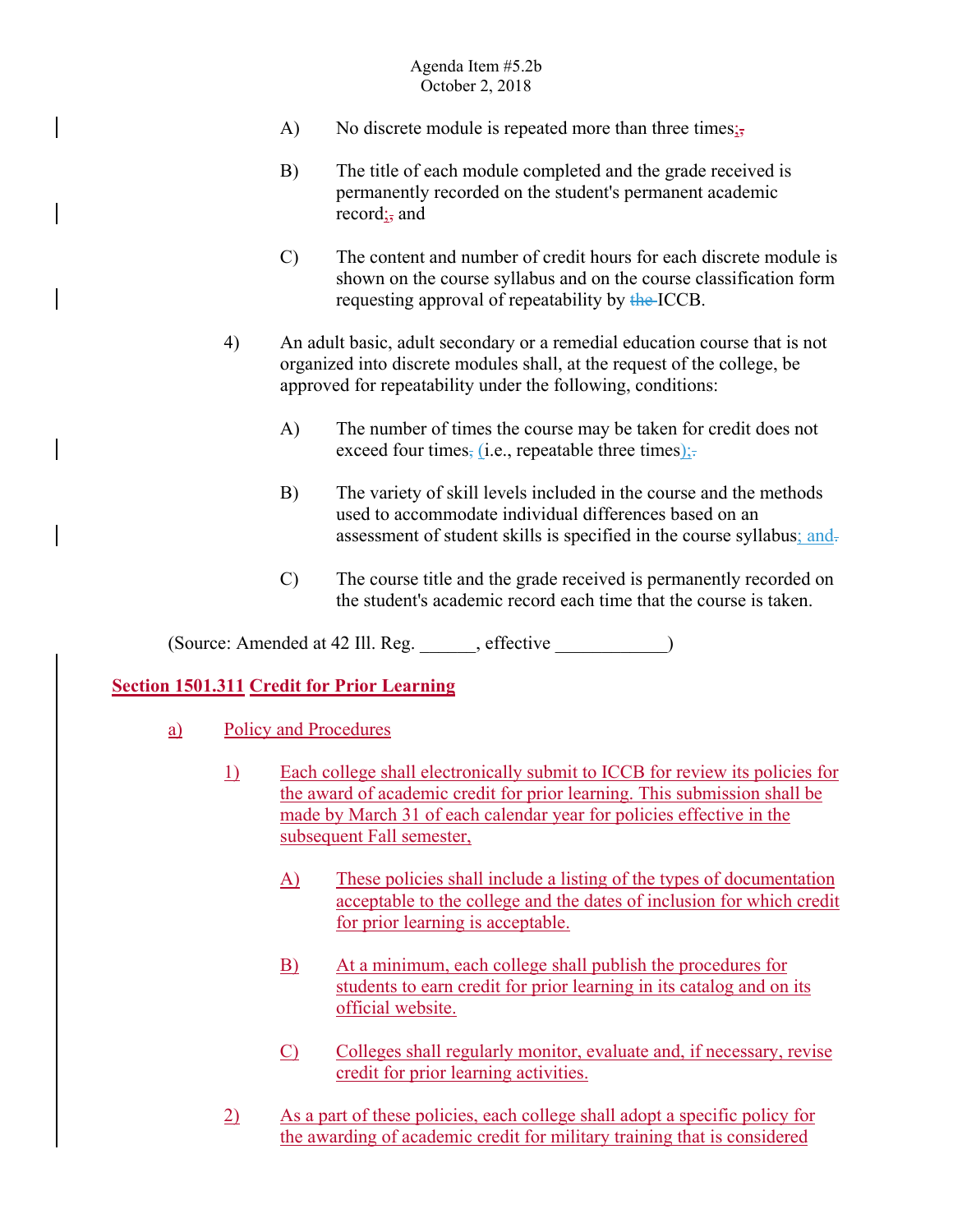applicable to the requirements of the student's certificate or degree program.

- A) The policy shall apply to any student who is enrolled at the college and who has successfully completed a military training course or program as part of his or her military service that is:
	- i) recommended for credit by a national higher education association that provides credit recommendations for military training courses and programs;
	- ii) included in the student's military transcript issued by any branch of the armed services; or
	- iii) otherwise documented as military training or experience.
- B) These policies may be incorporated into the college's broader credit for prior learning policies.
- 3) This Section is not applicable to secondary/postsecondary articulation agreements or dual enrollment.
- b) Awarding Credit for Prior Learning
	- 1) Credit for prior learning can be awarded only after the assessment of prior learning experiences and only for documented learning that demonstrates achievement of all terminal objectives for a specific course or courses.
	- 2) Colleges awarding credit for prior learning must validate credit on a course-by-course basis. The following publications and methods are acceptable for validating prior learning for awarding credit:
		- A) Standardized tests:
			- i) College-Level Examination Program (CLEP);
			- ii) Excelsior College/Formerly American College Testing Proficiency Examination Program (ACT-PEP/RCE/EXCELSIOR);
			- iii) Defense Activity for Nontraditional Educational Support (DANTES);
			- iv) Advanced Placement (AP);
			- v) International Baccalaureate (IB);
		- B) College examinations: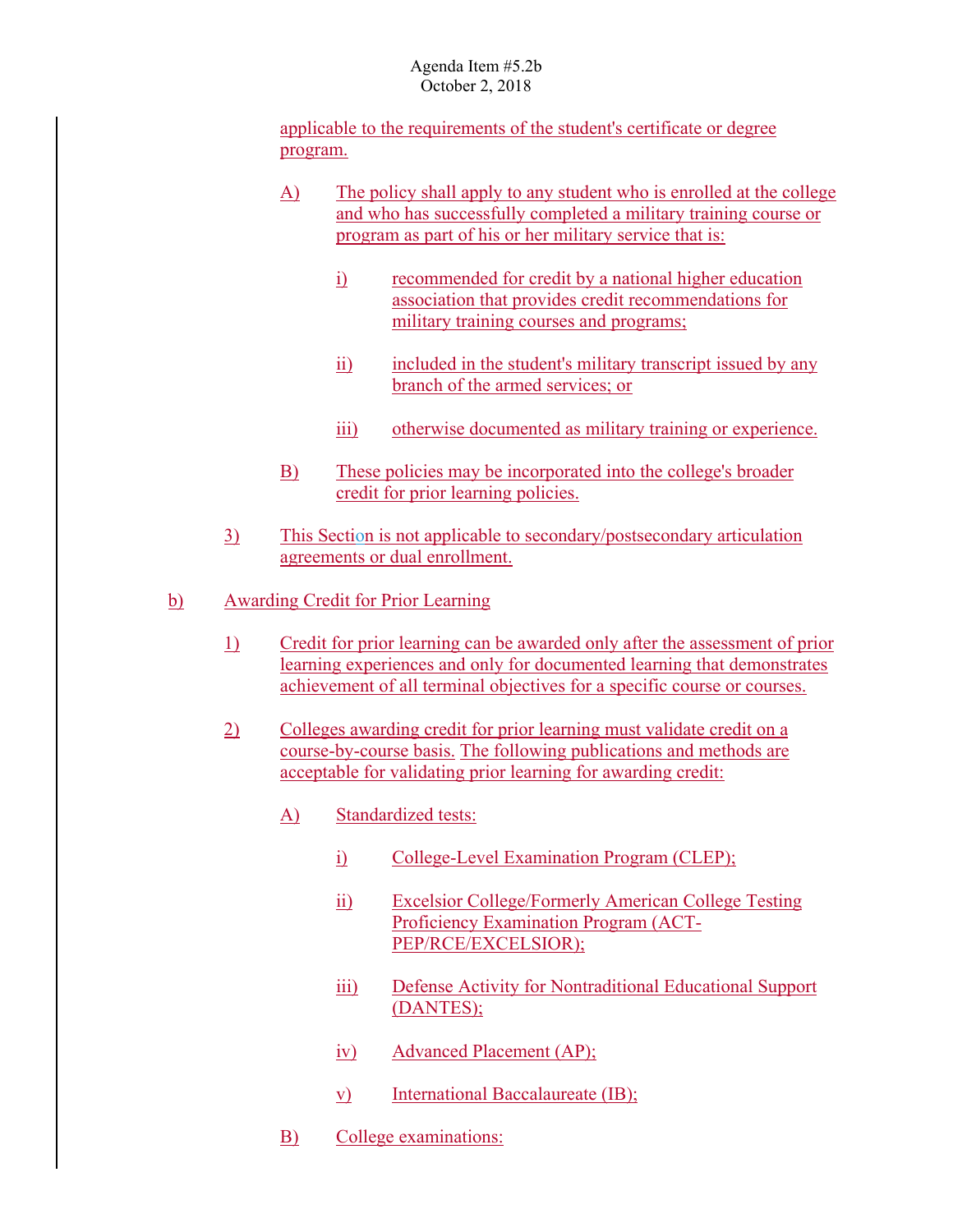- i) Examination (written, oral, demonstration or a combination of all three) that is equivalent to the comprehensive final exam;
- ii) Evaluation by an area dean or designated subject expert;
- C) Published guides:
	- i) American Council on Education (ACE) for military training and experiences;
	- ii) ACE (non-collegiate) for industrial and corporate training programs;
	- iii) Other published guides developed by nationally recognized organizations;
- D) Portfolios:
	- i) Credit through the development of a portfolio;
	- ii) Evaluation by subject matter experts.
- 3) Credit may not be awarded twice for the same learning.
- c) Standard for Awarding Credit for Prior Learning
	- receiving subsequent approval from ICCB. 1) The student must enroll at the college and meet all admission requirements for the program in which course credit for prior learning is being sought. A college may seek an exception to this provision by making a request and
	- 2) Fifteen credit hours toward a degree must be completed at the college prior to awarding credit for prior learning to degree seeking students.
	- 3) Twenty-five percent of the required credits for a certificate must be completed at the college, prior to awarding credit for prior learning to certificate seeking students.
	- 4) College validation procedures should be objective to the extent that external evaluators would reach the same conclusion given the material reviewed.
- d) If pursuing a transfer degree (Associate of Arts (AA), Associate of Science (AS) or Associate in General Studies (AGS)), credit for prior learning will only be granted for the purpose of satisfying graduation requirements. These credits might not transfer to other colleges.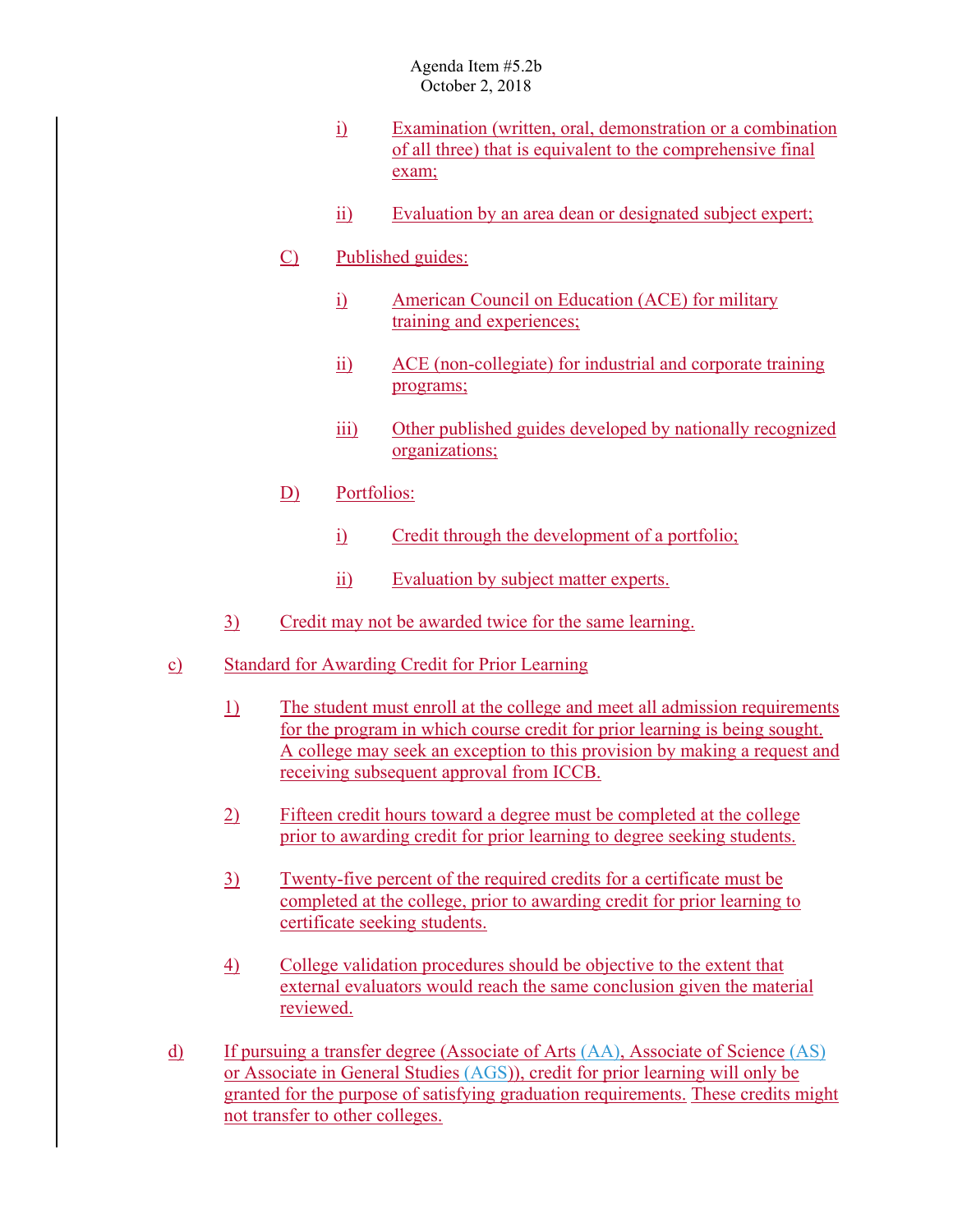- e) All work assessed for prior learning must meet or exceed a grade level of "C". Minimum cut-off scores on standardized tests are set at a "C" grade level.
- f) In the process of determining if credit can be awarded for prior learning, colleges shall charge students only for the cost of the prior learning assessment services and not for the amount of credit awarded.

(Source: Added at 42 Ill. Reg. \_\_\_\_\_\_, effective \_\_\_\_\_\_\_\_\_\_\_\_)

SUBPART E: FINANCE

## **Section 1501.501 Definition of Terms**

published by a district., consists of two parts: "Annual Financial Statement" means an annual financial report and an annual program report that. The "annual financial statement", which is required to be

Anan annual financial report, which includes a statement of revenues and expenditures, along with other basic financial data; and

Anan annual program report includes, which provides a narrative description of programs offered, goals of the district, and student and staff data.

"Attendance at Midterm" means  $a<sub>z</sub>$  A student is "in attendance at midterm" in a course if the student is currently enrolled in and actively pursuing completion of the course.

of-registration date of the college for that particular term. "Auditor" means. An auditor is a person who enrolls in a class without intent to obtain academic credit and whose status as an auditor is declared by the student, approved by college officials, and identified on college records prior to the end-

"Capital Renewal Grants" means. Capital renewal grants are State grants allocated proportionally to aeach community college district based on the latest fall oncampus nonresidential gross square feet of facilities as reported to the ICCB. TheseSuch grants are to be usedutilized for miscellaneous capital improvements such as rehabilitation, remodeling, improvement, and repair; architect/engineer services; supplies, fixed equipment, and materials; and all other expenses required to complete the work.

"Lincoln's Challenge Scholarship Grants" means scholarships provided to a community college to graduates of the. The Lincoln's Challenge Program is administered by the Illinois Department of Military Affairs. Upon successful completion of that program, students qualify for a scholarship to a community college. The Lincoln's Challenge Scholarship Grant is a special appropriation received by the ICCB from the Governor and the General Assembly. These scholarships provide an opportunity for graduates of Lincoln's Challenge to transition easily into higher education by enrolling in one of the 48 public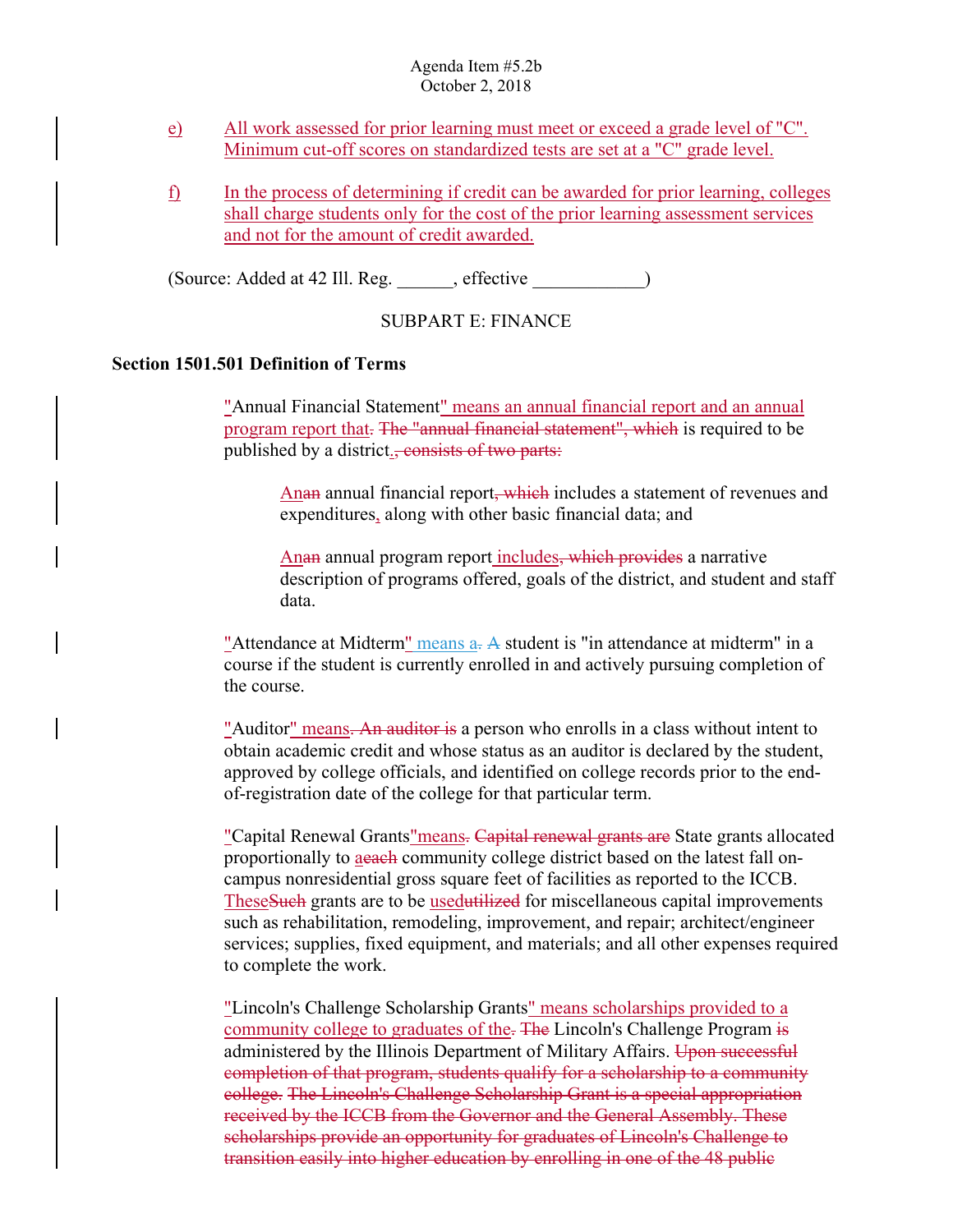community colleges. The scholarship grants can be used to cover the cost of education, which includes tuition, books, fees and required educational supplies.

"Midterm Class List Certification" means the college's process for certifying students in attendance at the midterm to the ICCB as. As part of the proofverification that a student's credit hours are eligible for State funding<sub>5</sub>, the college shall establish a process for certifying students in attendance at the midterm. The district shall file with the ICCB a document outlining the process (including but not limited to specific steps and/or procedures, steps for obtaining an electronic midterm certification signature, etc.) it follows as part of that certification and the district shall file an amended process any time changes are made, but not less than once every five years.

"Midterm Certification Signature" means midterm class lists obtained and maintained by the college that are manually signed and dated by faculty or electronic signature of the faculty. The college may either obtain and maintain midterm class lists manually signed and dated by faculty or accept electronic signature of the faculty.

If the college chooses to accept an electronic signature of faculty, then the college must include in the midterm class list certification process a written summary explaining what steps are in place that ensureassure:

> Appropriate administrative and operational controls are in place to ensure faculty only have access to midterm class lists they teach;

> Appropriate controls are in place to only allow an electronic signature at the midpoint of the class during a specified period (that is<del>i.e.,</del> one or two weeks before and one or two weeks after the midpoint of the class);

AEach faculty member's identity is authenticated and attributed to the midterm certification signature;

The integrity of the electronically signed midterm class list of aeach course section has been secured and verified; and

The college has the capability of generating signed printed midterm class lists that support the ICCB credit hour claim submission.

A final grade sheet electronic signatures process, if adopted, should be implemented in the same manner as the electronic midterm certification signature.

residency status of its students to ICCB as. As part of proofverification that its "Residency – Applicability – Proof<del>Verification</del> of Status" means the college's processes, in accordance with Section 2-16.02 of the Act for verifying the credit hours are eligible to receive ICCB grants., each community college district shall submit its process for verifying the residency status of its students to the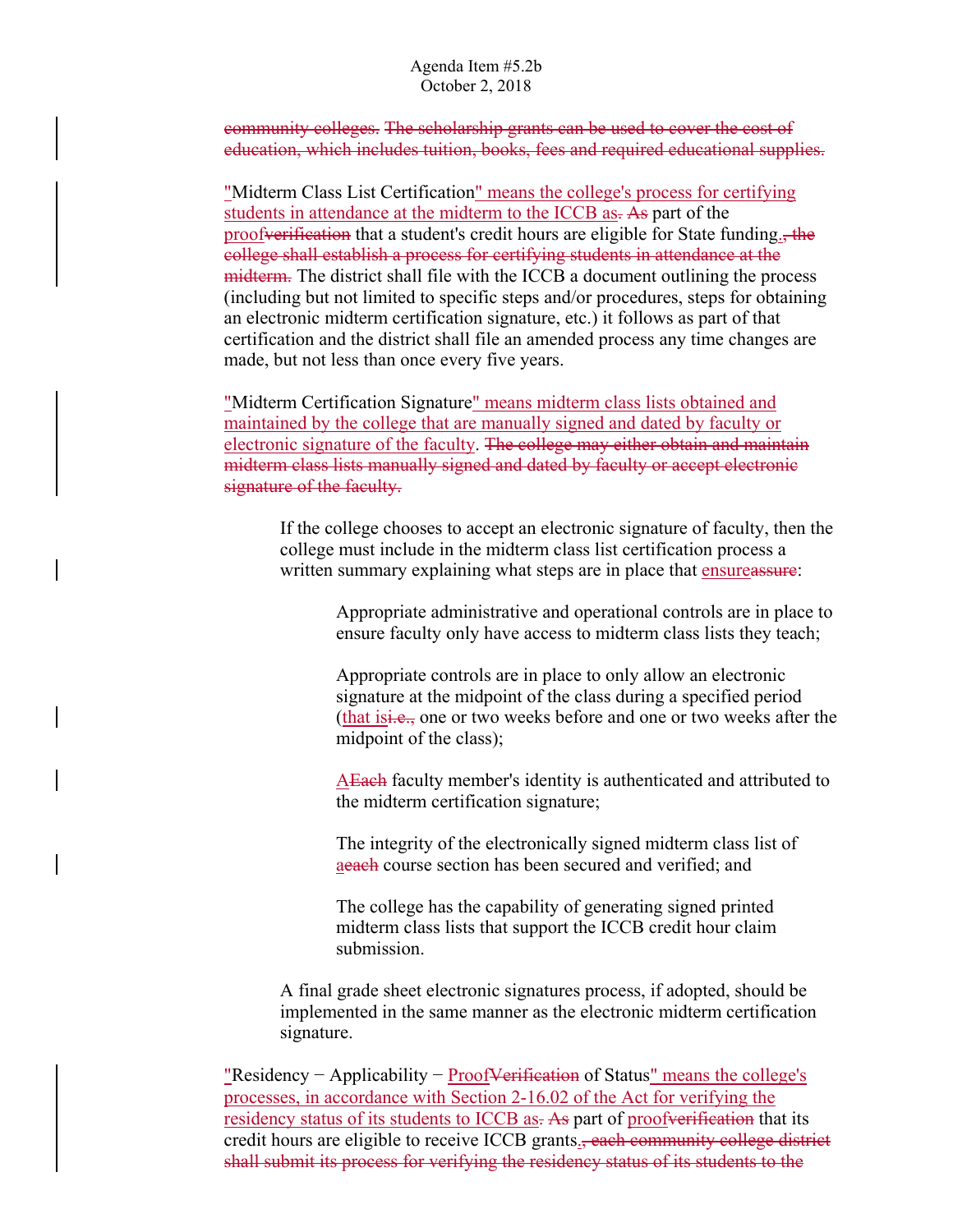ICCB each year with its certification of credit hours in accordance with 110 ILCS 805/2-16.02 as part of the annual external audit. The process shall include the methods for verifying residency as defined in the general provisions, special State provisions, and district provisions of this Section. AEach district shall file descriptions of any revisions to its process with the ICCB before prior to their implementation.

Residency − General Provisions. The following provisions apply both to State and district residency definitions:

> To be classified as a resident of the State of Illinois or of the community college district, aeach student shall have occupied a dwelling within the State or district for at least 30 days immediately **beforeprior** to the date established by the district for classes to begin.

The district shall maintain documentation verifying State or district residency of students.

Students occupying a dwelling in the State or district who fail to meet the 30-day residency requirement may not become residents simply by attending classes at a community college for 30 days or more.

Students who move from outside the State or district and who obtain residence in the State or district for reasons other than attending the community college shall be exempt from the 30-day requirement if they demonstrate through documentation a verifiable interest in establishing permanent residency.

Students who are currently under the legal guardianship of the Illinois Department of Children and Family Services or have been recently emancipated from the Department and had a placement change into a new community college district shall be exempt from the 30-day requirement if they demonstrate proof of curent indistrict residency. Documentation of current residency may be submitted to the district from the student, a caseworker or other personnel of the Department, or the student's attorney or guardian ad litem.

Residency – District Provisions. Students shall not be classified as residents of the district where attending even though they may have met the general 30-day residency provision if they are:

federal job corps workers stationed in the district;

inmates of State or federal correctional/rehabilitation institutions located in the district;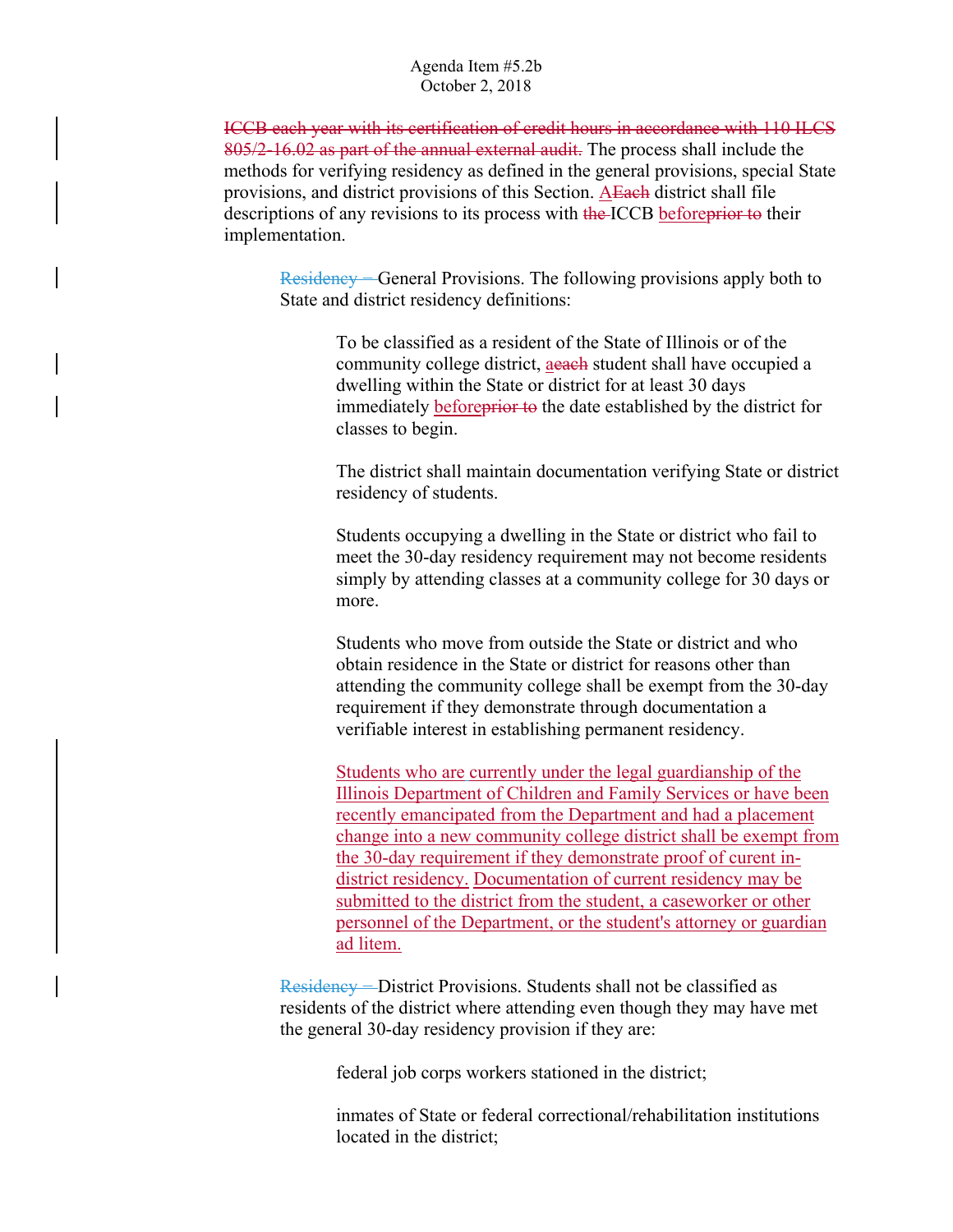full-time students attending a postsecondary educational institution in the district who have not demonstrated through documentation a verifiable interest in establishing permanent residency; orand

students attending under the provisions of a chargeback or contractual agreement with another community college.

Residency – Special State Provisions. Students shall be classified as residents of the State without meeting the general 30-day residency provision if they are:

federal job corps workers stationed in Illinois;

members of the armed services stationed in Illinois;

inmates of State correctional/rehabilitation institutions located in Illinois; or

employed full time in Illinois.

"Senior Citizen" means a person 65 years or older whose annual household income is less than the threshold amount provided in Section 4 of the Senior Citizens and Persons with Disabilities Property Tax Relief Act [320 ILCS 25].

"Special Initiatives Grants" means. Special initiatives grants provide funds for conducting special initiatives activities. Special initiatives activities are based upon criteria specified in a grant agreement between the college or vendor and the ICCB.

Special Initiatives Activities. Special initiatives activities are defined each year in a request for proposal process. All colleges will have the opportunity to apply for funds to conduct such approved special initiatives activities. Special initiatives activities are based upon criteria as specified in terms outlined in a grant agreement between the college and the ICCB.

(Source: Amended at 42 Ill. Reg. \_\_\_\_\_\_, effective \_\_\_\_\_\_\_\_\_\_\_\_)

## **Section 1501.505 Student Tuition**

AEach community college district will establish its own student tuition rates for in-district residents, in-stateState out-of-district residents, out-of-stateState residents, and out-of-country residents in accordance with the State policies prescribed in Section 6-4 of the Illinois Community College Act [110 ILCS 805/6-4] and in this Section.

- a) In-District Tuition. The local community college board of trustees may set the tuition rates for in-district residents within the following policies:
	- 1) The local community college board of trustees may set tuition rates for its in-district residents, including variable rates for each of its programs,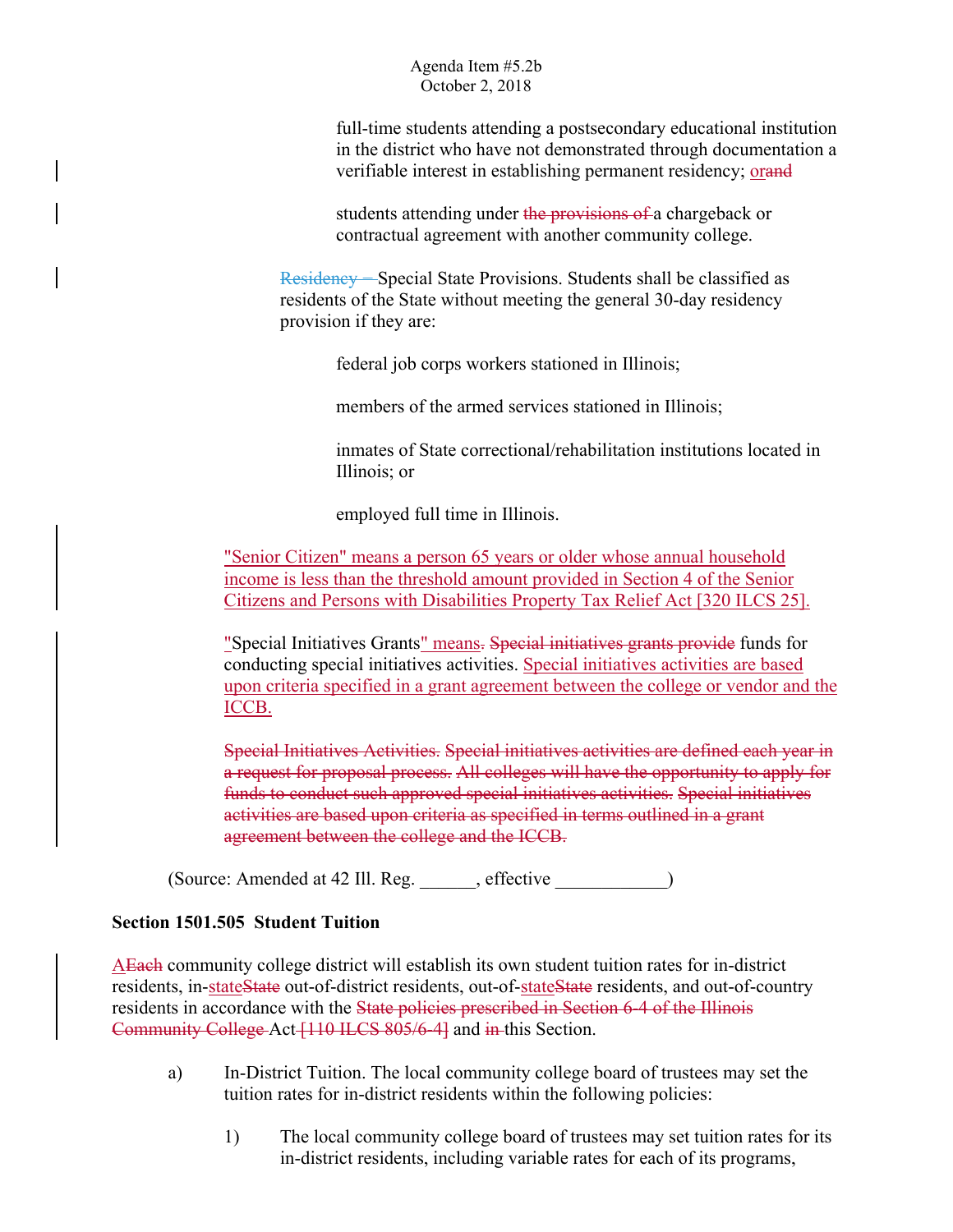terms, time of enrollment, courses, delivery method, or other identifiable grouping of courses, as long as the weighted average of the tuition for all credit courses, including adult education, is no more than 1/3 the college district's per capita cost. The method of calculating the per capita cost will be as prescribed in Section 6-2 of the Illinois Community College Act.

- 2) A public community college shall charge in-district tuition rates for students who are currently under the legal guardianship of the Illinois Department of Children and Family Services or who have been recently emancipated from the Department and meet the general residency provisions in Section 1501.501.
- 2) A public community college shall permit senior citizens (as defined in 110 ILCS 990/1(c) as persons 65 years or older whose annual household income is less than the threshold amount provided in Section 4 of the Senior Citizens and Disabled Persons Property Tax Relief and Pharmaceutical Assistance Act) to enroll without the payment of tuition in regularly scheduled credit courses, other than credit courses designed specifically for senior citizens, provided that available classroom space exists and tuition paying students enrolled constitute the minimum number required for the course.
- 3) A public community college shall charge in-district tuition rates for students utilizing benefits under the fedearl All-Volunteer Force Educational Assistance Program or the federal Post-9/11 Veterans Educational Assistance Act of 2008 or any subsequent variations of that Act.
- b) Out-of-District Tuition. The local community college board of trustees may set the tuition rates for out-of-district residents living within Illinois within the following policies:
	- 1) The college will use the calculation for out-of-district tuition for chargeback purposes as prescribed in Section 6-2 of the Illinois Community College Act. The depreciation rate used in the out-of-district tuition calculation for capital expenditures for equipment and temporary buildings shall be 12.5 percent aeach year for eight years and for permanent facilities 2 percent aeach year for 50 years.
	- 2) The college may use the variable tuition provision in Section 6-4 of the Illinois Community College Act to set market-driven out-of-district tuition rates for courses offered via Internet, correspondence, and other distance learning modes.
	- 3) The college may set the out-of-district tuition rates for adult basic education, adult secondary education, and English as a second language courses for students who do not meet eligibility requirements in Section 105 ILCS 5/10-22.20 of theIllinois School Code.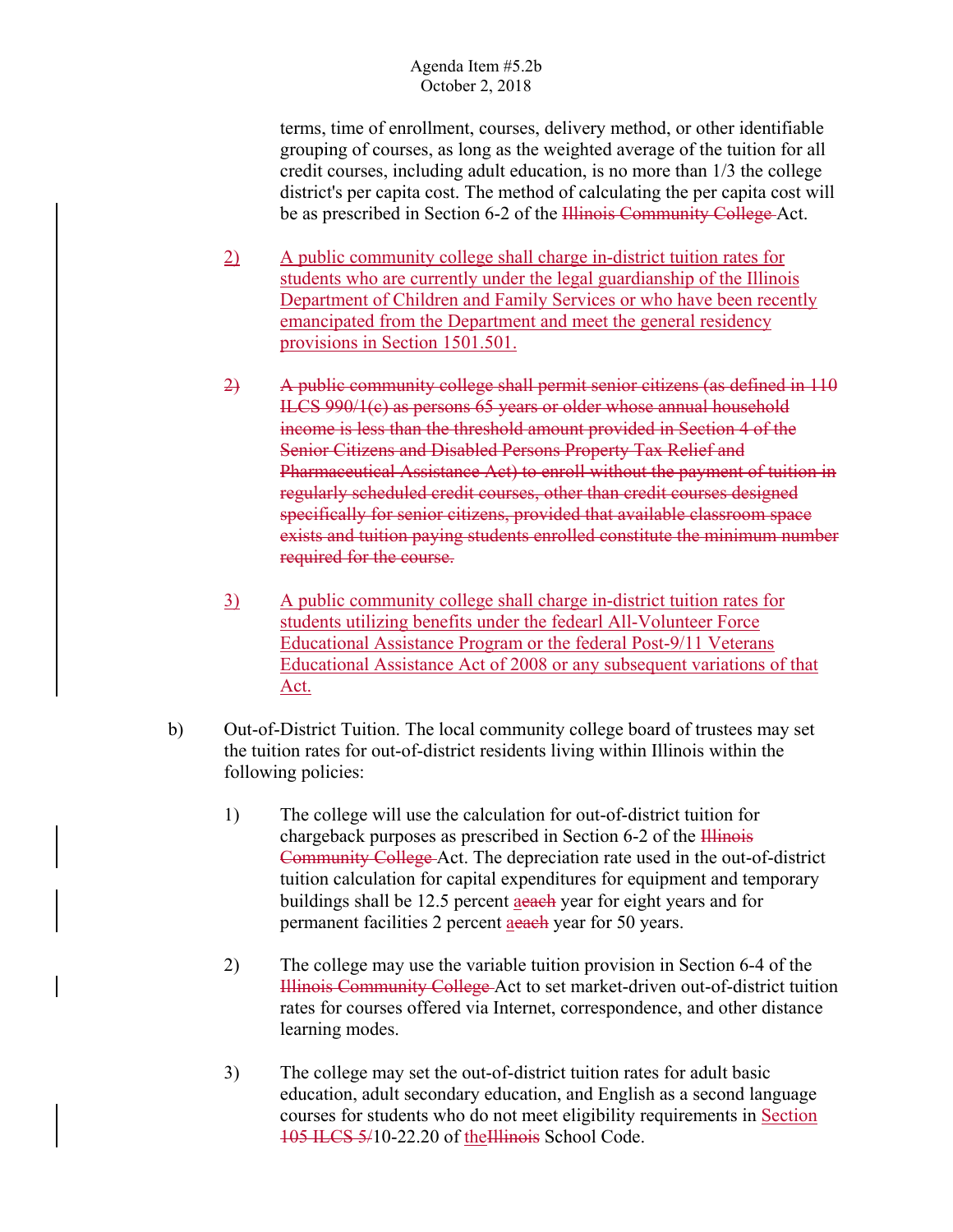- 4) The college may charge in-district tuition to a student who is an out-ofdistrict resident but who is employed for at least 35 hours per week by an entity located in the district or is enrolled in a course that is being provided under terms of a contract for services between the employing entity and the college.
- 5) The college board of trustees may at its option charge in-district tuition to out-of-district residents who are attending an educational institution located within the college district.
- 6) The college may enter into cooperative agreements for instruction with its neighboring districts for any or all of their programs to provide increased access to education for their students and may charge in-district tuition rates for students from any district within the cooperative agreement.
- 7) The college may set the out-of-district tuition rate for all other credit instruction offered by the college at a minimum of 1.5 times the highest in-district tuition rate of any of its neighboring contiguous Illinois community college districts.
- c) Out-of-State Tuition. The local community college board of trustees may set the tuition rates for out-of-stateState residents within the following policies:
	- 1) The college may use the variable tuition provision specified in Section 6-4 of the Hlinois Community College-Act to set market-driven out-ofstateState tuition rates for courses offered via Internet, correspondence, and other distance learning modes.
	- 2) The college may set the out-of-state State tuition rates for adult basic education, adult secondary education, and English as a second language courses for students who do not meet eligibility requirements in Section 105 ILCS 5/10-22.20 of the Illinois School Code.
	- 3) The college may charge in-district tuition to a student who is an out-ofstateState resident but who is employed for at least 35 hours per week by an entity located in the district or is enrolled in a course that is being provided under terms of a contract for services between the employing entity and the college.
	- attending educational institutions within the college district. 4) The community college board of trustees may at its option charge indistrict tuition to students who are out-of-state State residents but who are
	- 5) The college may set out-of-state State tuition rates within interstate agreements for instruction with out-of-stateState institutions in accordance with the agreement, subject to approval by the ICCB.
	- 6) The college may set out-of-stateState tuition rates for all other credit instruction offered by the college at a minimum of 1.67 times its in-district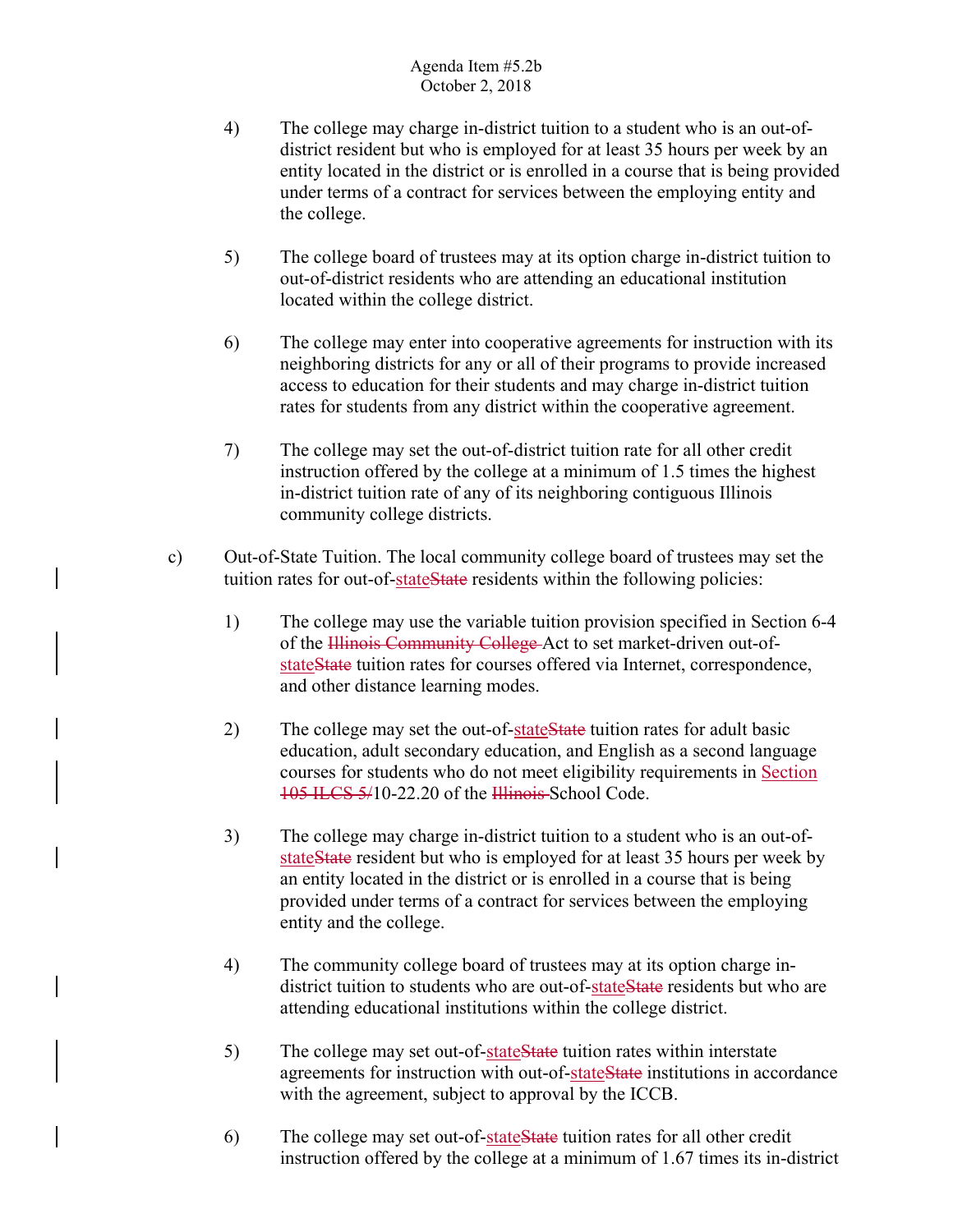tuition rate.

- d) Out-of-Country Tuition. The local community college board of trustees may set the tuition rates for out-of-country residents using the same policies as for out-ofstateState residents described in subsection (c) of this Section.
- e) Senior Citizen Tuition Waiver. The local community college board of trustees shall permit senior citizens, as defined in Section 1501.501, who reside within the community college district to enroll without the payment of tuition in regularly scheduled credit courses, other than credit courses designed specifically for senior citizens, profided that available classroom space exists and tuition paying students enrolled constitute the minimum number required for the course.

(Source: Amended at 42 Ill. Reg. effective )

# **Section 1501.507 Credit Hour Claims**

- each term in a format used by ICCB. a) Claims. Claims for credit hours shall be submitted within 30 days after the end of
- b) Course Requirements. Courses that produce credit hours eligible for ICCB grants shall satisfy the following requirements:
	- 1) Courses shall be offered for the number of credit hours for which they are approved by ICCB.
	- 2) Courses that have variable credit hours shall be claimed in specified increments only up to the maximum credit value approved for the course.
	- 3) Course data shall be posted to the permanent academic record of each student claimed.
	- 4) Courses shall be a part of units of instruction that have been approved by ICCB, or the courses must be authorized extensions of existing units of instruction.
	- 5) Courses shall have specific written objectives.
	- 6) A course outline shall be available for review by any student or citizen.
	- 7) Courses shall have a method of evaluating student performance that follows the adopted college grading system.
	- 8) Courses shall follow the adopted college policies on student tuition.
	- 9) The following categories of physical education courses shall be the only ones to produce eligible credit hours:
		- A) Elective physical education courses;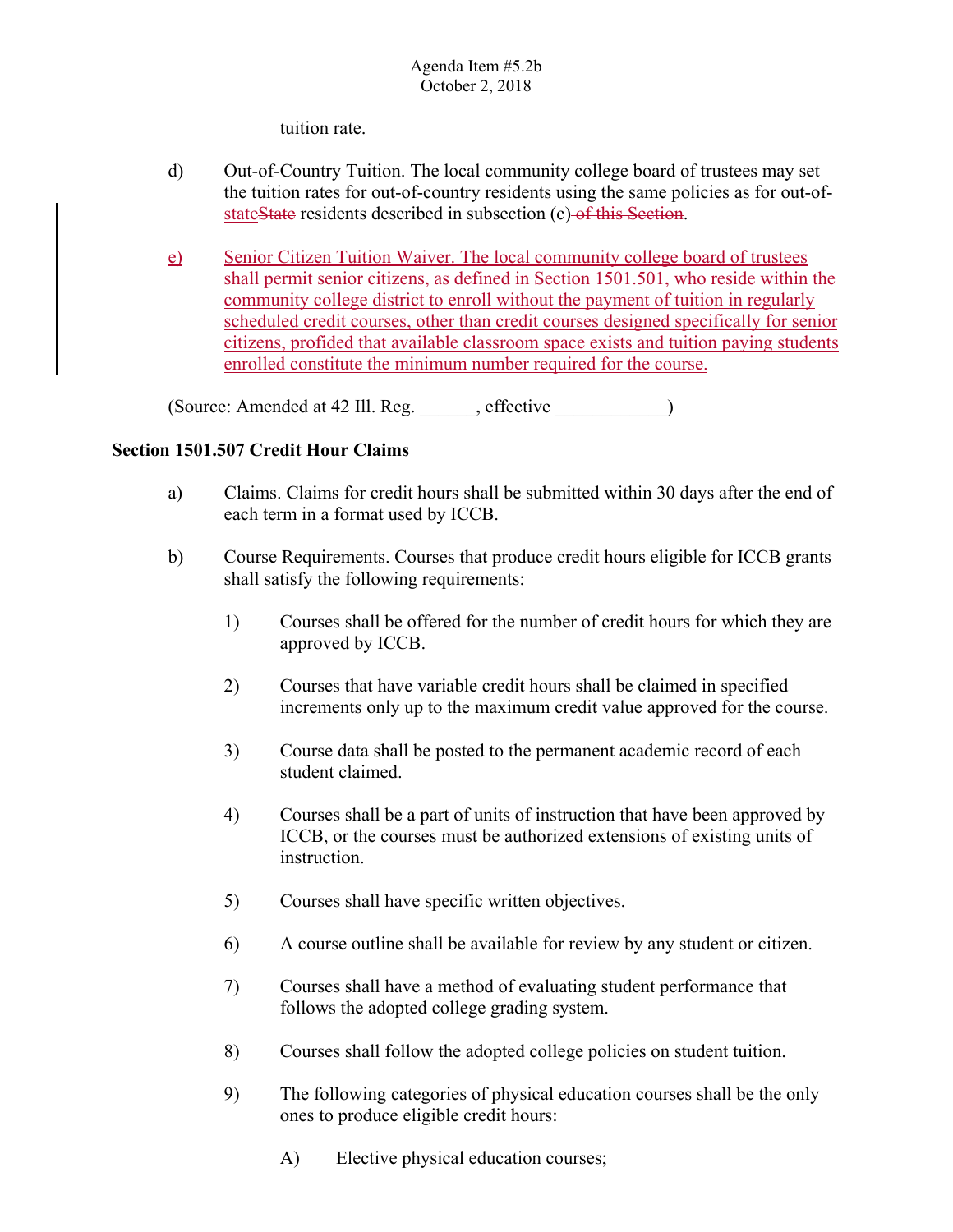- B) Required courses for majors and minors in physical education, recreational leadership, and related programs;
- required by the State Educator Preparation and Licensure Board. C) Physical education courses in teacher education programs as
- 10) Courses shall produce a maximum rate of one semester credit hour or equivalent per week. Requests for exceptions to this requirement may be submitted to ICCB. The criteria utilized by ICCB for exceptions shall include:
	- A) documentation of need for an intensified or accelerated schedule;
	- B) student population identified with testing and/or screening to indicate special needs and/or competencies;
	- C) how courses are instructed, including schedule of classes, study time allotted for students, method of instruction and how students are evaluated;
	- D) time period of instructional activity and projected termination date;
	- E) procedures to evaluate the accelerated instructional activity.
- 11) Dual Credit courses offered by the college for high school students during the regular school day shall be college-level and shall meet the following requirements:
	- A) State Laws and Regulations and Accreditation Standards. All State laws, ICCB regulations, accreditation standards specified by the North Central Association, and local college policies that apply to courses, instructional procedures and academic standards at the college apply to college-level courses offered by the college on campus, at off-campus sites, and at secondary schools. These policies, regulations, instructional procedures and academic standards apply to students, faculty and staff associated with these courses.
	- B) Instructors. The instructors for these courses shall be selected, employed and evaluated by the community college. They shall be selected from individuals with appropriate credentials and demonstrated teaching competencies at the college level. For transfer courses (1.1 PCS (in the ICCB Program Classification System)), these qualifications shall include a minimum of a Master's Degree with 18 graduate hours appropriate to the academic field of study or in the discipline in which they will be teaching. For career and technical education CTE (1.2 PCS) courses, these qualifications shall include 2,000 hours of work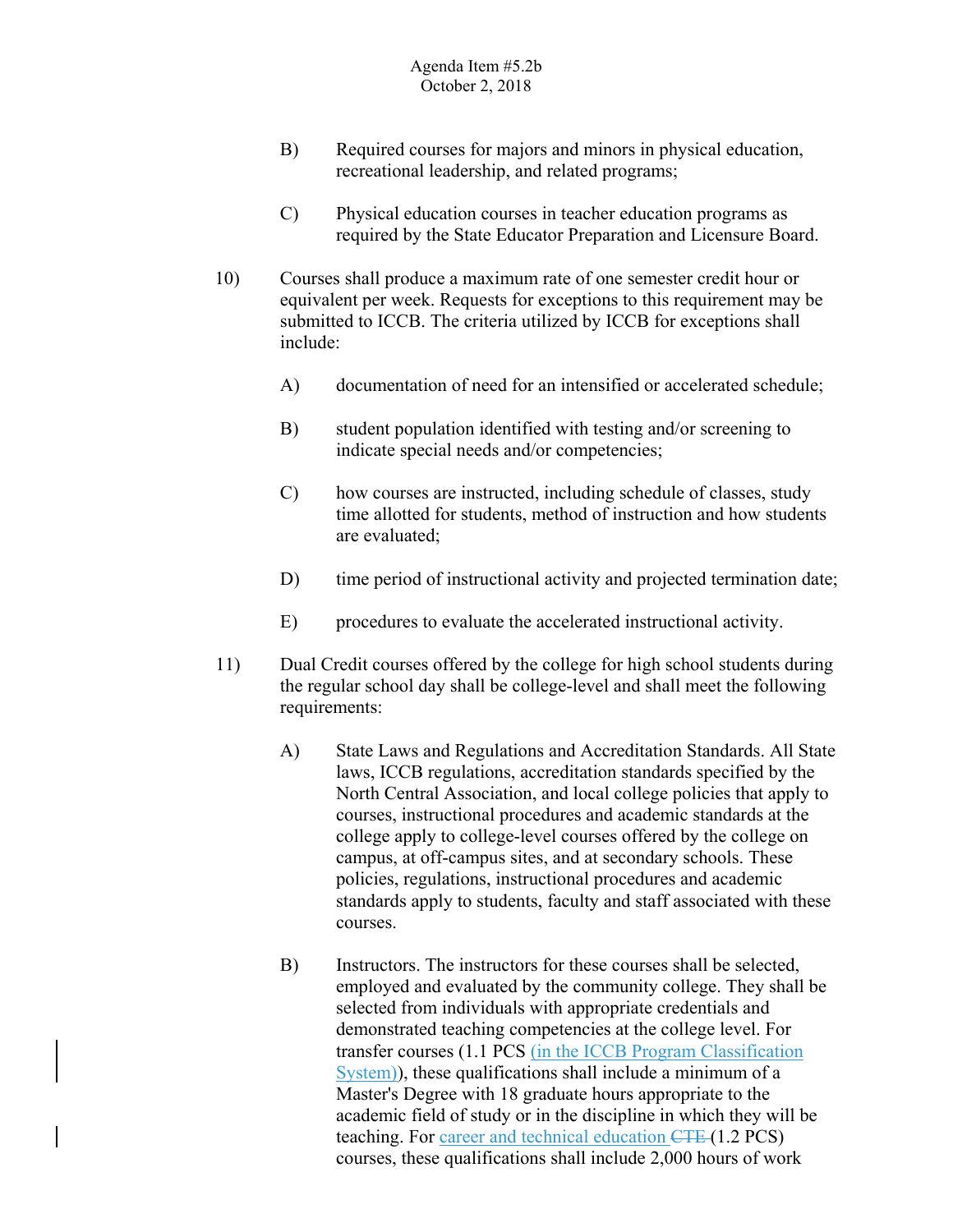experience and appropriate recognizable credentials, depending on the specific field.

- C) Qualification of Students. Students accepted for enrollment in college-level courses must have appropriate academic qualifications, a high level of motivation, and adequate time to devote to studying a college-level course. The students' course selections shall be made in consultation with high school counselors and/or principals and are restricted to students who are able to demonstrate readiness for college-level work, as determined by placement procedures consistent with those that would be used with college level students. The students shall meet all college criteria and follow all college procedures for enrolling in courses. Credit hours generated by freshman and sophomore students for dual credit courses are not eligible for reimbursement.
- D) Placement Testing and Prerequisites. High school students enrolling in college-level courses must satisfy the same course placement tests or course prerequisites as other college level students, when applicable, to assure that they are qualified and prepared.
- E) Course Offerings. Courses shall be selected from transfer courses that have been articulated with baccalaureate institutions in Illinois (see 23 Ill. Adm. Code 1501.309(d)) or from courses in ICCB approved certificate or associate in applied science degree programs.
- F) Course Requirements. The course outlines utilized for these courses shall be the same as for courses offered on campus and at other off-campus sites and shall contain the content articulated with colleges and universities in the State. Course prerequisites, descriptions, outlines, requirements, learning outcomes and methods of evaluating students shall be the same as for on-campus offerings.
- G) Concurrent Credit. The determination of whether a college course is offered for concurrent high school and college credit shall be made at the secondary level, according to the school's policies and the practices of the district.
- c) Student Requirements. The following requirements shall apply to students who generate credit hours eligible for ICCB grants:
	- 1) Students shall be certified by their instructors as being in attendance at midterm by including a certification statement on the midterm class roster, signed and dated by the instructor.
	- 2) Students who complete a course with a passing grade by the end of the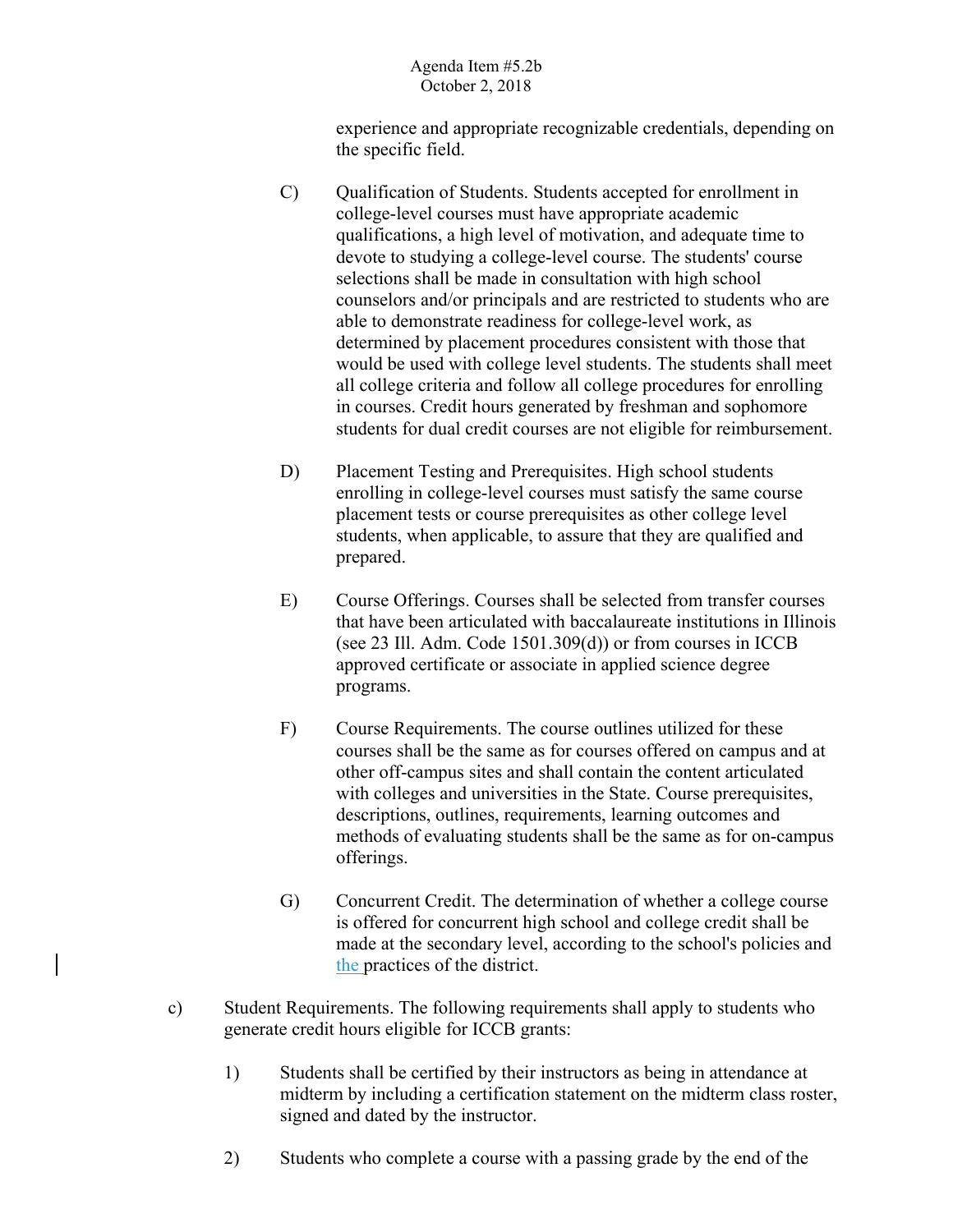term and who were not certified as being in attendance at midterm by the

- instructor shall be considered as having been in attendance at midterm.<br>3) Students enrolled in variable entry/variable exit classes or short-term classes of less than eight weeks may be certified by their instructors as having been in attendance at midterm by including a certification statement on the final class roster, signed and dated by the instructor.
- 4) Students shall be residents of the State of Illinois.
- 5) Auditors or visitors in a course shall not produce eligible credit hours.
- 6) Students who repeat enrollment in a course shall produce credit hours eligible for ICCB grants when one of the following conditions is met:
	- A) If the student completed the course the first time of enrollment with less than a grade of C (or equivalent) and if the student was claimed for funding, the student may enroll and be claimed in the course one additional time;
	- B) If the student enrolled in the course previously and withdrew before completing the course, and if the student was claimed for funding, the student may enroll and be claimed in the course one additional time;
	- C) If a student completed the course previously and was claimed for funding, the student may be claimed for retaking the course if the student uses his/her option to retake the course tuition free under the college's educational guarantee program;
	- D) If the last time the student completed the course was at least four years previously, the student may be claimed for funding if the student repeats the course to upgrade his/her skills in that area; or
	- E) If a course has been approved by ICCB to be repeated, the student may repeat the course and be claimed as often as approved by ICCB.
- d) Exceptions. The following credits will not be eligible for ICCB funding:
	- 1) Credit by examination;
	- 2) Military service credit for physical education;
	- 3) Transfer of credit earned at other institutions or in the armed forces;
	- 4) Proficiency examinations;
	- 5) Advanced placement credits;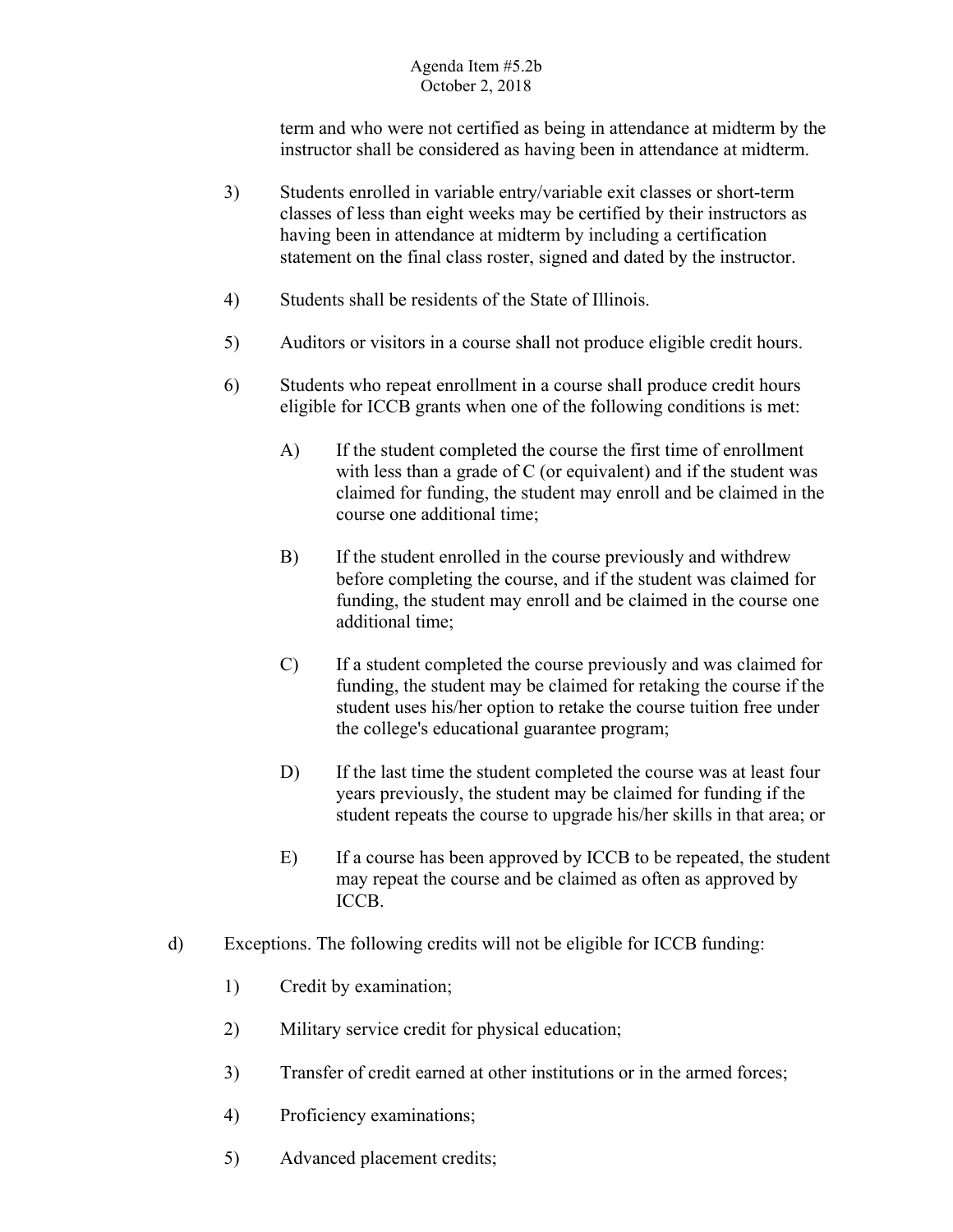- 6) Other methods of program acceleration that do not include instruction.
- e) Midterm Class List Certification Requirements
	- 1) The midterm class lists' primary purpose shall be for certification of students' credit hours for State funding eligibility or ineligibility.
	- 2) The process must rely on the course section's instructor's assessment of the students' pursuit of successful completion at the midpoint of the class, as indicated by that instructor's midterm certification signature.
	- 3) The college shall document and communicate district requirements to faculty each semester.
	- 4) The college must be able to provide, upon request, a hardcopy midterm class list print out of each course section, submitted on ICCB credit hour claims, containing either a manual faculty signature or an authenticated electronic faculty signature for either ICCB or external audit purposes.
	- 5) Students who participate in an approved program with an intensified or accelerated schedule shall be exempt from the midterm class list requirements of this subsection (e) provided that a final class list is provided.

(Source: Amended at 42 Ill. Reg. effective )

## **Section 1501.520 Lincoln's Challenge Scholarship Grants**

- colleges. a) Lincoln's Challenge Scholarship Grants shall be vouchered to community
- b) Students can qualify for their first Lincoln's Challenge Scholarship Grant if they meet the following criteria:
	- 1) Graduate from Complete the Lincoln's Challenge Academy program;
	- 2) Earn a high school equivalency certificate Complete the GED;
	- 3) Enroll at anone of the 48 Illinois public community college colleges in a certificate or degree program the next semester following graduation (For example, the June Lincoln's Challenge graduates would have to enroll in college by the fall semester.);
	- 4) Maintain and complete an academic course loadCarry an academic load of at least six credit hours in each fall and spring semester. Scholarships for the summer semester will not be awarded; and
	- 5) Present the "notification of award" letter signed by the  $\frac{Executive}{}$ DirectorPresident/CEO of the Illinois Community College Board to the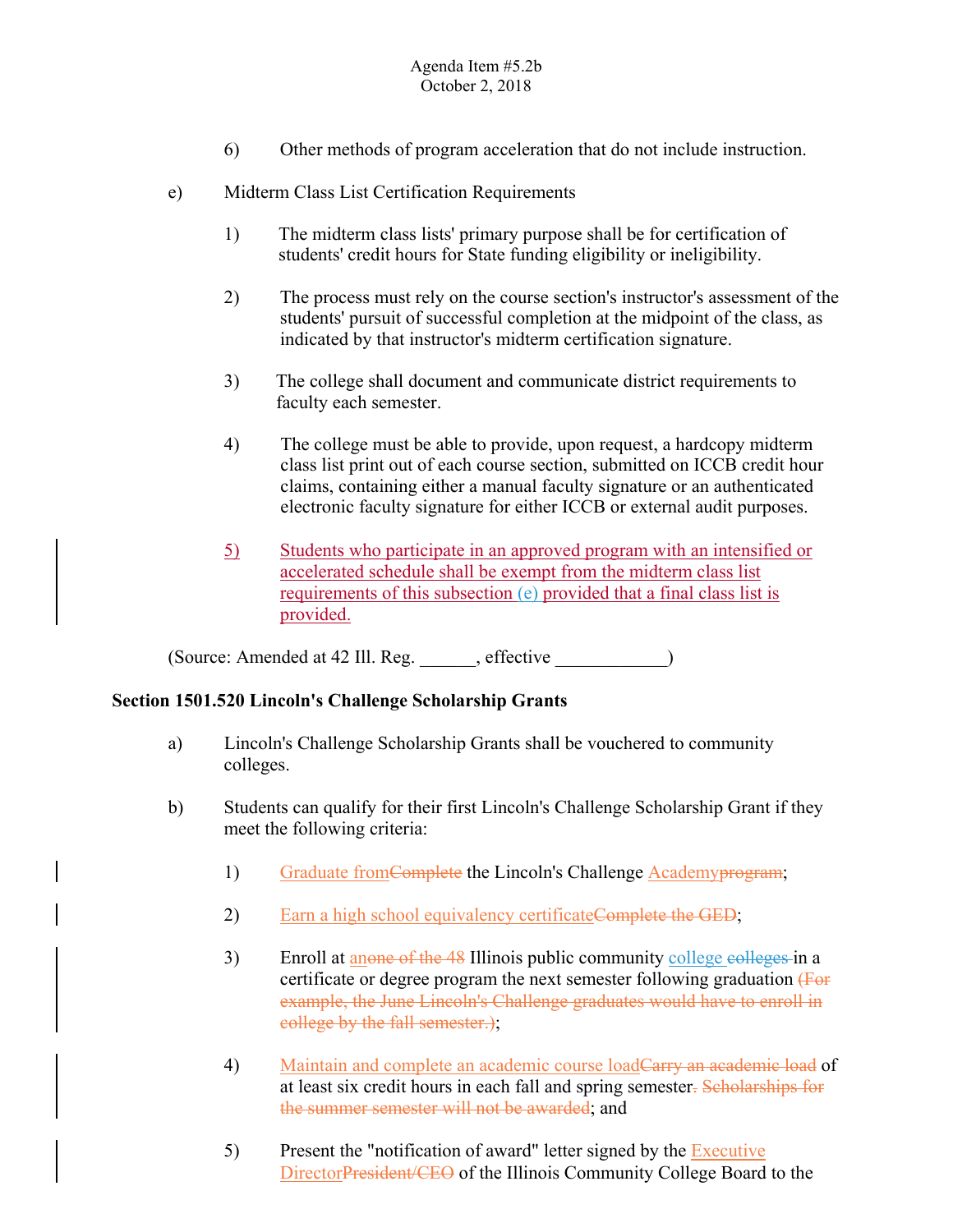community college at the time of registration.

- c) The scholarship amount will be awarded up to  $$1,000$  per student per semester for up to four successive semesters to be used toward the completion of a degree or certificate program. Scholarships for the summer semester will not be awarded.
- d) The scholarship grants shalled be used to cover the cost of education, which includes tuition, books, fees, and required educational supplies for specific programs or classes.
- e) The grant will only reimburse the college at the in-district tuition rate.
- f) In order to receive the reimbursement, colleges must submit vouchers during the semester the student is enrolled or payment cannot be guaranteed. The following information must be submitted to the ICCB for each student:
	- 1) Name;
	- 2) Social Security Number;
	- 3) Program of study;
	- 4) Course Schedule (including credit hours);
	- 5) Costs broken out by tuition, fees, books, and required educational supplies; and
	- 6) ICCB initial or renewal approval letters. If a renewal, GPA and course completions from the previous semester are required.
- eg) Toln order to remain qualified for a Lincoln's Challenge Scholarship Grant after initial enrollment, each semester a student must:
	- 1) Submit a renewal application GPA, course completion, and the letter of application to ICCB the Illinois Community College Board requesting continuation of the scholarship for the followingnext semester.
	- 2) Submit a grade transcript showing successful completion of a minimum of six credit hours in the previous semester and a minimum Grade Point Average of 2.0.
	- 3) Submit a grade transcript and application The letter must be postmarked by JulyAugust 1 for application to the fall semesterterm and January 1 for application to the spring semesterterm. Applications submitted electronically will be considered postmarked on the date sent.
	- 4) Meet with the community college's designated Lincoln's Challenge Scholarship coordinator at the time of enrollment and at mid-semester, and arrange an exit interview before completing the semester.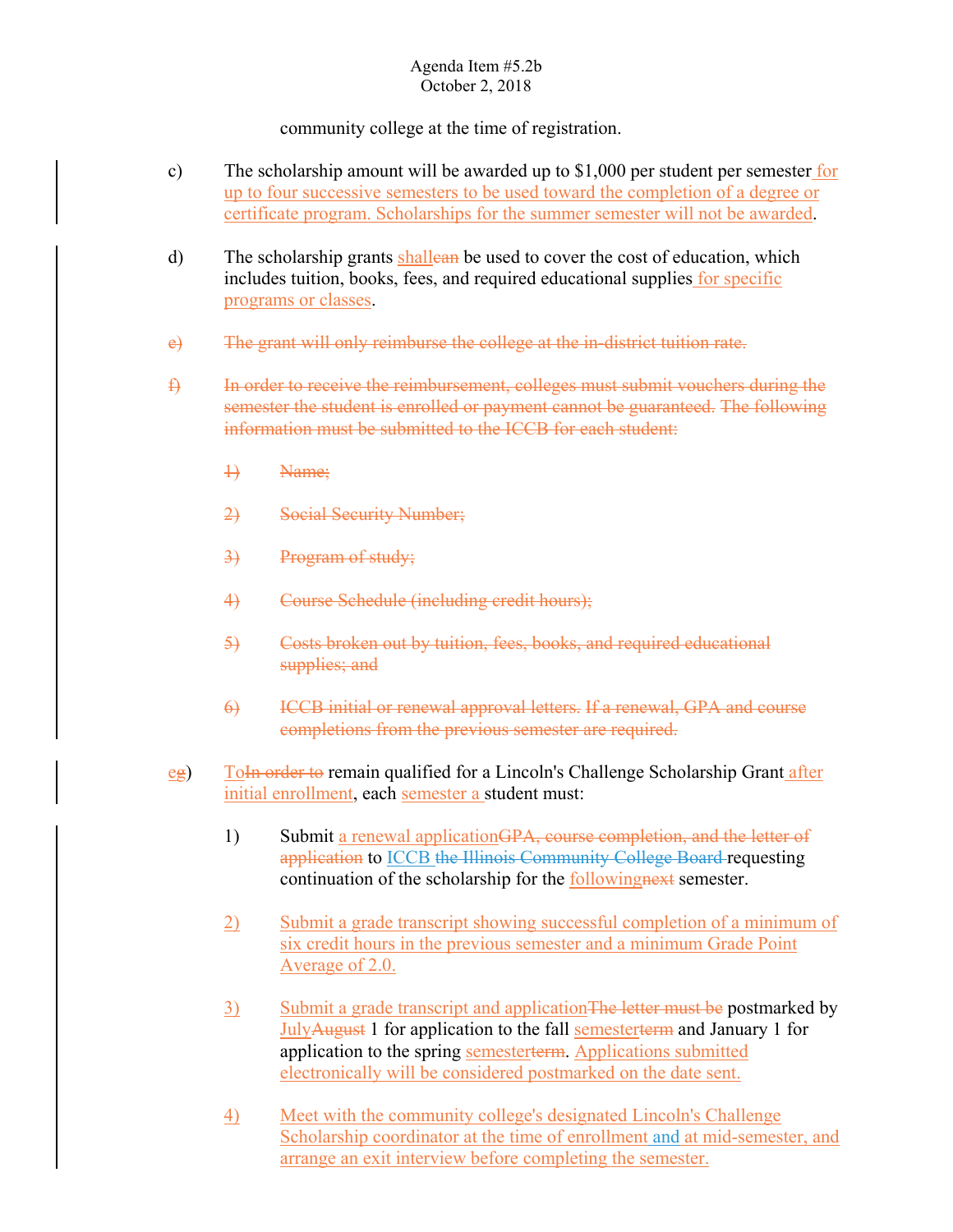- 52) Comply with academic standards as defined by college policy. Exceptions to this subsection (eg)( $52$ ), such as extenuating circumstances, shall be documented and reviewed by ICCB staff and the college's Lincoln's Challenge Scholarship coordinatoreollege contacts.
- 3) Submit documentation showing successful completion of a minimum of 6 credit hours in the last semester and a GPA of 2.0 or higher.
- fh) Scholarship recipients shall notify ICCB of changes to contact information (including mailing address, email address, or phone number) or if the recipient enrolls in a community college other than the one listed on the original applicationStudents may be awarded scholarship funds for the fall and spring semesters of two succesive years to be used toward the completion of a degree or certificate program.
- g) The grant will only reimburse the college at the in-district tuition rate.
- h) To receive the reimbursement, colleges must submit vouchers during the semester the student is enrolled or payment cannot be guaranteed. The following information must be submitted to ICCB for each student:
	- 1) Name;
	- 2) Program of study;
	- 3) Course schedule (including credit hours); and
	- 4) Costs broken out by tuition, fees, books and required educational supplies.
- i) The number of scholarships awarded each year is contingent upon the amount of funds appropriated. The scholarships cannot be guaranteed to students even if all criteria are met. The distribution of available funds among between new and renewed scholarships will be determined by the Illinois Community College Board to maximize use of the funds.
- j) Community colleges may credit student accounts pending reimbursement, but are not required to waive tuition should funds not be appropriated.

(Source: Amended at 42 Ill. Reg. \_\_\_\_\_\_, effective \_\_\_\_\_\_\_\_\_\_\_\_)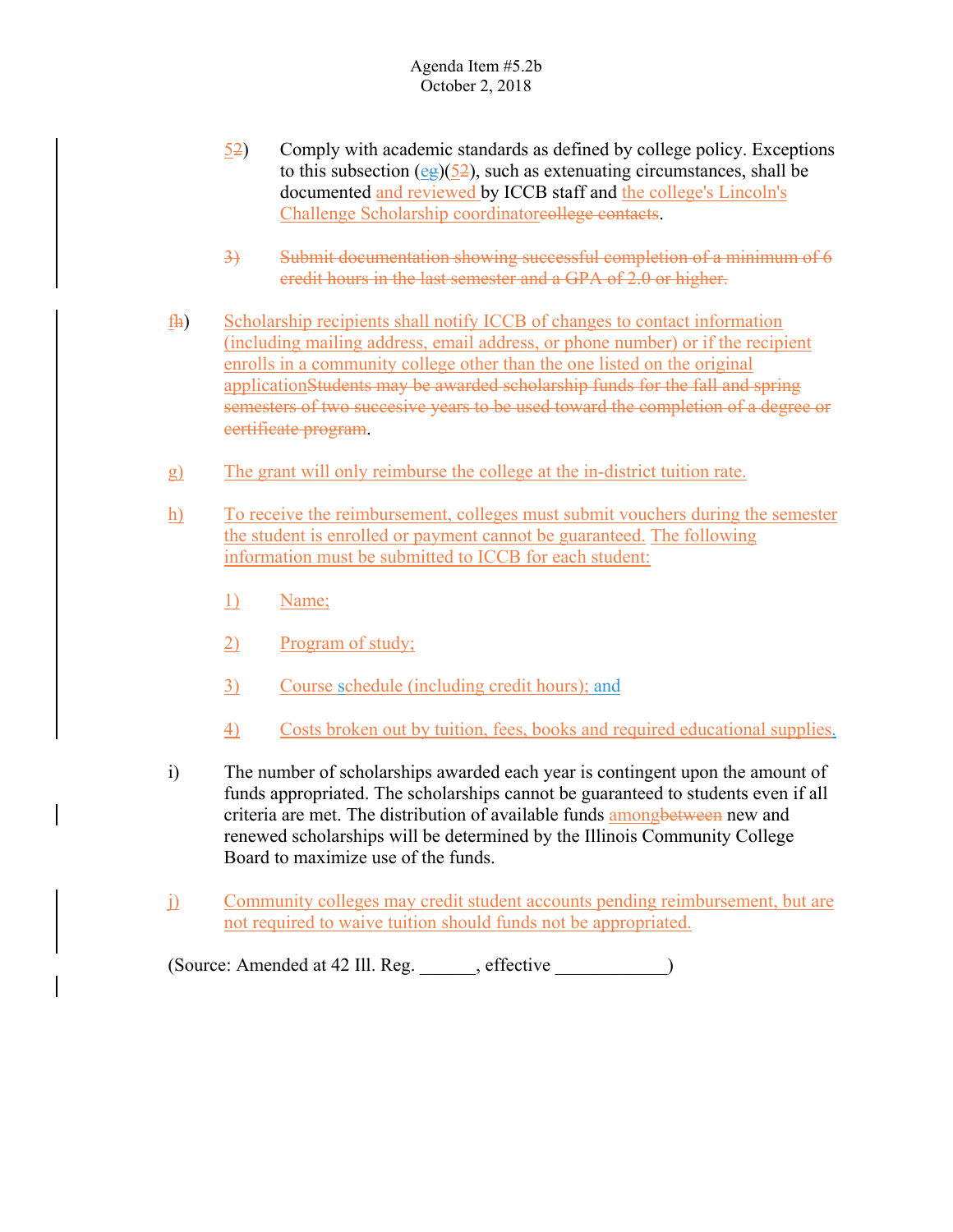# **Section 1501.APPENDIX A Fee Schedule for Data Matching**

| <b>NUMBER OF REQUESTOR RECORDS PROCESSED</b>  | <b>FEE</b> |
|-----------------------------------------------|------------|
| Up to $24,000$ records                        | \$1,900    |
| 24,001 to 80,000 records                      | \$3,800    |
| 80,001 to 300,000 records                     | \$8,300    |
| 300,001 to 1,000,000 records                  | \$15,000   |
| (Source: Added at 42 Ill. Reg.<br>, effective |            |

## **BACKGROUND**

The Illinois General Assembly created the Joint Committee on Administrative Rules (JCAR) in 1977. It is a bipartisan legislative oversight committee, and it has been delegated the responsibility to ensure that the laws enacted are appropriately implemented through administrative law. The Board, and all state agencies, has the authority to draft rules, publish them for public comment, and file them with JCAR for adoption. The compilation of all rules is known as the Illinois Administrative Code.

The proposed rules update the administrative rules for the Lincoln's ChalleNGe Scholarship Grant to reflect current terminology and agency operating practice. The rules also specifically stipulate that without an appropriation for the grants from the General Assembly and Governor, the community colleges are not required to waive a student's tuition.

 Higher Education Act and the Illinois Public Community College Act to provide that the ICCB codify existing ICCB policies and practices regarding data collection, security and confidentiality, Public Act 100-0417, approved by the Governor on September 15, 2017, amends the Board of and IBHE may collect a fee to cover the cost of processing and handling individual student-level data requests pursuant to an approved data sharing agreement. The Act requires fees to be set by administrative rule. Therefore, the proposed rules establish fees pursuant to P.A. 100-0417 and and sharing.

 college district from which a tuition waiver is sought. P.A. 98-306 (effective 8/12/13) and P.A. 99- utilizing benefits under the federal All-Volunteer Force Educational Assistance Program, or the The proposed rules update residency definitions and student tuition to clarify that Senior Citizen Tuition Waiver eligibility is limited to qualifying senior citizens that reside within the community 0309 (effective 8/7/15) require that community colleges charge in-district tuition rates for students federal Post-9/11 Veterans Educational Assistance Act of 2008. P.A. 99-0845 (effective 1/1/17) requires that community colleges charge in-district tuition rates for students who are currently under the legal guardianship of the Illinois Department of Children and Family Services or who have been recently emancipated from the Department.

The Illinois Articulation Initiative (IAI) General Education Core Curriculum (GECC) provides foundational academic skills needed to pursue upper-division coursework through 12 to 13 courses in math, communications, physical and life sciences, humanities and fine arts, and social and behavioral sciences. Currently, GECC completers can request a notation on their transcripts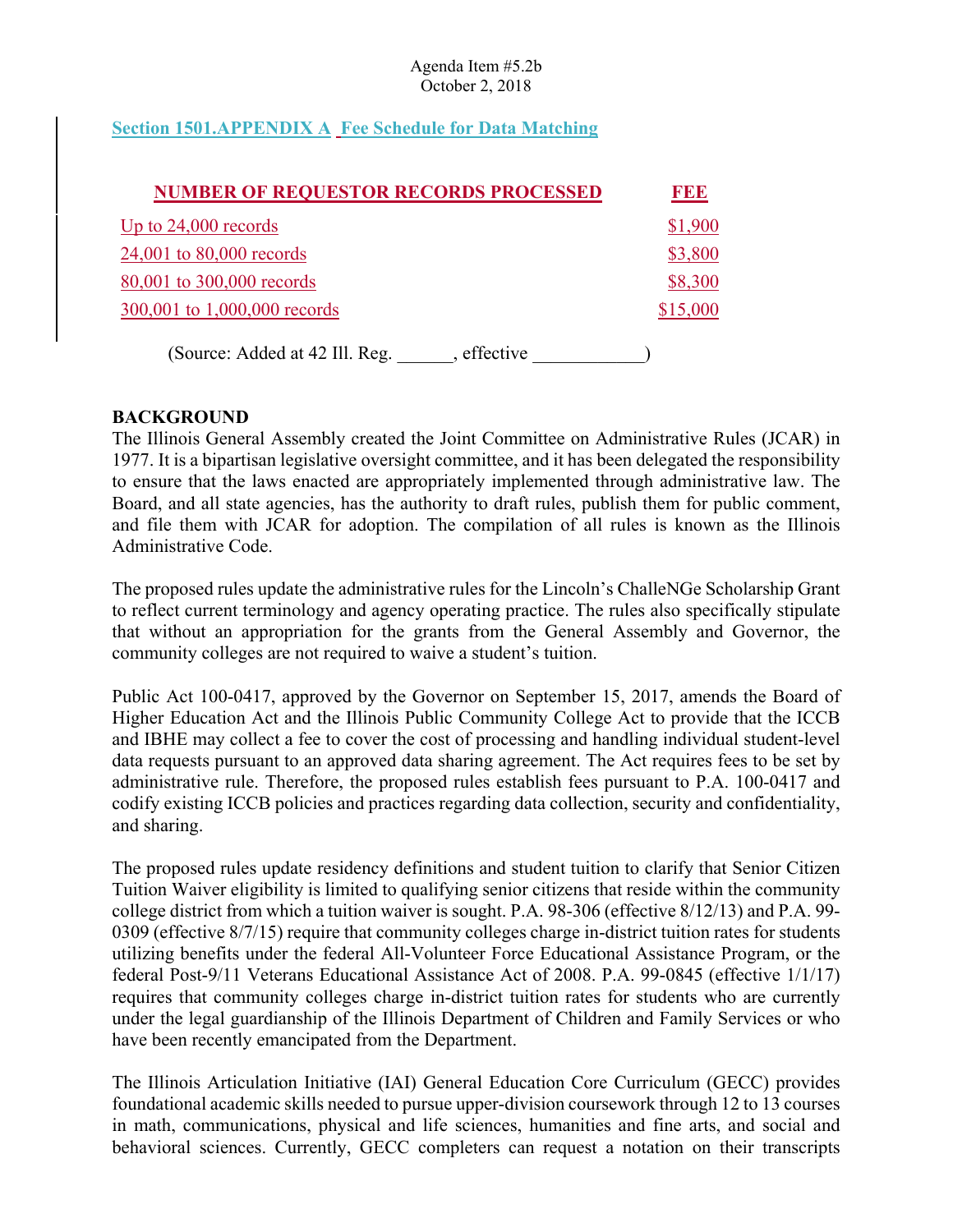recognizing completion. However, the proposed rule changes authorize community colleges to award a GECC Credential to GECC completers.

Pursuant to the Credit for Prior Learning Act (Public Act 100-0261), the proposed rules establish statewide policies to permit community colleges to award credit for prior learning and require colleges to submit their institutional policies to the ICCB each year for review. The rules also establish specific statewide policies on the awarding of academic credit for military training per the Educational Credit for Military Experience Act (Public Act 100-0195).

 intensified or accelerated schedule. Lastly, the rulemaking provides an exemption to the Board's current rules on course credit hours and midterm class lists certifications for students who participate in an approved program with an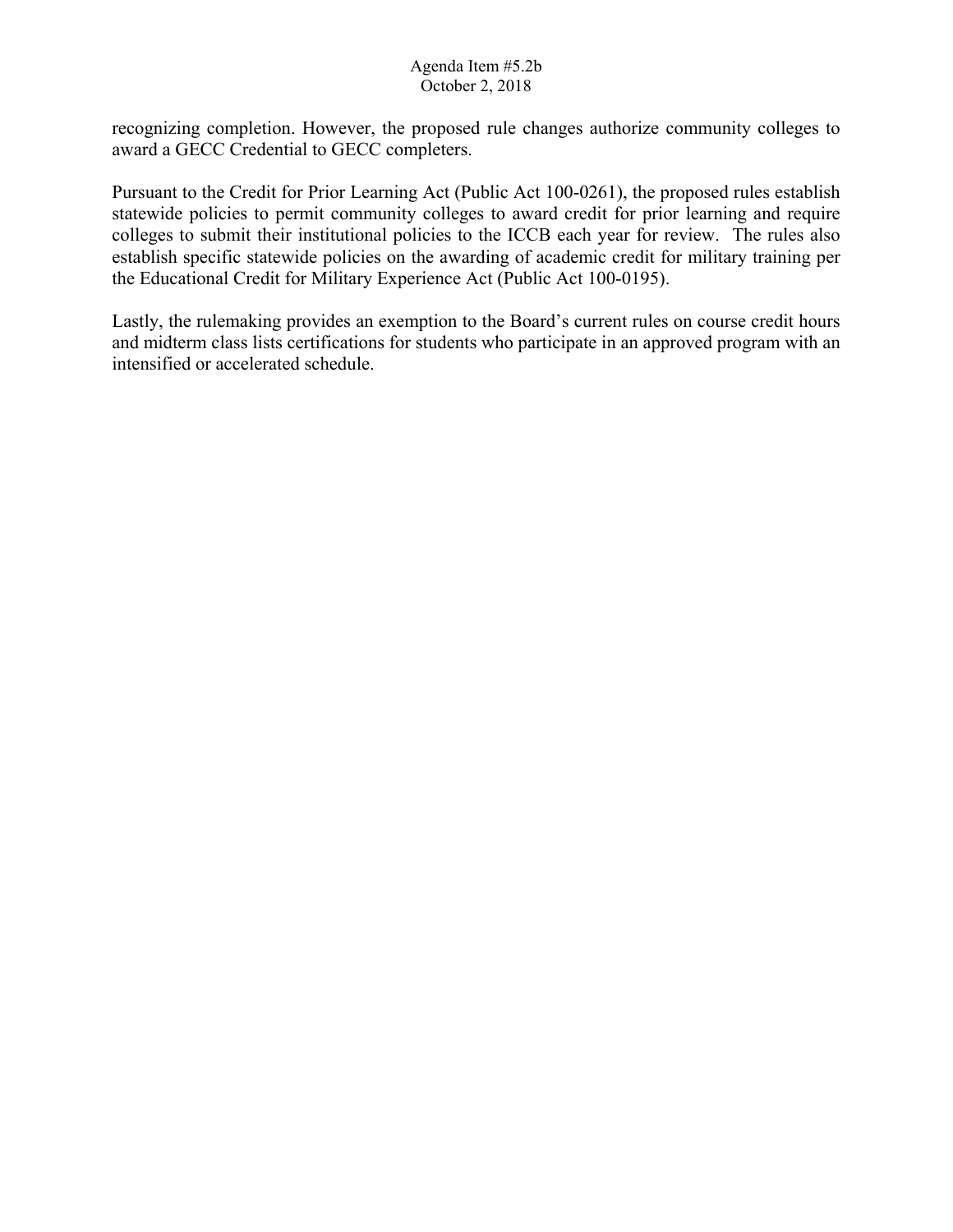Illinois Community College Board

# **INTERGOVERNMENTAL AGREEMENT BETWEEN JOHN A. LOGAN COLLEGE AND REND LAKE COLLEGE**

The Illinois Community College Board is requested to approve the Intergovernmental Agreement between John A. Logan College and Rend Lake College.

The participating parties desire to enter into this Intergovernmental Agreement for the expressed purpose of providing additional, expanded dual credit coursework to the respective high school students of each college district. Both John A. Logan College and Rend Lake College will follow the Dual Credit Quality Act (110 ILCS 27).

## **RECOMMENDED ACTION:**

It is recommended that the following motion be adopted:

 between John A. Logan College and Rend Lake College, which thereby allows the The Illinois Community College Board hereby approves, bearing in mind all facets of the Dual Credit Quality Act (110ILCS 27), the Intergovernmental Agreement two parties to expand dual credit coursework to the respective high school students of each college district.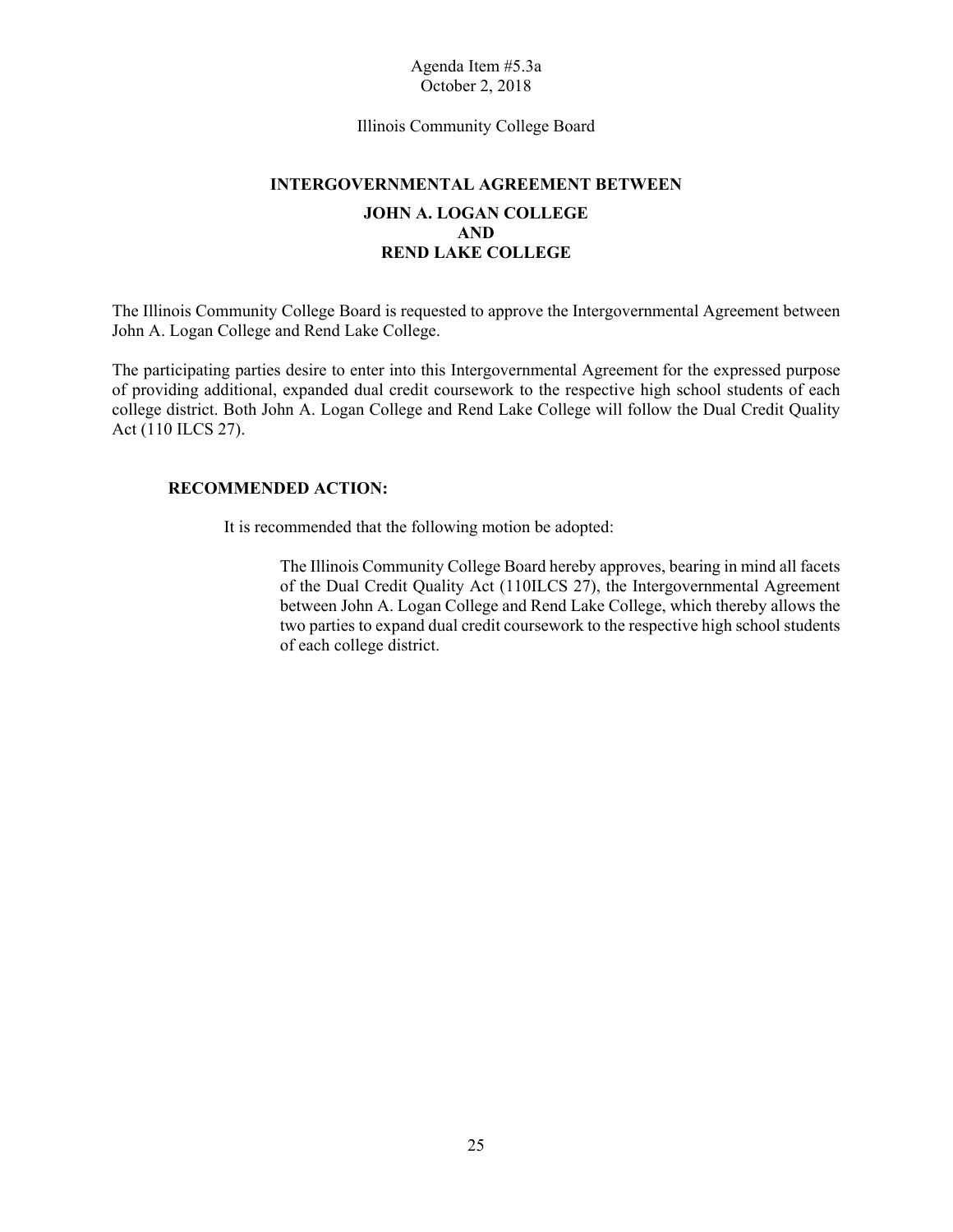#### Illinois Community College Board

# **INTERGOVERNMENTAL AGREEMENT BETWEEN REND LAKE COLLEGE AND SOUTHEASTERN ILLINOIS COLLEGE**

The Illinois Community College Board is requested to approve the Intergovernmental Agreement between Rend Lake College and Southeastern Illinois College.

The participating parties desire to enter into this Intergovernmental Agreement to collaborate and implement the sharing of Cosmetology between these two college campuses, and in which Rend Lake College will be the lead college/agency and Southeastern Illinois College will be partners in this application.

#### **RECOMMENDED ACTION:**

It is recommended that the following motion be adopted:

 The Illinois Community College Board hereby approves the Intergovernmental thereby allows the two parties to implement the sharing of the Cosmetology Agreement between Rend Lake College and Southeastern Illinois College, which program.